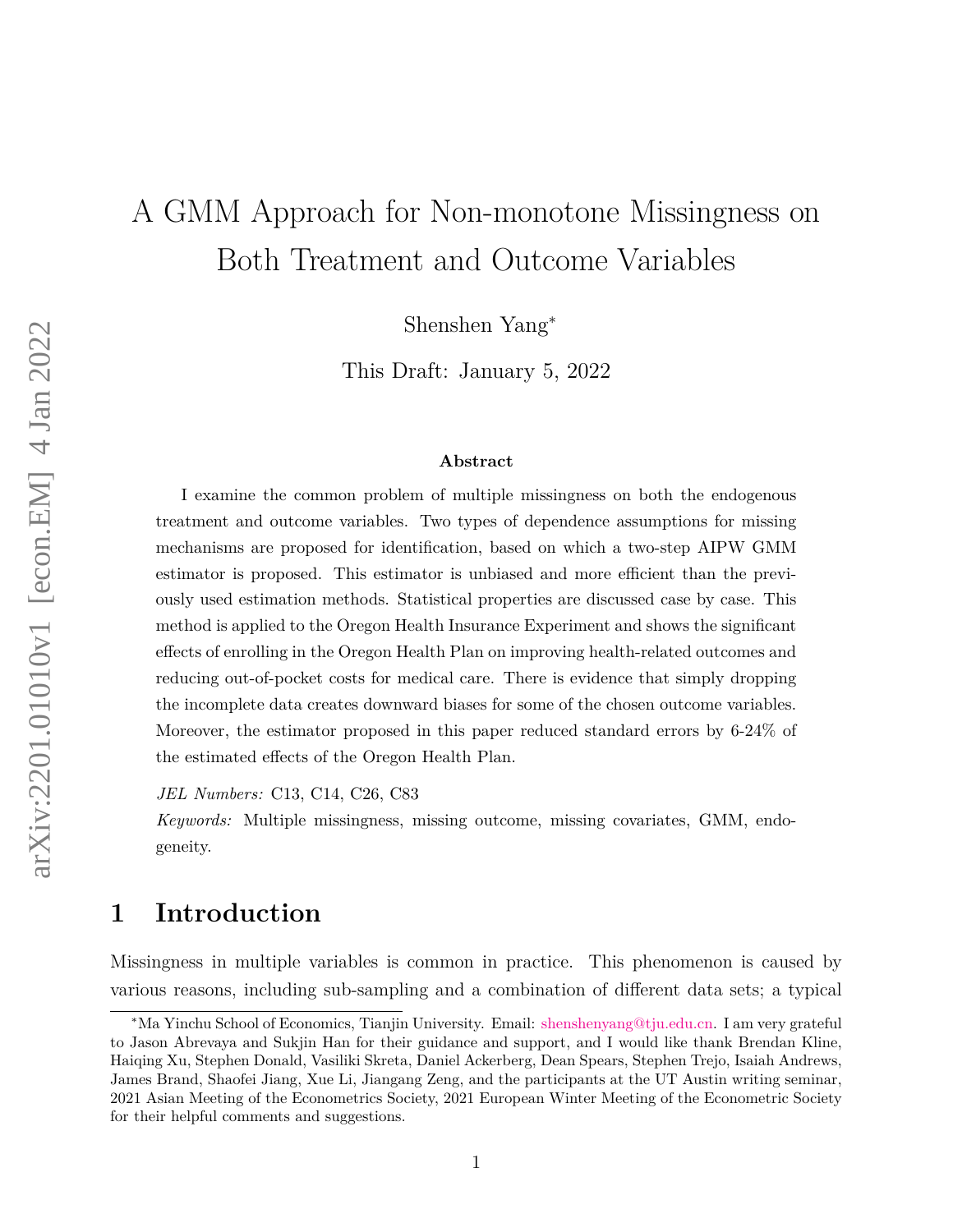example is missingness in both the endogenous treatment status and the outcome. This problem usually appears in empirical works but has not drawn enough attention. Researchers often observe missingness on both the endogenous treatment and outcome variables in a data set collected by surveys in both observational studies and field experiments. One approach that is regularly used by practitioners is to drop all observations in incomplete data; this is referred to as the complete case (CC) analysis. It is well known that the CC approach creates an inefficient estimator, and when the missing mechanism depends on endogenous variables, it is also biased [\(Little and Rubin](#page-57-0) [\[2002\]](#page-57-0); [Qi and Sun](#page-57-1) [\[2014\]](#page-57-1)). This paper proposes consistent and more efficient estimators with multiple missingness, which allows for the missing mechanism to be endogenous.

When there are two missing variables, the missing patterns can be divided into monotone missingness and strict non-monotone missingness; both are examples of a general non-monotone missing pattern.<sup>[1](#page-1-0)</sup> Monotone missingness has been thoroughly studied in the literature [\(Tsiatis](#page-58-0) [\[2007\]](#page-58-0); [Barnwell and Chaudhuri](#page-55-0) [\[2018\]](#page-55-0); [Chaudhuri](#page-56-0) [\[2020\]](#page-56-0)). It refers to the situation where the missingness of one indicates the missingness of the other variable. In our framework, this means that missingness in treatment implies missingness in the outcome. The monotone missing pattern can be caused by data attrition when once the survey participants drop out, they never return. However, in survey-collected data, missing variables can be caused by a broader range of reasons; as a result, strict non-monotone missingness often appears in a data set, which means that researchers can observe the outcome status for some observations, despite the missing treatment status. Survey data frequently suffers from strict non-monotone missingness; therefore, this paper focuses on strictly non-monotone missingness and discusses how to generate the proposed approach for more general missing patterns in the appendix.

There are two sources of endogeneity in the model. First, the full model with no missing values is endogenous because of the endogenous treatment variable. Second, the missingness can be endogenous and correlated with latent variables in the model. The endogeneity in the full model is often addressed using an exogenous instrumental variable, which is correlated with the endogenous regressor, but does not directly affect the outcome. This strategy has been widely used in the two-stage least squares (2SLS) estimation procedure, the generalized method of moments (GMM) model, and a more general nonparametric IV model [\(Theil](#page-58-1) [\[1971\]](#page-58-1); [Angrist and Imbens](#page-55-1) [\[1995\]](#page-55-1); [Baum et al.](#page-55-2) [\[2003\]](#page-55-2); [Newey and Powell](#page-57-2) [\[2003\]](#page-57-2); [Newey](#page-57-3) [\[2013\]](#page-57-3)). The other source of endogeneity is from selective missingness. Prior studies in univariate missingness literature have shown that if the Missing at Random (MAR) assumption is satisfied—meaning that the missing mechanism is independent with missing values con-

<span id="page-1-0"></span><sup>&</sup>lt;sup>1</sup>The general non-monotone missing pattern also includes univariate missingness.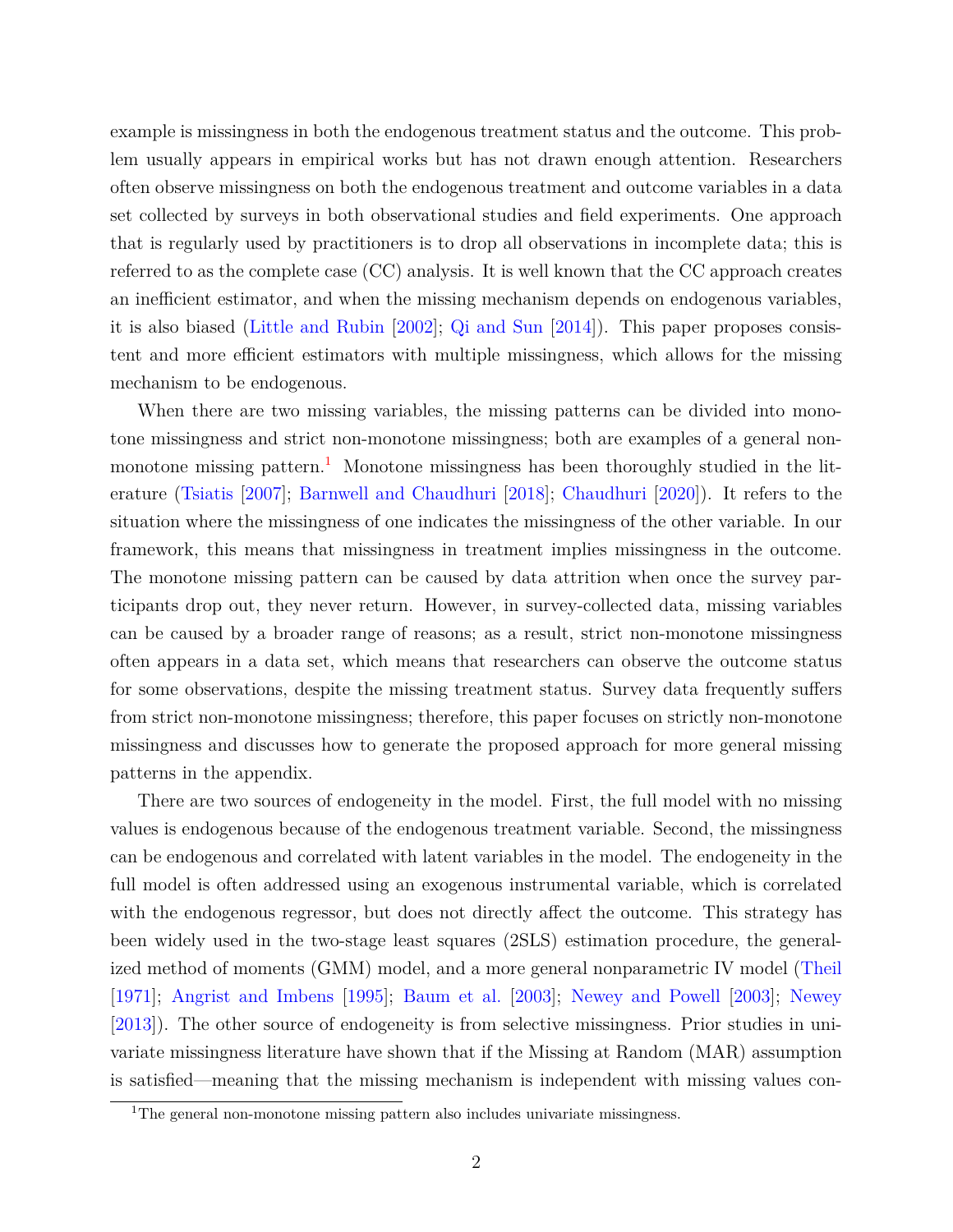ditional on fully observed variables—the endogeneity of missingness can be solved [\(Cheng](#page-56-1) [\[1994\]](#page-56-1); [Seaman et al.](#page-58-2) [\[2013\]](#page-58-2)). However, the non-monotone missing pattern complicates this assumption, because simultaneous dependence between multiple missingness creates challenges in identifying the joint missing mechanism.

However, if some MAR-type of assumptions are satisfied, the missing mechanisms can still be identified. One simple way to modify the original MAR assumption is to assume that both missing mechanisms of the treatment and outcome variables are independent with partially missing variables conditional on some fully observed variables under every missing type. To keep it consistent, we still refer to it as MAR assumption. This assumption brings many desired properties, but can be violated in some cases with multiple stages of missing variables because it excludes any possible channels through which variables realized at previous stage can affect the missing mechanism at next stage. When data are collected sequentially (i.e., the treatment variable is collected before the outcome variable), the simultaneous dependence relationship can also be avoided. This happens when the realization of outcome status takes time and is collected via a later follow-up survey. Motivated by the sequential data collection process, we propose the alternative identifying assumption allows for the laterstage missingness (i.e., missingness on the outcome) to rely on partially observed variables in the previous stage (i.e., the partially observed treatment variable), which we describe as the sequentially updating feature of the missing mechanism; due to this feature, we name the assumption the Sequential MAR (SMAR) assumption.

Under either identifying assumption, the missing mechanism (i.e., the propensity of each missing pattern) is identified and utilized in an augmented inverse propensity weighted (AIPW) GMM estimator for the primary model coefficients. The moment function is composed of an inverse propensity weighted (IPW) moment function and an augmentation term chosen to make full use of the observed data and achieve higher efficiency; this function is equivalent to a two-step backward AIPW imputation approach, in which the missing outcome is initially imputed, followed by the imputation of the missing treatment.

The estimation strategy depends on a first-stage estimation of nuisance parameters, which are the propensities of missing patterns and models for incomplete data; we use sieve estimation for the first stage nuisance parameters. Even though AIPW has been shown to maintain double robustness and semiparametric efficiency in many cases (e.g., [Robins et al.](#page-57-4) [\[1994\]](#page-57-4); [Scharfstein et al.](#page-58-3) [\[1999\]](#page-58-3); [Glynn and Quinn](#page-56-2) [\[2010\]](#page-56-2); [Chen et al.](#page-56-3) [\[2008\]](#page-56-3); [Cattaneo](#page-56-4) [\[2010\]](#page-56-4)), the desired properties usually fail under non-monotone missingness (e.g., [Tsiatis](#page-58-0) [\[2007\]](#page-58-0); [Chaudhuri](#page-56-5) [and Guilkey](#page-56-5) [\[2016\]](#page-56-5); [Seaman and Vansteelandt](#page-58-4) [\[2018\]](#page-58-4); [Sun and Tchetgen Tchetgen](#page-58-5) [\[2018\]](#page-58-5)). We show that under the MAR assumption, the double robustness and semiparametric efficiency properties are maintained, and this result is consistent with the findings of [Chaudhuri](#page-56-5)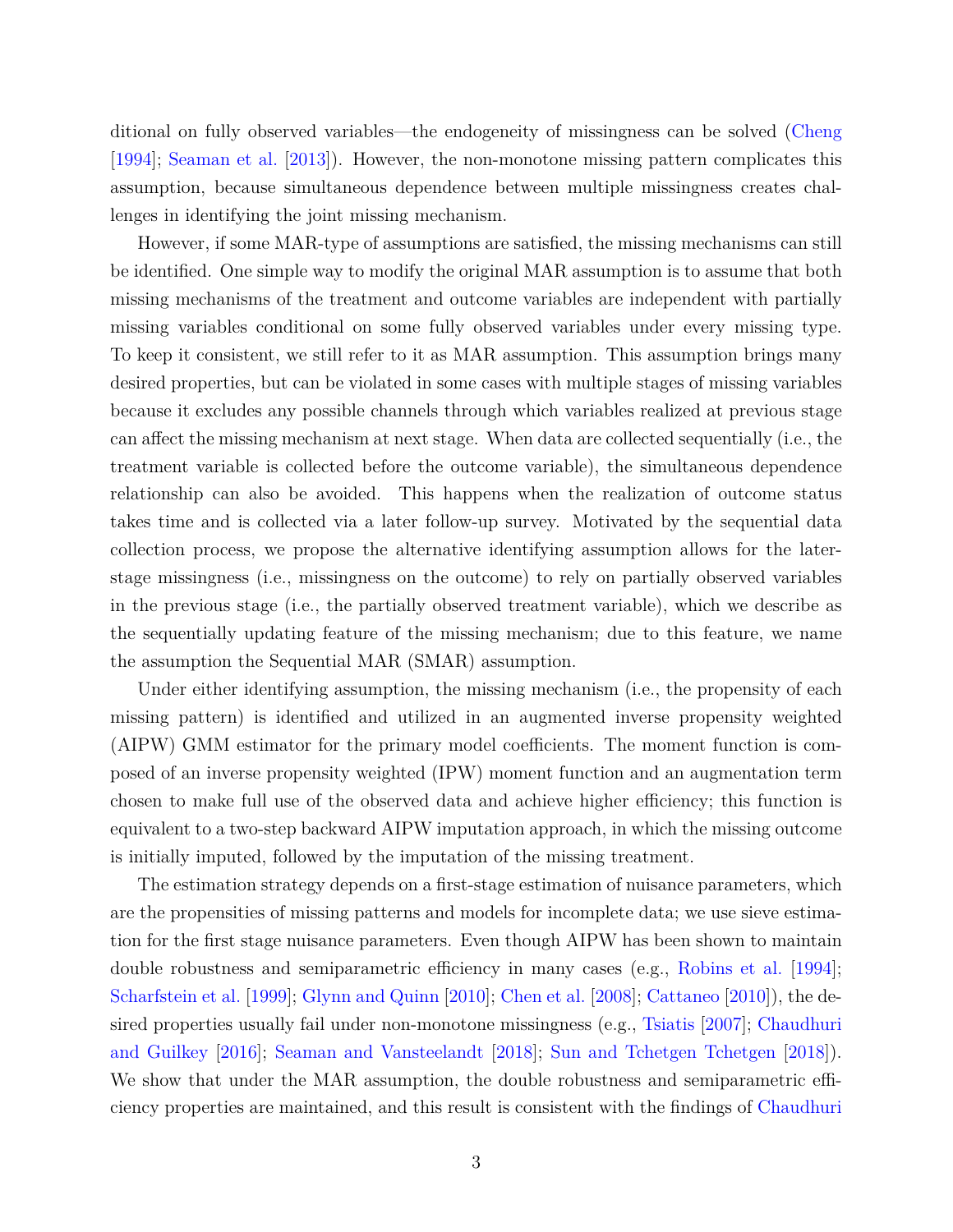[and Guilkey](#page-56-5) [\[2016\]](#page-56-5). The estimator is robust under the SMAR assumption, as long as the missing mechanism is correctly specified; as a result, the asymptotic variance is affected by the first stage missing mechanism estimation. We provide asymptotic variance for the estimator under the SMAR assumption and show that the estimator become more efficient than previously used estimators by incorporating the incomplete data.

The AIPW-GMM approach is used in the Oregon Health Insurance Experiment to estimate the effect of enrolling in the Oregon Health Plan (OHP) on health-related outcomes. The endogenous treatment variable and outcomes are collected via different-stage follow-up surveys. There are two reasons behind the missingness: non-response to surveys and nonresponse to treatment-and-outcome-related questions among survey responders. There exist participants who did not respond to the first follow-up survey but responded to the final survey, and some participants did not answer questions on treatment status; therefore, we observe non-monotone missing patterns. The data shows evidence that missing mechanisms of outcome variables are correlated with the endogenous treatment variable. As a result, the CC analysis yield biased estimation results. The regression results show significant effects of the OHP on reducing out-of-pocket costs for medical care, reducing the number of days when physical health is not good, and improving self-evaluated health conditions; these results suggest that CC estimators tend to overestimate the effect, with downward biases for out-of-pocket costs and self-evaluated health conditions outcomes, while the IPW estimator results are closer to those of the AIPW estimators. Furthermore, of the three different estimation strategies, the AIPW-GMM estimators achieve the smallest standard errors for all estimated coefficients. For the estimated effects of OHP, the AIPW approach reduces the standard errors by up to 24%. These results are consistent with the findings in the Monte Carlo simulation.

This paper contributes to the literature in the following aspects. First, it considers the problem of missing endogenous treatment variables and outcome variables, which lacks adequate attention. Related literature includes the partial identification approach developed by [Horowitz and Manski](#page-57-5) [\[2000\]](#page-57-5), when there exist multiple missing covariates and outcomes in randomized experiments. By making assumptions that can be plausible in many cases of program evaluation, this paper proposes a way to point identify the missing mechanism and to use it in the construction of a consistent and more efficient estimator. Second, this study contributes to the literature on non-monotone missingness [\(Robins and Gill](#page-57-6) [\[1997\]](#page-57-6); [Gad](#page-56-6) [\[2011\]](#page-56-6); [Sun and Tchetgen Tchetgen](#page-58-5) [\[2018\]](#page-58-7); [Tchetgen et al.](#page-58-6) [2018]; [Sun et al.](#page-58-7) [2018]; [Chaudhuri and Guilkey](#page-56-5) [\[2016\]](#page-56-5)) by adapting the sequentially updating feature of the missing mechanism<sup>[2](#page-3-0)</sup> and allowing the missing mechanism to depend on a partially observed variable

<span id="page-3-0"></span><sup>2</sup>Similar sequential feature has only been applied when the missing pattern is monotone [\(Chaudhuri](#page-56-0)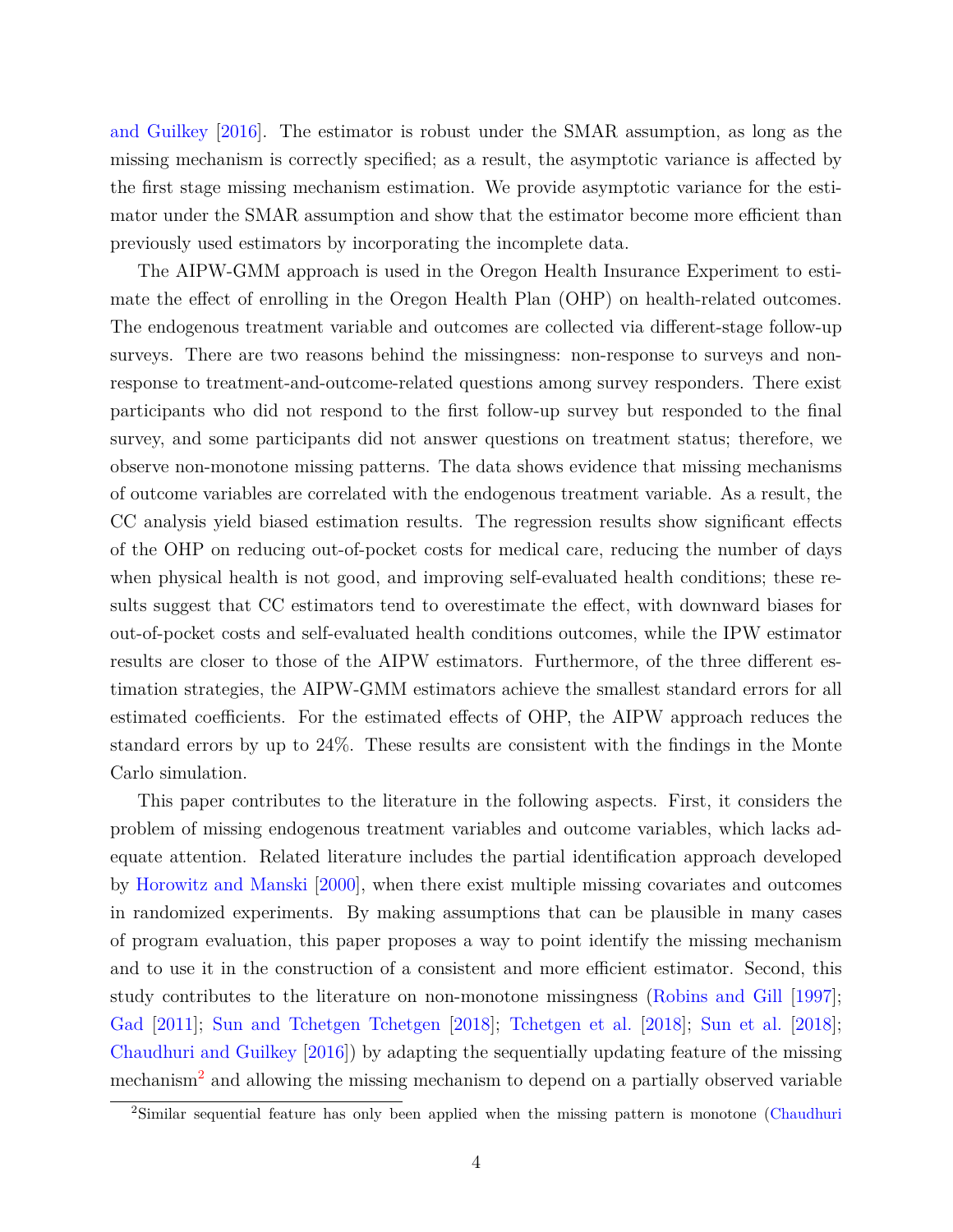in a non-monotone missing pattern. Finally, this paper derives variance under the dynamic updating feature and provides sufficient conditions under which the closed-form efficient influence function is available under non-monotone missingness. The difficulties in achieving desired statistical properties hinder the usage of assumptions other than the MAR assumption, therefore, deriving closed-form variance can be useful in many scenarios, especially when data are collected via multiple surveys.

The rest of this paper is organized as follows. Section [2](#page-4-0) introduces the model; Section [3](#page-5-0) missing mechanism and the assumptions and gives the identification result; Section [4](#page-13-0) proposes the AIPW moment condition and GMM estimator based on the assumptions introduced in the previous sections; Section [5](#page-17-0) discusses the asymptotic properties of the AIPW estimator; Section [6](#page-21-0) illustrates the performance of the AIPW-GMM estimator through the Monte Carlo simulation results; Section [7](#page-22-0) offers an empirical example using the Oregon Health Insurance Experiment Data; and Section [8](#page-30-0) will provide our conclusions. Generalization of current method and proofs are listed in the appendix.

# <span id="page-4-0"></span>**2 Model and Assumptions**

We consider the following model:

$$
Y_i = g(D_i, X_i; \beta) + \epsilon_i \tag{2.1}
$$

where  $Y_i$  denotes the outcome of individual *i* and is missing for some observations; and  $D_i$  is a partially observed endogenous treatment variable. For purposes of this study, we only consider one partially missing endogenous treatment variable.  $X_i$  is a vector of  $K$ fully observed regressors, and we do not exclude the possibility that *X<sup>i</sup>* contains endogenous variables.

We are interested in consistently estimating the parameter vector  $\beta$ , and we assume that there exists a vector of valid instrument variables  $Z_i$  for  $[D_i, X_i]$  with  $d_Z \geq d_D + d_X$ , such that

<span id="page-4-2"></span><span id="page-4-1"></span>
$$
E[Z_i \epsilon_i] = 0 \tag{2.2}
$$

$$
cov(Z_i, [D_i, X_i]) \neq 0
$$
\n
$$
(2.3)
$$

Equations [2.2](#page-4-1) and [2.3](#page-4-2) are the exogeneity and relevance conditions, under which  $Z_i$  is a [\[2020\]](#page-56-0)).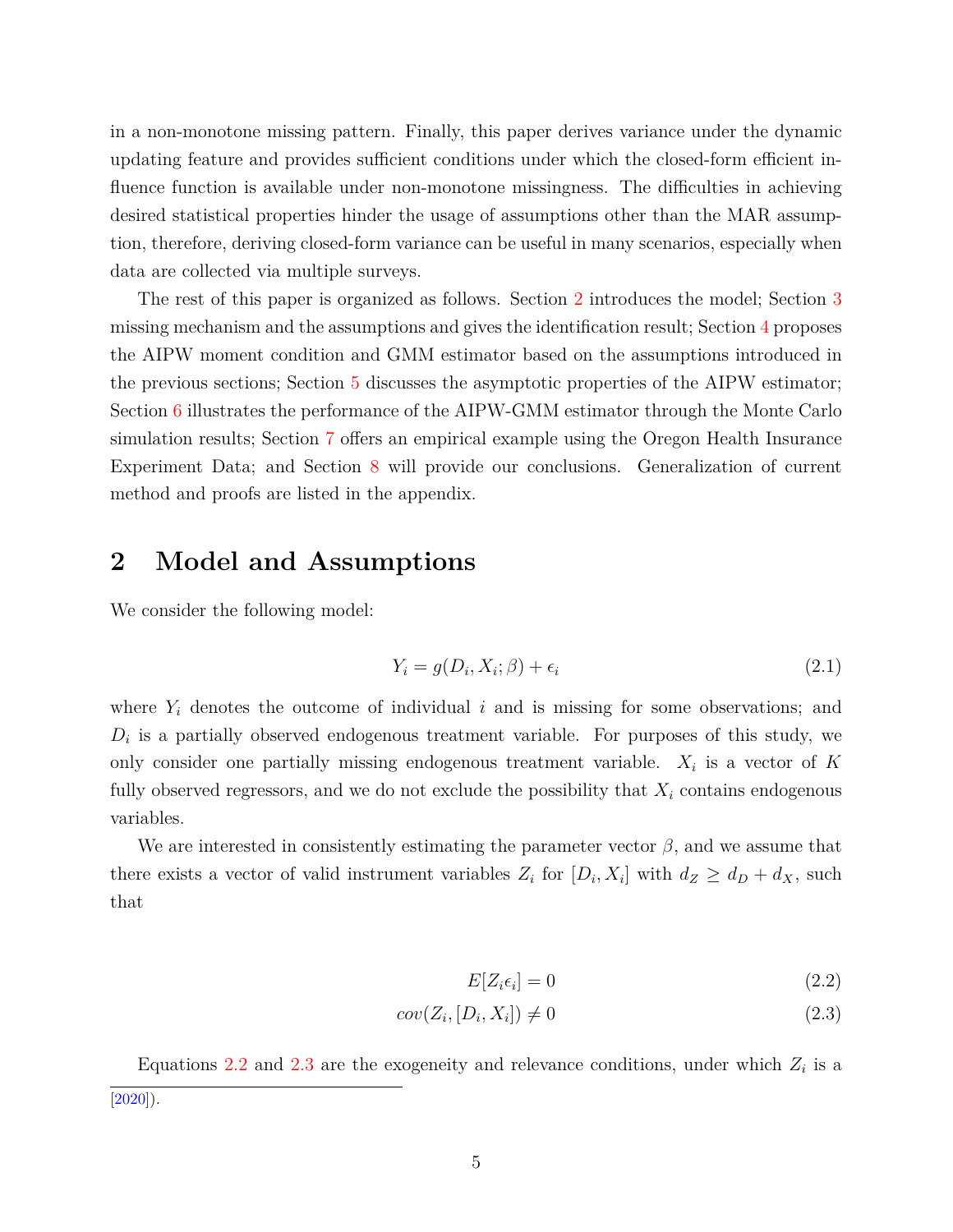valid instrument variable. We assume that  $Z_i$  plays a role in determining  $[D_i, X_i]$ . We do not place structural restrictions on the first-stage model; therefore, the regressors can be either discrete or continuous.<sup>[3](#page-5-1)</sup> In the full model, the moment condition follows directly from the exogeneity of *Z<sup>i</sup>* :

<span id="page-5-3"></span>
$$
E[Z_i(Y_i - g(D_i, X_i; \beta))] = 0
$$
\n(2.4)

Under the standard regularity conditions<sup>[4](#page-5-2)</sup> for *g*, the parameter value of interest  $\beta^0$  is identified by the moment conditions:

$$
\beta = \beta^0
$$
 if and only if  $E[Z_i(Y_i - g(D_i, X_i; \beta))] = 0$  for  $\beta \in \mathcal{B}$ 

We consider an environment where the instrument variables  $Z_i$  and fully observed covariates  $X_i$  are fully observed, but the endogenous treatment  $D_i$  and the outcome variable  $Y_i$  are partially missing. We use  $R_i^D$  and  $R_i^Y$  to indicate observing  $D_i$  and  $Y_i$ , such that

$$
R_i^D = \begin{cases} 1 & D_i \text{ is observed} \\ 0 & D_i \text{ is unobserved} \end{cases}
$$
 (2.5)

$$
R_i^Y = \begin{cases} 1 & Y_i \text{ is observed} \\ 0 & Y_i \text{ is unobserved} \end{cases}
$$
 (2.6)

In the following section, we will discuss the missing patterns and dependence between *R<sup>D</sup>*, *R<sup>Y</sup>* , and the other variables.

# <span id="page-5-0"></span>**3 Patterns of Missingness**

We first capture the missing mechanism and give two sets of assumptions to identify the propensity of missingness. The commonly used assumptions for univariate missing values are the Missing Completely at Random (MCAR) and the Missing at Random (MAR) assump-

$$
D_i = Z'_i \gamma + u_i
$$

provides an extra moment condition besides Equation [2.4:](#page-5-3)

$$
E[Z_i u_i] = 0
$$

<span id="page-5-1"></span><sup>&</sup>lt;sup>3</sup>If more structures are added to the first stage, we could obtain additional moment conditions; as an example, a linear specification on  $D_i$  such that:

<span id="page-5-2"></span>This extra information potentially helps to improve the precision and efficiency of the estimator (Rai 2020). <sup>4</sup>The regularity conditions can be found in [Newey and McFadden](#page-57-7) [\[1994\]](#page-57-7).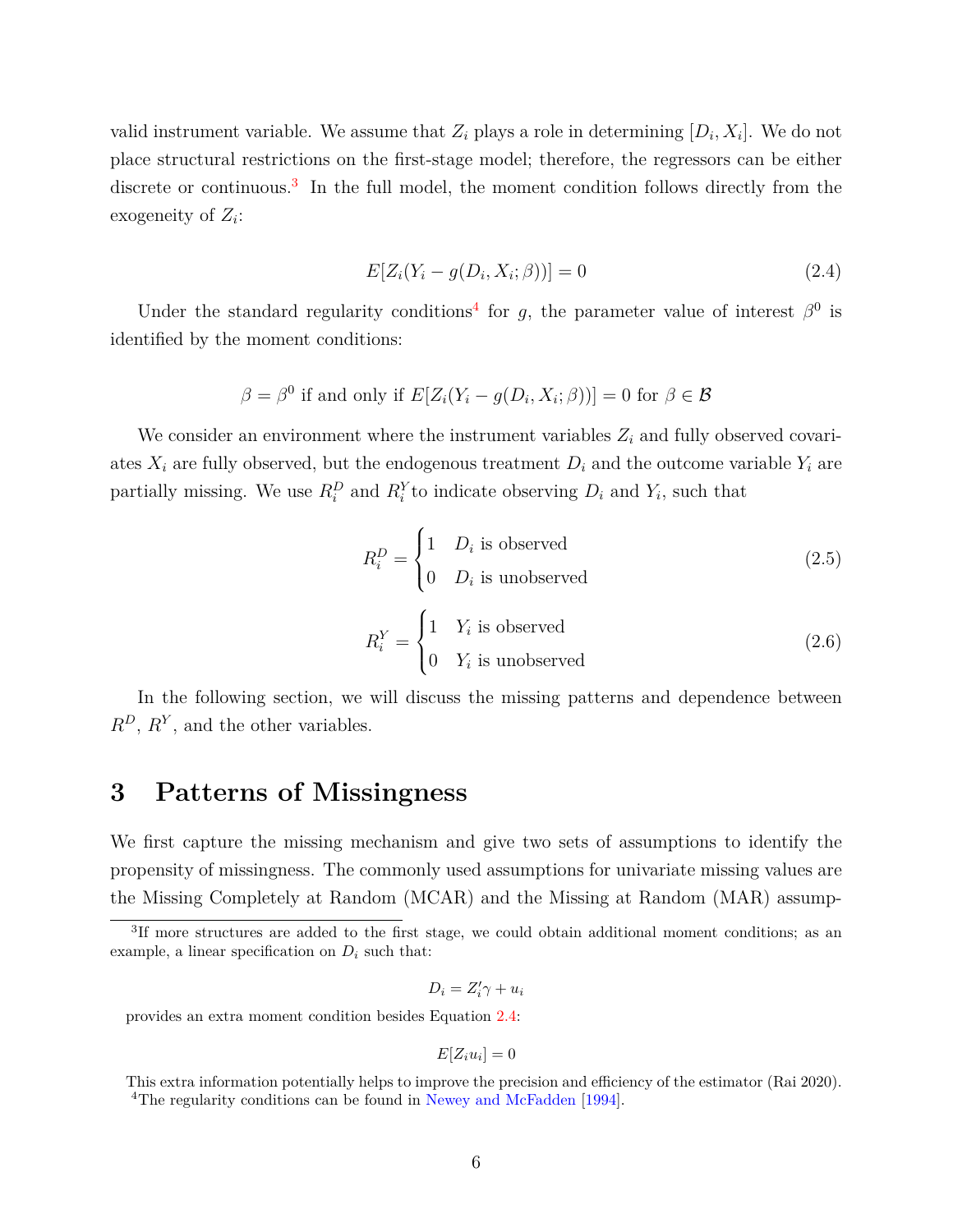tions. The MCAR assumes that missingness is independent from any variable in the data set, and MAR assumes that missingness is independent from the missing values conditioning on a set of observables.<sup>[5](#page-6-0)</sup> Missing mechanisms that fail the MCAR and MAR assumptions are called Missing Not at Random (MNAR); these allow the missingness to be correlated with the unobserved missing values, and therefore creates difficulties in identifying the missing mechanism. Extra parametric assumptions are usually imposed when the missing pattern is MNAR [\(Scharfstein et al.](#page-58-3) [\[1999\]](#page-58-3); [Andrea et al.](#page-55-3) [\[2001\]](#page-55-3)).

The existence of multiple partially missing variables complicates the missing mechanism. Based on the features of the missing patterns, prior studies have described multiple missing patterns as monotone missingness versus non-monotone missingness. Monotone missingness is defined as the situation where missingness happens gradually, and missingness in one variable indicates missingness in other variables. In our framework, it is implied that  $Y_i$  is missing when  $D_i$  is missing or vice versa. We focus on the former possibility, since it is a more reasonable scheme compared to the latter. The missing mechanism is formally defined as monotone if  $(1 - R_i^D)R_i^Y = 0$  almost surely.

For monotone missingness, each stage can be seen as a subsample of the last step, and the missingness depends on the fully observed variables from the previous stage. One reason behind this pattern is data attrition; when the program participants choose to drop out of the survey, they do not return to the following surveys of their outcomes. Another example is data composed of multi-phase sampling, from which the researchers choose a subsample of the previous phase to collect information on, due to budget constraints and survey design.

Non-monotone missingness is a more general pattern that allows for the possibility of observing  $Y_i$  while  $D_i$  is missing; it is also referred to as general missingness [\(Van Buuren](#page-58-8)  $[2018]$ , and includes well-discussed univariate missingness,<sup>[6](#page-6-1)</sup> monotone missingness, and strict non-monotone missingness. Non-monotone missingness arises in various scenarios other than data attrition, including general survey non-responses, panel studies in which participants drop out but return in later surveys, and general sub-sampling in each stage. In Figure [1,](#page-7-0) we illustrate the missing patterns included in non-monotone missingness; among the patterns, strict non-monotone missingness is the most frequently seen and interesting case, so we will focus on this case.

With a non-monotone missing pattern, the previous MAR assumption is difficult to justify [\(Robins](#page-57-8) [\[1997\]](#page-57-8); [Robins and Gill](#page-57-6) [\[1997\]](#page-57-6); [Little and Rubin](#page-57-0) [\[2002\]](#page-57-0); [Sun and Tchetgen Tchetgen](#page-58-5)

<span id="page-6-1"></span><span id="page-6-0"></span><sup>&</sup>lt;sup>5</sup>These two assumptions can be seen as strong ignorability and conditional ignorability assumptions.

<sup>6</sup>Discussions on univariate missingness on the regressor can be found in [Little](#page-57-9) [\[1992\]](#page-57-9), [Abrevaya and Donald](#page-55-4) [\[2017\]](#page-55-4), [Breunig and Haan](#page-56-7) [\[2018\]](#page-56-7); [Wang et al.](#page-58-9) [\[2010\]](#page-58-9), [Groenwold et al.](#page-56-8) [\[2012\]](#page-56-8), [Abrevaya](#page-55-5) [\[2019\]](#page-55-5) studied on methods dealing with missing outcome variables.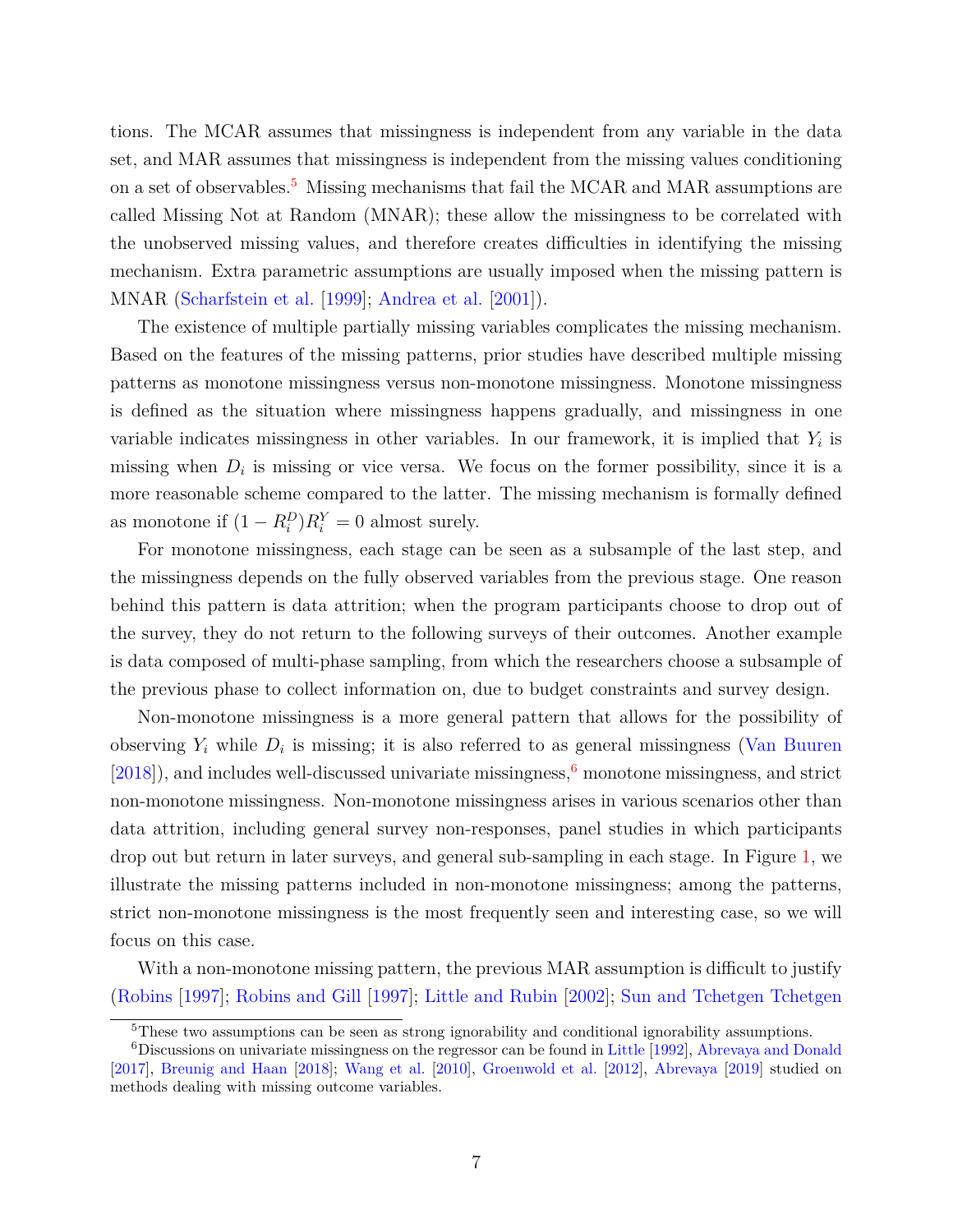<span id="page-7-0"></span>

Figure 1: Examples of monotone missing patterns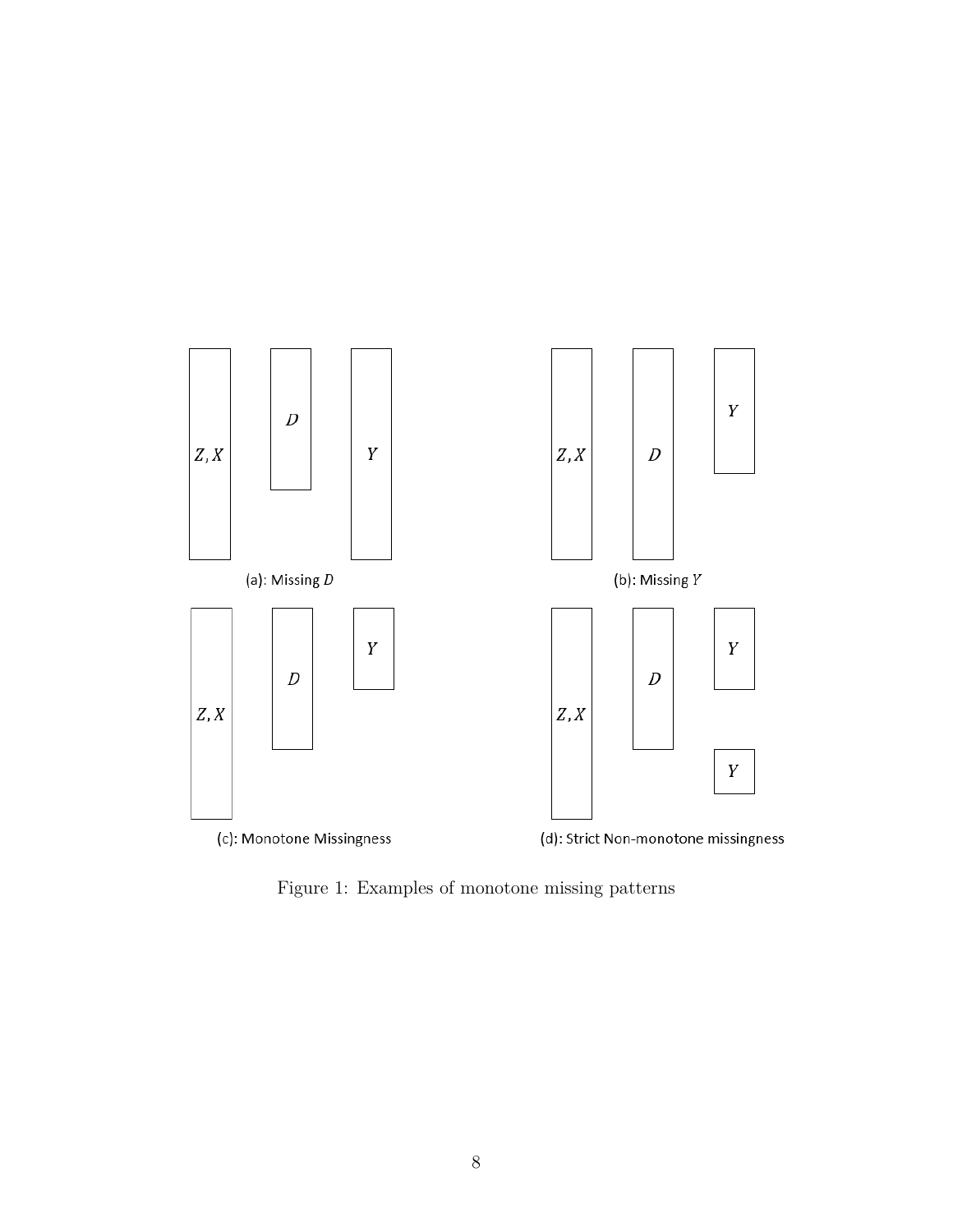$[2018]^7$  $[2018]^7$  $[2018]^7$ , and it creates challenges in identification. The challenge was first introduced by [Robins and Gill](#page-57-6) [\[1997\]](#page-57-6) when they considered a case where two partially missing variables exist and showed that MAR assumption implicitly implies the MCAR assumption in a logistic model; when there are other fully observed variables, the traditional MAR becomes a stronger assumption of conditional ignorability for the same observables. In our framework, because we have two potentially missing variables in the environment, we can observe four missing patterns in the data. We use *M* to denote the four patterns and introduce difficulties in point identifying the distribution of the missing patterns. We suppress the index *i* for the following arguments:

> $M = M_1$ : Observe both D and Y  $M = M_2$ : Observe D but not Y  $M = M_3$ : Observe Y but not D  $M = M_4$ : Observe neither D nor Y

The MAR assumption assumes mean independence between missingness and missing values conditioning on the observables under each missing pattern and can be written as:

$$
Pr[M = M_1 | Z, X, D, Y] = Pr[M = M_1 | Z, X, D, Y]
$$
  
\n
$$
Pr[M = M_2 | Z, X, D, Y] = Pr[M = M_2 | Z, X, D]
$$
  
\n
$$
Pr[M = M_3 | Z, X, D, Y] = Pr[M = M_3 | Z, X, Y]
$$
  
\n
$$
Pr[M = M_4 | Z, X, D, Y] = Pr[M = M_4 | Z, X]
$$
\n(3.1)

<span id="page-8-1"></span>The first equation is intentionally redundant to show that no information is lost under the pattern  $M_1$ . Equation [3.1](#page-8-1) implies Equation  $3.2^8$  $3.2^8$  $3.2^8$ :

<span id="page-8-0"></span><sup>7</sup>The statistical literature has shown that for commonly used estimation process, it is difficult to include all features allowed by the previous MAR assumption. In this paper, we focus more on the challenge in identification, and show some features allowed by the previous MAR assumption must be excluded to identify the missing mechanism.

<span id="page-8-2"></span><sup>8</sup>Derivation is omiited, and the intuition behind is that each missing pattern depends on the observed variables under that pattern. Therefore, when  $R^Y = 1$ ,  $Pr[R^D = 1|Z, X, D, Y, R^Y = 1]$ , as a part of the missing mechanism, depends on *Y*; and when  $R^Y = 0$ ,  $Pr[R^D = 1|Z, X, D, Y, R^Y = 1]$  does not depend on *Y* anymore. Therefore,  $E[R^D|Z, X, D, Y, R^Y] = E[R^D|Z, X, R^YY, R^Y]$ ; same argument can be applied on  $E[R^Y|Z, X, D, Y, R^D].$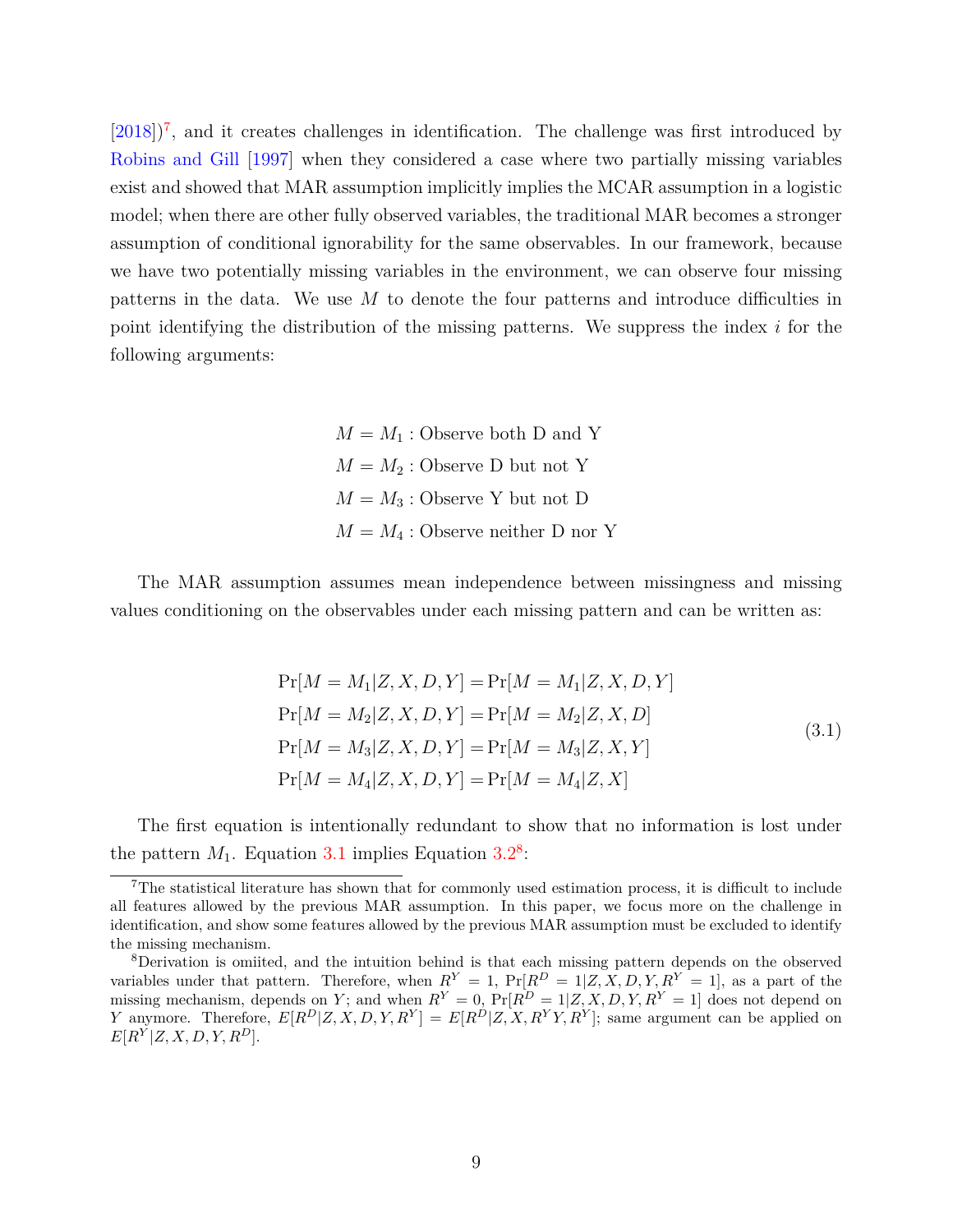$$
E[R^D|Z, X, D, Y, R^Y] = E[R^D|Z, X, R^YY, R^Y]
$$
  
\n
$$
E[R^Y|Z, X, D, Y, R^D] = E[R^Y|Z, X, R^D D, R^D]
$$
\n(3.2)

<span id="page-9-0"></span>One way to model Equation [3.1](#page-8-1) is using the threshold crossing model. To illustrate how the simultaneous relationship affects identification, we can rewrite the assumption in Equation  $3.2$  into the following simultaneous binary model<sup>[9](#page-9-1)</sup>:

$$
R^{D} = 1 \left[ f(Z, X, R^{Y}Y, R^{Y}) \ge \mu \right]
$$
  
\n
$$
R^{Y} = 1 \left[ g(Z, X, R^{D}D, R^{D}) \ge \nu \right]
$$
\n(3.3)

<span id="page-9-3"></span>for some unknown functions f and g, with  $\mu$  and  $\nu$  as uniformly distributed latent variables. The simultaneous feature in the binary model creates a problem in the identification of  $Pr[R^D = 1, R^Y = 1 | Z, X, D, Y].$  A similar problem has been widely discussed in the entry game model, and there is a well-known challenge to identify joint distribution of the simultaneous bivariate model. Prior studies provided partial identification strategies for the simultaneous binary model (e.g., [Tamer](#page-58-10) [\[2003\]](#page-58-10); [Ciliberto and Tamer](#page-56-9) [\[2009\]](#page-56-9); [Balat and Han](#page-55-6) [\[2018\]](#page-55-6)) and point identification under additional restrictions. Even though identifying the missing mechanism is an important step to identifying the main model, that is not our primary interest. As an intermediate step, we want to avoid either partial identification or too-complex structural assumptions. Therefore, we provide two sets of ignorability-type assumptions that could be satisfied under many settings and rule out the simultaneity, and we provide justifications for these assumptions. These assumptions are used to point identify the missing mechanism.

#### <span id="page-9-4"></span>**3.1 Missing at Random Assumption**

The first assumption is a stronger version of the MAR used in the univariate missingness literature by assuming the ignorability of multiple missingness conditioning on a common set of fully observed variables.[10](#page-9-2)

<span id="page-9-2"></span><span id="page-9-1"></span><sup>&</sup>lt;sup>9</sup>The equivalence between Equations [3.2](#page-9-0) and [3.3](#page-9-3) follows from the property of binary variables.

 $10P$  Prior studies have implicitly shown that the MAR assumption in a univariate missingness setting is justified under the strong version of MAR; this can be displayed using the example from [Sun and Tchet](#page-58-5)[gen Tchetgen](#page-58-5) [\[2018\]](#page-58-5), except for minor differences.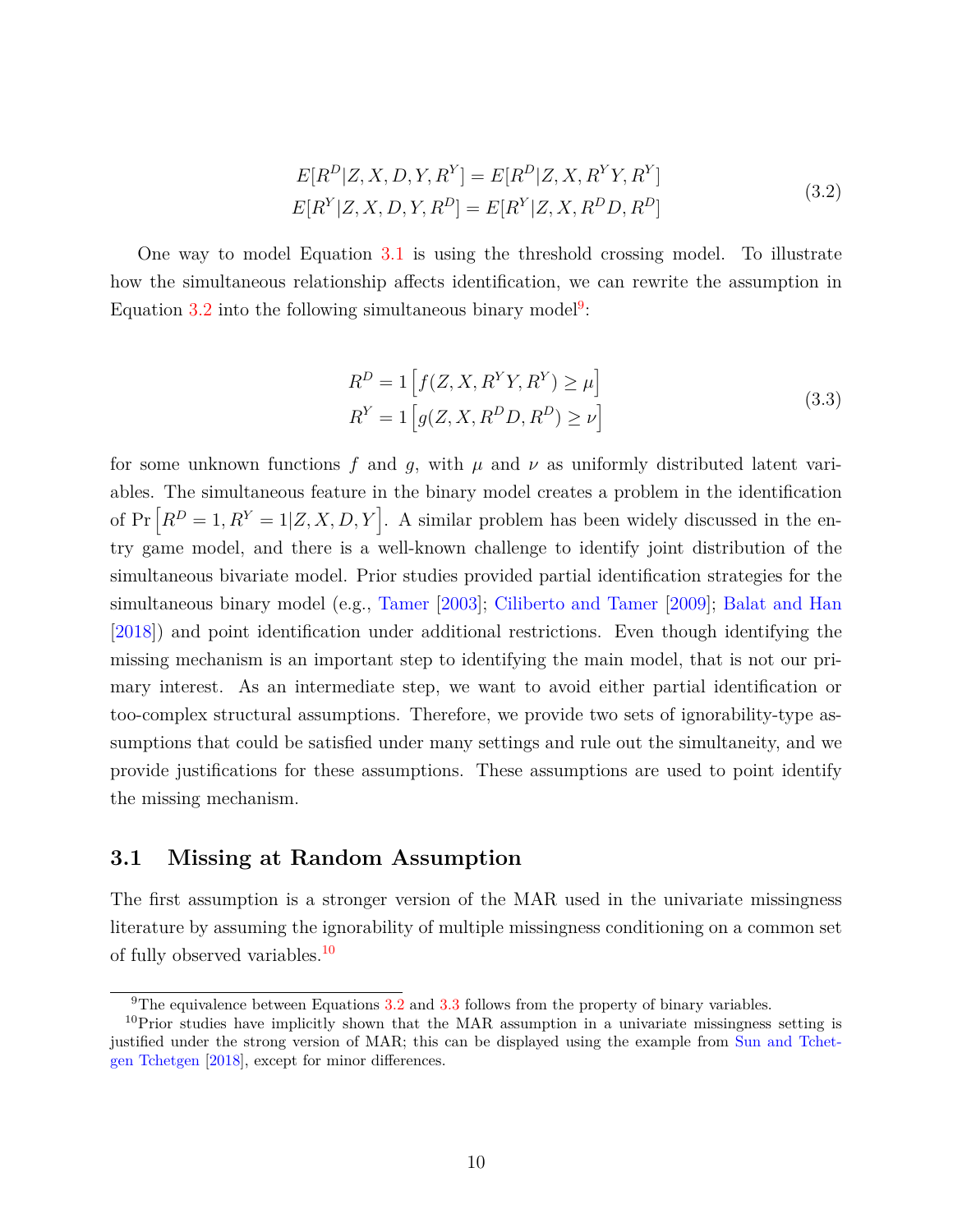#### **Assumption MAR.**

$$
R^{D} \perp (D, Y)|Z, X \qquad (1)
$$
  

$$
R^{Y} \perp (D, Y)|Z, X, R^{D} \quad (2)
$$

We refer to this assumption as the MAR assumption for convenience, following the name used in prior studies. [Chaudhuri and Guilkey](#page-56-5) [\[2016\]](#page-56-5) applied similar assumptions, and one important example is non-monotonically missing instrumental variables, assuming the missingness was independent with unobserved values conditioning on fully observed variables.

If there are no endogenous variables in *X*, the MAR assumption can be interpreted as exogenous missingness, assuming that the joint missingness is independent with unobserved values conditioning on fully observed exogenous covariates. Missingness is determined by instrument variables (e.g., random assignment) and personal characteristics (e.g., age, education, distance to research center).

**Example 1.** *In some field experiments, experimenters collect data via face-to-face visits. Missingness is believed to be caused by missed experimenter visits, either accidentally or by design, instead of self-selection of the participants. Therefore, missingness on D and Y depends on survey participant characteristics (e.g., location, gender, age, etc.) and instrument variables (e.g., random assignment into treatment group), instead of the treatment and outcome status.*

#### <span id="page-10-0"></span>**3.2 Sequential Missing at Random Assumption**

The MAR assumption introduced above is easy to use and interpret, and under it, the estimator satisfies many desired statistical properties. Therefore, this type of assumptions are welcomed in statistical literature. However, it is sometimes violated in applied research. One test is to check the correlation between the correlation between *Y* and *R<sup>D</sup>* when *Y* is observed. When the data are collected from different stages of surveys, it is highly possible that the treatment variable *D* realized at the previous stage plays some roles in affecting the missing mechanism at later stage *R<sup>Y</sup>* . The MAR assumption introduced above does not allow this kind of dependence relation, and it is unclear how does the missing mechanism of outcome variable depends on  $R^D$ . We therefore propose a different assumption that allows for dependence between partially observed *D* and the missingness mechanism on *Y* , which occurs after the realization of *R<sup>D</sup>*.

When missingness happens sequentially, the missing process has the analogous "dynamic updating" feature introduced in [Chaudhuri](#page-56-0) [\[2020\]](#page-56-0), and this feature is applied to the monotone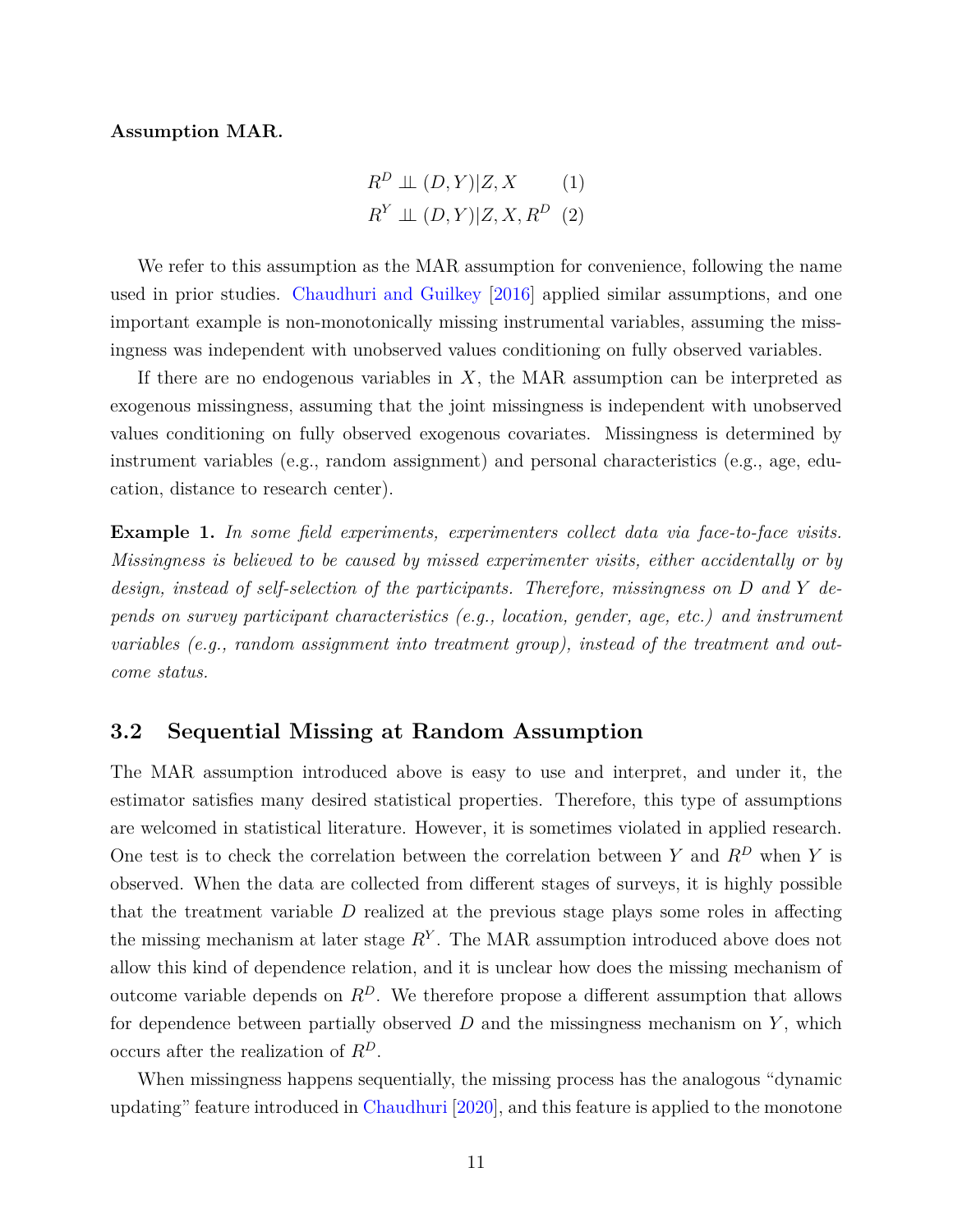missing pattern. Despite the non-monotone pattern, this dynamic feature is still allowed in our framework. We can therefore make a Sequential MAR (SMAR) assumption that missingness on *D* is independent with unobserved values conditional on the fully observed variables, and missingness on *Y* is independent with the unobserved values conditional on fully observed variables and the partially observed *D*.

The SMAR assumption is formalized below:

#### Assumption SMAR.<sup>[11](#page-11-0)</sup>

$$
R^{D} \perp (D, Y)|Z, X \qquad (1)
$$
  

$$
R^{Y} \perp (D, Y)|Z, X, R^{D}D, R^{D} \quad (2)
$$

*and* (2) *is equivalent to*

$$
R^Y \perp \!\!\! \perp ((1 - R^D)D, Y)|Z, X, R^D D, R^D \ \ (2')
$$

The SMAR assumption allows  $R<sup>Y</sup>$  to be correlated with *D*; on the other hand,  $R<sup>Y</sup>$ can be correlated with *Y* through the correlation with *D*. Therefore, it assumes that *R<sup>Y</sup>* is independent with *Y* conditioning on the fully observed variables assumed in the MAR assumption, as well as  $R^D D$ . Under the SMAR assumption, we need to take  $R^D D$  into consideration when capturing the mechanism behind  $R<sup>Y</sup>$ , unlike the MAR assumption; and the other crucial feature assumed in SMAR is that *D* does not affect *R<sup>Y</sup>* if *D* is not observed. In the following, we will provide an example of when these features hold.

**Example 2.** *In survey-collected data sets, missingness can be due to both attrition and self-selection. For the self-selected missingness, we make an extra assumption that survey participants are honest reporters to exclude distortion from misreporting. Besides the participants whose missing mechanisms are determined by the fully observed variables, we assume there exists the other group of participants who choose to report if they have the information. Therefore, missing indicators*  $R^D$  *and*  $R^Y$  *can be interpreted as indicators of awareness, or an effort to acquire the status of D and Y .*

*Knowledge of treatment status D<sup>i</sup> can be caused by participants' characteristics, as well as the instrument variables. Age, living area, and education level can all affect participants' motivation to acquire their treatment status. The instrument variables can also affect R<sup>D</sup>. One*

<span id="page-11-0"></span><sup>&</sup>lt;sup>11</sup>Both the assumption MAR and the assumption SMAR can be relaxed to conditional mean independence condition.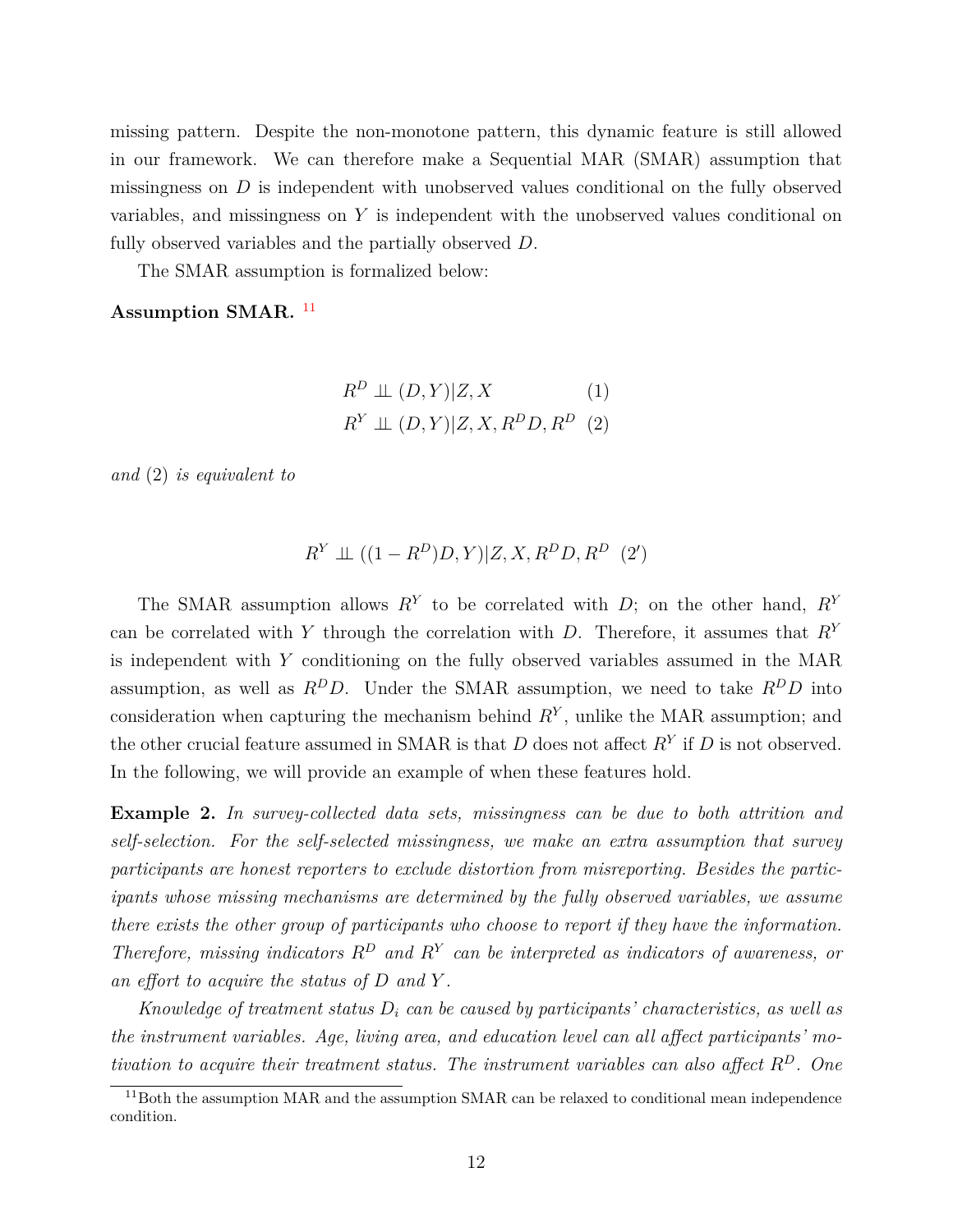<span id="page-12-0"></span>
$$
I_1 = \{Z, X\}
$$
\n
$$
I_2 = \{Z, X, R^D\}
$$
\n
$$
I_3 = \{Z, X\}
$$
\n
$$
I_4: R^D = 0, R^Y = 0
$$
\n
$$
R^Y = 0
$$
\n
$$
M_4: R^D = 0, R^Y = 0
$$
\n
$$
R^Y = 0
$$
\n
$$
M_5: R^D = 0, R^Y = 1
$$
\n
$$
M_6: R^D = 0, R^Y = 1
$$
\n
$$
M_7: R^D = 1, R^Y = 0
$$
\n
$$
I_8: R^D = 1, R^Y = 0
$$
\n
$$
I_9: R^V = 0
$$
\n
$$
I_1: R^D = 1, R^Y = 0
$$
\n
$$
I_2: R^D = 1, R^Y = 0
$$
\n
$$
I_3: R^D = 1, R^Y = 0
$$
\n
$$
I_4: R^D = 1, R^Y = 0
$$
\n
$$
I_5: R^V = 0
$$
\n
$$
I_6: R^V = 0
$$
\n
$$
I_7: R^V = 1
$$

Figure 2: Sequential Missing Mechanism

*classic instrument variable used in the field-experiment literature is the random assignment of treatment, with non-perfect compliance as the instrumented endogenous variable. Researchers are likely to visit participants in the treatment group more than the control group, which might cause lack of awareness of treatment status for the control group. Moving to the next stage, if participants have no knowledge of their treatment status (i.e.,*  $R^D = 0$ ), D does not en*ter their information set and thus does not affect their motivation to attain knowledge about their outcome status (i.e., D does not affect R<sup>Y</sup> ). This explains the assumed non-correlation between*  $R^Y$  *and D when*  $R^D = 0$ *.* 

*On the other hand, for participants who already have information about D, this enters their information set and plays a role in determining whether or not they learn their outcome status.* This is consistent with the feature that  $R^Y$  depends on D when  $R^D = 1$ , which *is allowed in the SMAR assumption but not allowed in MAR assumption; as a result, the missing mechanism diverges for those with and without information about D. One example of this is that people with health insurance tend to care more about their health status because it affects their premium in the next billing cycle.*

*Figure [2](#page-12-0) illustrates the sequential missing procedure. We use I*<sup>1</sup> *to denote the initial information set, which includes the fully observed variables. Variables in I*<sup>1</sup> *play roles in determining*  $R^D$ *; when*  $R^D = 1$ *, D is contained in the information set*  $I_2$ *, and when*  $R^D = 0$ *,*  $D$  *is not included in*  $I_2$ .  $I_2$  *contains the variables determining*  $R$ <sup>*Y*</sup>. The missing mechanisms *of Y* diverge at  $I_2$ , and *D only affects*  $R^Y$  *when*  $R^D = 1$ *. Therefore, the missing mechanism at each stage diverge across different observed variables in the previous stage.*

**Remark 3.1.** *The SMAR and MAR assumption are two parallel assumptions, assuming*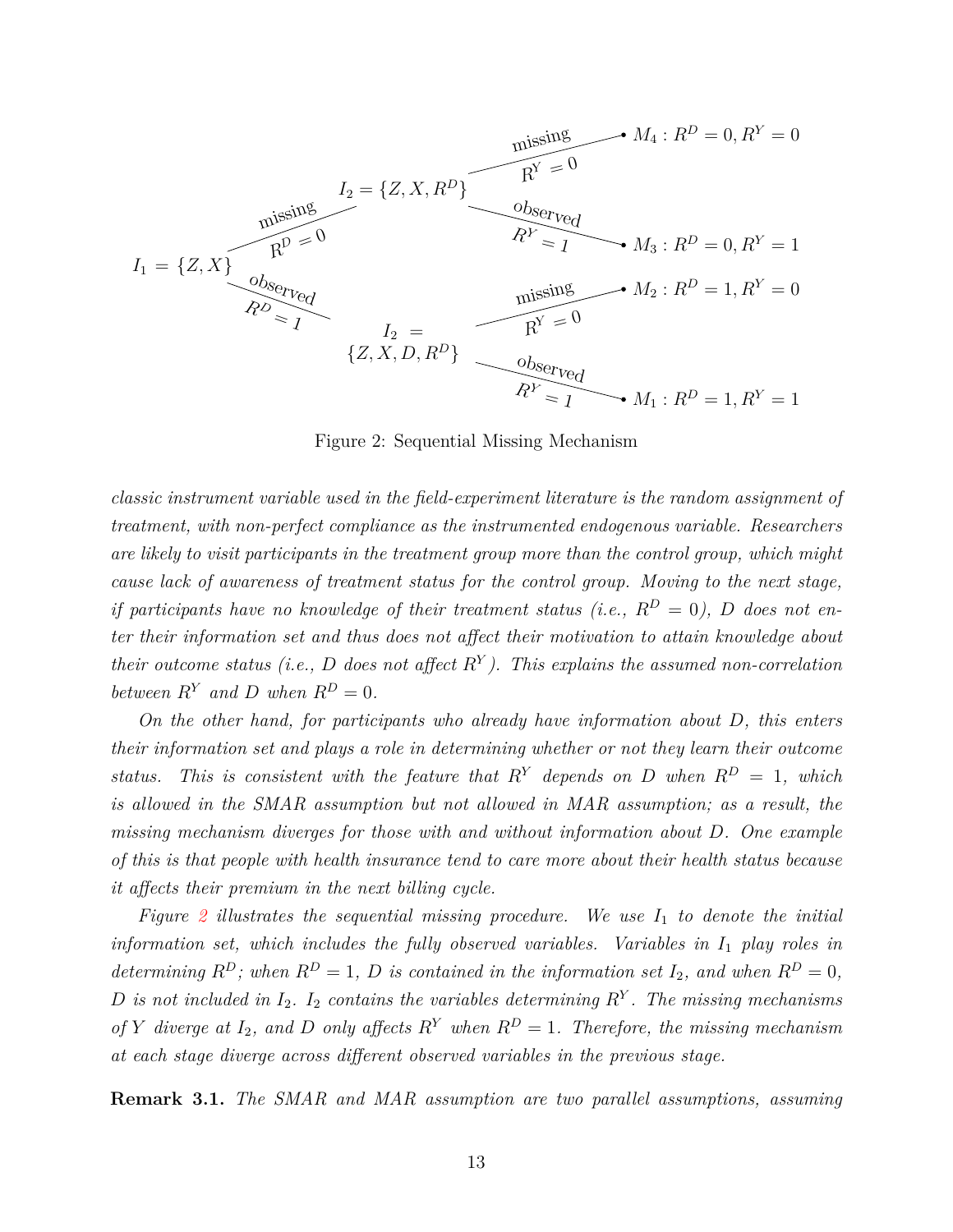*different conditioning variables for conditional independence, and we can not tell which is weaker directly. Depending on characteristics of the data sets, we can choose the most suitable assumption and achieve identification.*

Assumptions MAR and SMAR differ when it comes to the hypothetical missing mechanism on  $R^Y$ . We define  $p_d$  and  $p_y$  as:

<span id="page-13-1"></span>
$$
p_d \equiv \Pr[R^D|Z, X, D, Y] = \Pr[R^D|Z, X] \tag{3.4}
$$

$$
p_y \equiv \Pr[R^Y|Z, X, D, Y, R^D] = \Pr[R^Y|C, R^D]
$$
\n(3.5)

The second equality in Equation [3.4](#page-13-1) holds under either assumption MAR or assumption SMAR. C represents the conditioning variables for ignorability of  $R<sup>Y</sup>$ ; under the assumption MAR,  $C = (Z, X)$ ; and under the assumption SMAR,  $C = (R^D D, Z, X)$ . The distribution of missing patterns derives from the multiplication of  $p_d$  and  $p_y$ . For each missing pattern  $M_m$ ,  $m = 1, 2, 3, 4$ , the probability of observing it is equal to

<span id="page-13-2"></span>
$$
\Pr[M_m|Z, X, D, Y] = \Pr[R^Y = M_m^Y | \mathcal{C}, R^D] \times \Pr[R^D = M_m^D | Z, X] \tag{3.6}
$$

for  $M_m^D$ ,  $M_m^Y$  being the corresponding value of  $R^D$  and  $R^Y$  under missing pattern  $M_m$ .

**Proposition 3.1.** *If either the Assumption MAR or the Assumption SMAR hold, the probability of missing patterns in [3.6](#page-13-2) is identified.*

The identification result follows directly from selection on observables.

## <span id="page-13-0"></span>**4 AIPW-GMM Estimator**

The IPW estimator has been widely applied in the missing data literature [\(Rosenbaum and](#page-57-10) [Rubin](#page-57-10) [\[1983\]](#page-57-10); [Wooldridge](#page-59-0) [\[2007\]](#page-59-0); [Seaman and White](#page-58-11) [\[2013\]](#page-58-11)). It reweights the sample and inflates the underrepresented subsample due to missingness to provide a consistent estimator. Compared to the imputation method (e.g., expectation-maximization, multiple imputations), the IPW estimator avoids making parametric assumptions on the model for an incomplete subsample and is easier to compute. The efficiency of the IPW estimator can be improved by adding an augmentation term, and this approach is referred to as the Augmented IPW (AIPW) approach. The AIPW estimator takes full advantage of the data set by incorporating dropped information in the IPW estimation into the augmentation term and achieves semiparametric efficiency bounds under certain conditions [\(Robins et al.](#page-57-4) [\[1994\]](#page-57-4); [Robins](#page-57-8) [\[1997\]](#page-57-8); [Carpenter et al.](#page-56-10) [\[2006\]](#page-56-10); [Tsiatis](#page-58-0) [\[2007\]](#page-58-0); [Chen et al.](#page-56-3) [\[2008\]](#page-56-3); [Glynn and Quinn](#page-56-2) [\[2010\]](#page-56-2)).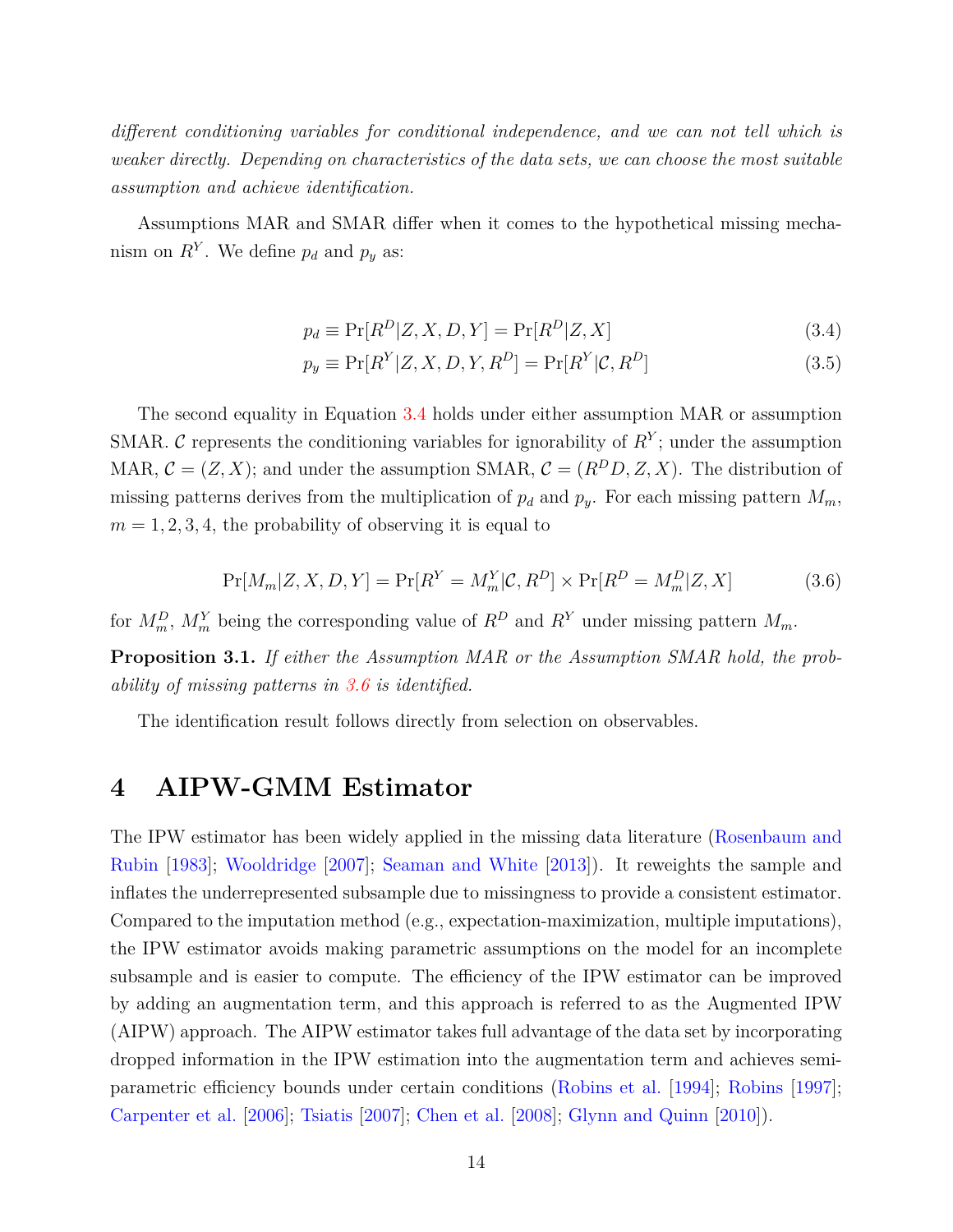## **4.1 AIPW Moment Condition**

First, we make an overlap assumption:

**Assumption Overlap.** *(a)*  $p_d \in [\kappa_d, 1]$  *almost surely in*  $(Z, X)$ *(b)*  $p_y \in [\kappa_y, 1)$  *almost surely in*  $(C, R^D)$  *for*  $\kappa_d > 0, \kappa_y > 0$ .

This assumption requires the possibility that each of the four missing patterns is positive (i.e., the strict non-monotone missing pattern). $^{12}$  $^{12}$  $^{12}$ 

We further introduce the notation of probability from observing both the treatment and outcome, which is defined as:

$$
p_{11}(X, Z, D) = \Pr[R^Y = 1 | \mathcal{C}, R^D = 1] \times \Pr[R^D = 1 | Z, X]
$$

We construct a moment function  $m_{aipw}(\beta)$ :

$$
m_{aipw}(\beta) = \frac{R^D R^Y}{p_{11}} Z(Y - g(D, X; \beta)) + \phi(Z, X, R^D, R^Y, R^D D, R^Y Y, \beta)
$$
(4.1)

The moment function above is composed of an IPW moment function and an augmenting term  $\phi$ , which is determined by fully observed variables and coefficient parameter  $\beta$ . We set the augmentation term to be:

$$
\phi = \left(\frac{R^Y}{p_y} - \frac{R^D R^Y}{p_{11}}\right) Z \left[ (Y - E[g(D, X; \beta)]Z, X] \right) - (E[Y|Z, X] - E[g(D, X; \beta)|Z, X])]
$$

$$
+ \left(\frac{R^D}{p_d} - \frac{R^D R^Y}{p_{11}}\right) Z \left[ (E[Y|D, Z, X] - g(D, X; \beta)) - (E[Y|Z, X] - E[g(D, X; \beta)|Z, X]) \right]
$$

$$
+\left(1-\frac{R^D R^Y}{p_{11}}\right)Z\left(E\left[Y|Z,X\right]-E\left[g(D,X;\beta)|Z,X\right]\right) \tag{4.2}
$$

$$
= \left(\frac{R^Y}{p_y} - \frac{R^D R^Y}{p_{11}}\right) Z\left[Y - E\left[Y|Z, X\right]\right]
$$
\n(4.3)

$$
+\left(\frac{R^D}{p_d} - \frac{R^D R^Y}{p_{11}}\right) Z \left[ (E \left[Y|D, Z, X\right] - g(D, X; \beta)) - (E \left[Y|Z, X\right] - E \left[g(D, X; \beta)|Z, X\right]) \right]
$$
\n(4.4)

$$
+\left(1-\frac{R^D R^Y}{p_{11}}\right)Z\left(E\left[Y|Z,X\right]-E\left[g(D,X;\beta)|Z,X\right]\right) \tag{4.5}
$$

The augmentation term is composed of observed variables, as well as two sets of nuisance parameters, the missing mechanism  $(p_d, p_y, p_{11})$ , and the imputed value for the unob-

<span id="page-14-0"></span> $12A$  weaker version of the overlap assumption is introduced in Section [A,](#page-33-0) when a more general missing pattern is allowed.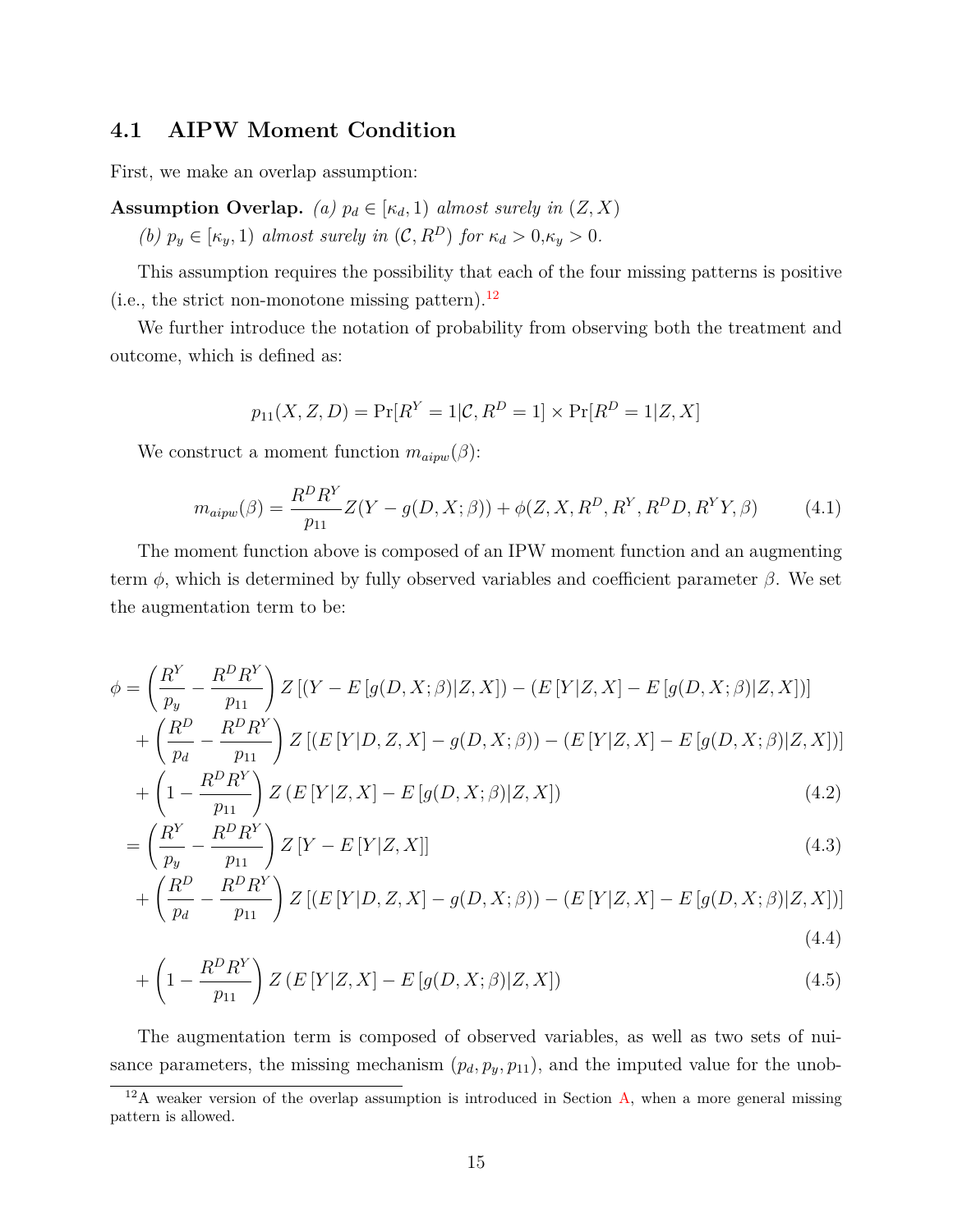served model:  $(E[g(D, X; \beta)|Z, X], E[Y|D, Z, X], E[Y|Z, X])^{13}$  $(E[g(D, X; \beta)|Z, X], E[Y|D, Z, X], E[Y|Z, X])^{13}$  $(E[g(D, X; \beta)|Z, X], E[Y|D, Z, X], E[Y|Z, X])^{13}$ . Identification of the missing mechanisms was shown in the previous section. The assumptions of MAR or SMAR identifies the second set of nuisance parameters; under either assumption, these can be identified by  $14$ :

$$
E[g(D, X; \beta)|Z, X] = E[g(D, X; \beta)|Z, X, R^{D} = 1]
$$
  
\n
$$
E[Y|D, Z, X] = E[Y|D, Z, X, R^{D} = 1, R^{Y} = 1]
$$
  
\n
$$
E[Y|Z, X] = E[Y|Z, X, R^{D} = 0, R^{Y} = 1]
$$

The moment function above can be interpreted as a two-step AIPW imputation. With full data, the moment function is:

$$
m_{full}(\beta) = Z\epsilon = Z(Y - g(D, X; \beta))
$$

The goal is to construct an unbiased estimator of  $\epsilon$  under missingness on *D* and *Y*. Without partially missing  $D$ , the AIPW estimator for  $\epsilon$  is written as:

$$
\epsilon_{aipw} = \frac{R^Y}{p_y} \left( Y - g(D, X; \beta) \right) + \left( 1 - \frac{R^Y}{p_y} \right) \left( E \left[ Y | D, Z, X \right] - g(D, X; \beta) \right)
$$

When *D* is partially missing,  $q(D, X; \theta)$  and  $E[Y|D, Z, X]$  are not fully observed as functions of *D*. We again use the AIPW strategy on the functions of *D* and obtain:

$$
\epsilon_{aipw} = \frac{R^Y}{p_y} \left[ Y - \left( \frac{R^D}{p_d} g(D, X; \beta) + (1 - \frac{R^D}{p_d}) E \left[ g(D, X; \beta) | Z, X \right] \right) \right] + \left( 1 - \frac{R^Y}{p_y} \right) \left[ \frac{R^D}{p_d} \left( E \left[ Y | D, Z, X \right] - g(D, X; \beta) \right) + \left( 1 - \frac{R^D}{p_d} \right) E \left\{ E \left[ Y | D, Z, X \right] - g(D, X; \beta) | Z, X \right\} \right)
$$
(4.6)

<span id="page-15-2"></span>1

<span id="page-15-3"></span>**Proposition 4.1.** *If*  $\hat{\epsilon}$  *is defined as in*  $\hat{4.6}$ ,  $m_{aipw}(\beta) = Z \epsilon_{aipw}$ .

The moment function is used to construct a moment condition, following the theorem below:

<span id="page-15-0"></span><sup>&</sup>lt;sup>13</sup>The last two terms in the augmentation term can be re-arranged into the augmentation term used with monotone missingness, introduced in [Chaudhuri](#page-56-0) [\[2020\]](#page-56-0); and the first term is added to take into consideration observations with  $R^D = 0$ , while  $R^Y = 1$ .

<span id="page-15-1"></span><sup>&</sup>lt;sup>14</sup>Under Assumption MAR,  $E[Y|Z,X]$  can also be identified by  $E[Y|Z,X,R^D=1,R^Y=1]$  and  $E[Y|Z, X, R^Y = 1].$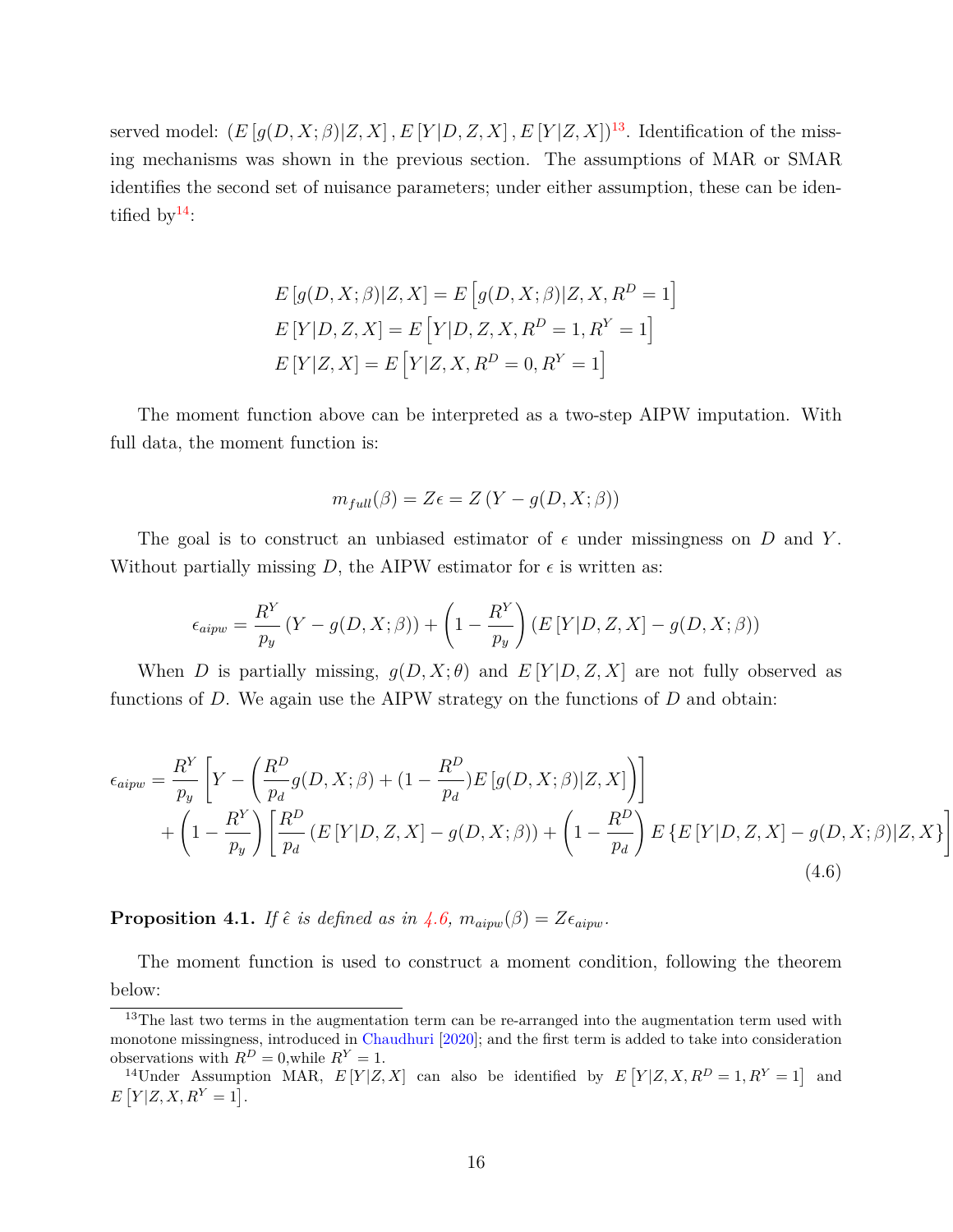<span id="page-16-0"></span>**Theorem 4.1.** *Suppose Assumption MAR or SMAR, and Assumption Overlap hold,*  $E[m_{aipw}(\beta)] =$ 0 *when*  $\beta = \beta^0$ .

The equality in this theorem will be used as the AIPW moment condition.

#### **4.2 Estimation Strategy**

The estimation procedure is composed of two steps. In the first step, we construct appropriate estimators for  $(p_d, p_y, p_{11})$  and  $(E[Y|D, Z, X], E[Y|Z, X], E[g(D, X; \beta)|Z, X])$ , and denote the estimators as  $(\hat{p}_d, \hat{p}_y, \hat{p}_{11})$  and  $(\hat{E}[Y|D, Z, X], \hat{E}[Y|Z, X], \hat{E}[g(D, X; \beta)|Z, X])$ . Estimation strategies on the nuisance parameters depend on the researcher's prior belief about model structures. If the correct specification of the nuisance parameter is not clear, nonparametric estimation could be applied to avoid models that are too restrictive. We will apply the series estimation strategy on the models, and we will show the corresponding asymptotic properties thereof in the following section.

After constructing the nuisance parameters, we plug them back into the GMM estimation equation and solve:

$$
\hat{\beta}_{AIPW-GMM} = argmin_{\beta} \hat{m}_{aipw,i}(\beta)' \hat{W} \hat{m}_{aipw,i}
$$

where

$$
\hat{m}_{aipw} = \frac{1}{N} \sum_{i=1}^{N} \frac{R_i^D R_i^Y}{\hat{p}_{11,i}} Z_i (Y_i - g (D_i, X_i; \beta)) + \hat{\phi}_i
$$

$$
\hat{\phi}_{i} = \left(\frac{R_{i}^{Y}}{\hat{p}_{y,i}} - \frac{R_{i}^{D}R_{i}^{Y}}{\hat{p}_{11,i}}\right)Z_{i}\left[\left(Y_{i} - \hat{E}\left[g(D_{i}, X_{i}; \beta)|Z_{i}, X_{i}\right] - \left(\hat{E}\left[Y_{i}|Z_{i}, X_{i}\right] - \hat{E}\left[g(D_{i}, X_{i}; \beta)|Z_{i}, X_{i}\right]\right)\right] \n+ \left(\frac{R_{i}^{D}}{\hat{p}_{d,i}} - \frac{R_{i}^{D}R_{i}^{Y}}{\hat{p}_{11,i}}\right)Z_{i}\left[\left(\hat{E}\left[Y_{i}|D_{i}, Z_{i}, X_{i}\right] - g(D_{i}, X_{i}; \beta)\right) - \left(\hat{E}\left[Y_{i}|Z_{i}, X_{i}\right] - \hat{E}\left[g(D_{i}, X_{i}; \beta)|Z_{i}, X_{i}\right]\right)\right] \n+ \left(1 - \frac{R_{i}^{D}R_{i}^{Y}}{\hat{p}_{11,i}}\right)Z_{i}\left(\hat{E}\left[Y_{i}|Z_{i}, X_{i}\right] - \hat{E}\left[g(D_{i}, X_{i}; \beta)|Z_{i}, X_{i}\right]\right)
$$

is the estimator of the augmentation term  $\phi$  and  $\hat{W}$  is the estimator of chosen weight matrix *W*.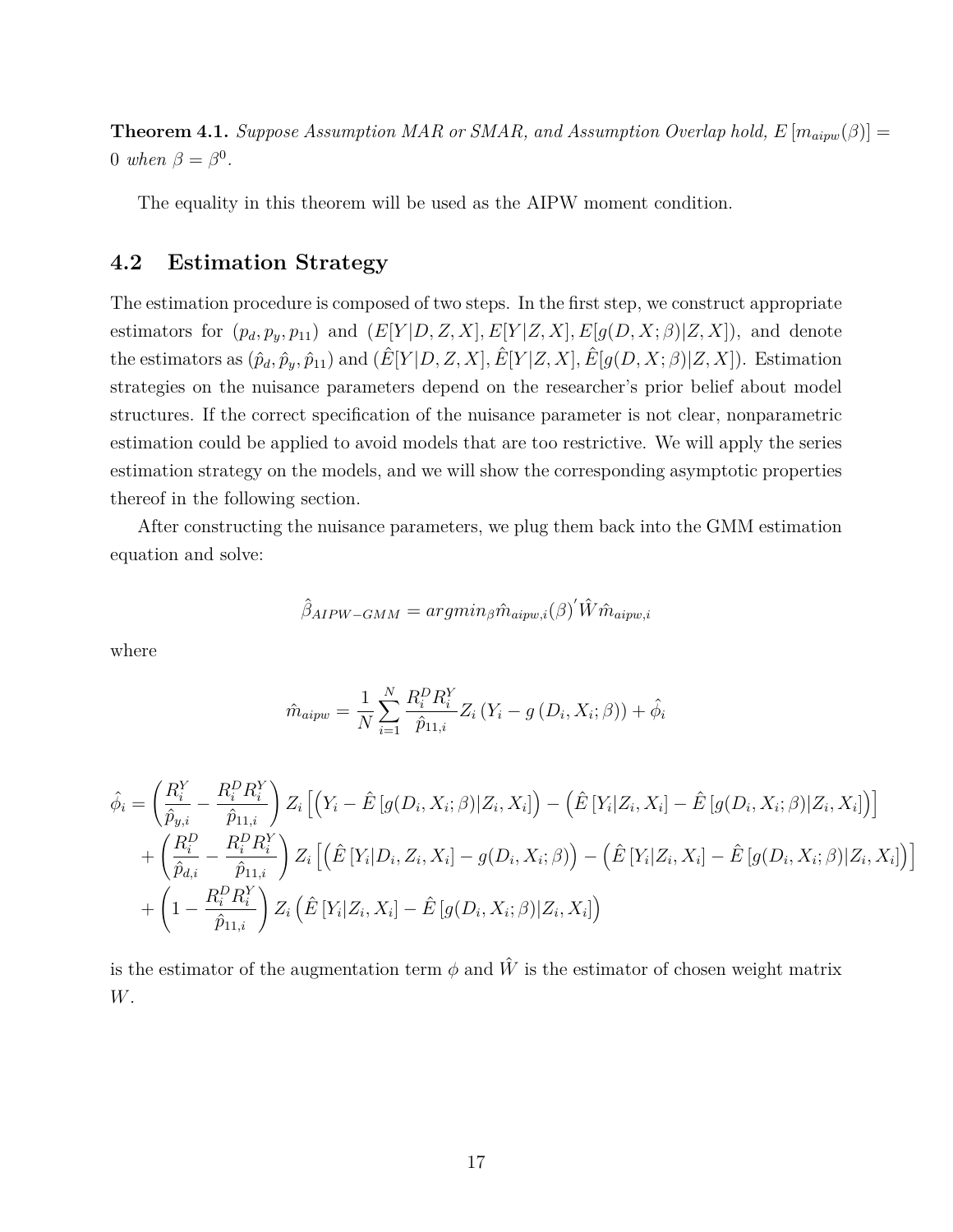# <span id="page-17-0"></span>**5 Asymptotic Properties**

Though the AIPW estimator is known to have the efficient property in many cases, the efficiency usually fails with non-monotone missingness. One critical condition to produce closed-form semiparametric efficient bound is the independence of different missing indicators condition on the same set of variables [\(Chaudhuri and Guilkey](#page-56-5) [\[2016\]](#page-56-5)); this condition implies that the asymptotic variances should be different under Assumption MAR and Assumption SMAR. Under the MAR assumption, desired statistical properties hold such that the AIPW-GMM estimator maintains the double robustness property and achieves the efficient semiparametric bound. Under the SMAR assumption, double robustness fail, and we are not able to prove efficiency; but it shows efficiency improvement from incorporating observations with missing values.

#### **5.1 Asmptotic Properties**

We make the standard assumptions for asymptotic normality in the GMM model:

**Assumption M.** (1)  $(Z_i, X_i, D_i, Y_i, R_i^D D_i, R_i^Y Y_i, R_i^D, R_i^Y)$  are i.i.d;

- $(2)E[m_{aimv}(\beta)]$  *is differentiable with respect to*  $\beta \in int(\mathcal{B})$ ;
- (3) Define  $G(\beta) = \frac{\partial}{\partial \beta} E[m_{aipw}], G(\beta)$  has full rank at  $\beta = \beta^0$ ;
- *(4) VMAR and VSMAR are bounded and positive semidefinite;*

We then derive the variance of the moment functions under different assumptions, and use these derivations to construct the asymptotic distribution of the AIPW-GMM estimator. For a semi-parametric GMM estimation, the variance closely relates to robustness of the estimator, thereby indicating how the first-stage nuisance parameters estimators affect the variance of the primary model.

Under the Assumption MAR, the ignorabilities of  $R^D$  and  $R^Y$  depend on the same set of conditioning variables. The assumption is powerful enough that the double robustness property of AIPW estimator is maintained.

<span id="page-17-1"></span>**Theorem 5.1.** *If Assumption MAR and Overlap hold,*  $E[m_{aipw}(\beta)] = 0$  *when either*  $(\hat{p}_d, \hat{p}_y, \hat{p}_{11})$ *,* or  $(\hat{E}[g(D, X; \beta)|X, Z], \hat{E}[g(D, X; \beta)|X, Z, Y], \hat{E}[Y|X, Z, D], \hat{E}[Y|X, Z])$  are correctly spec*ified.*

As a direct result of double robustness, the first-stage estimators of the nuisance parameters do not affect the variance of the primary model.

<span id="page-17-2"></span>**Theorem 5.2.** *Let VMAR denote V ar* (*maipw*) *under assumption MAR and Overlap, then*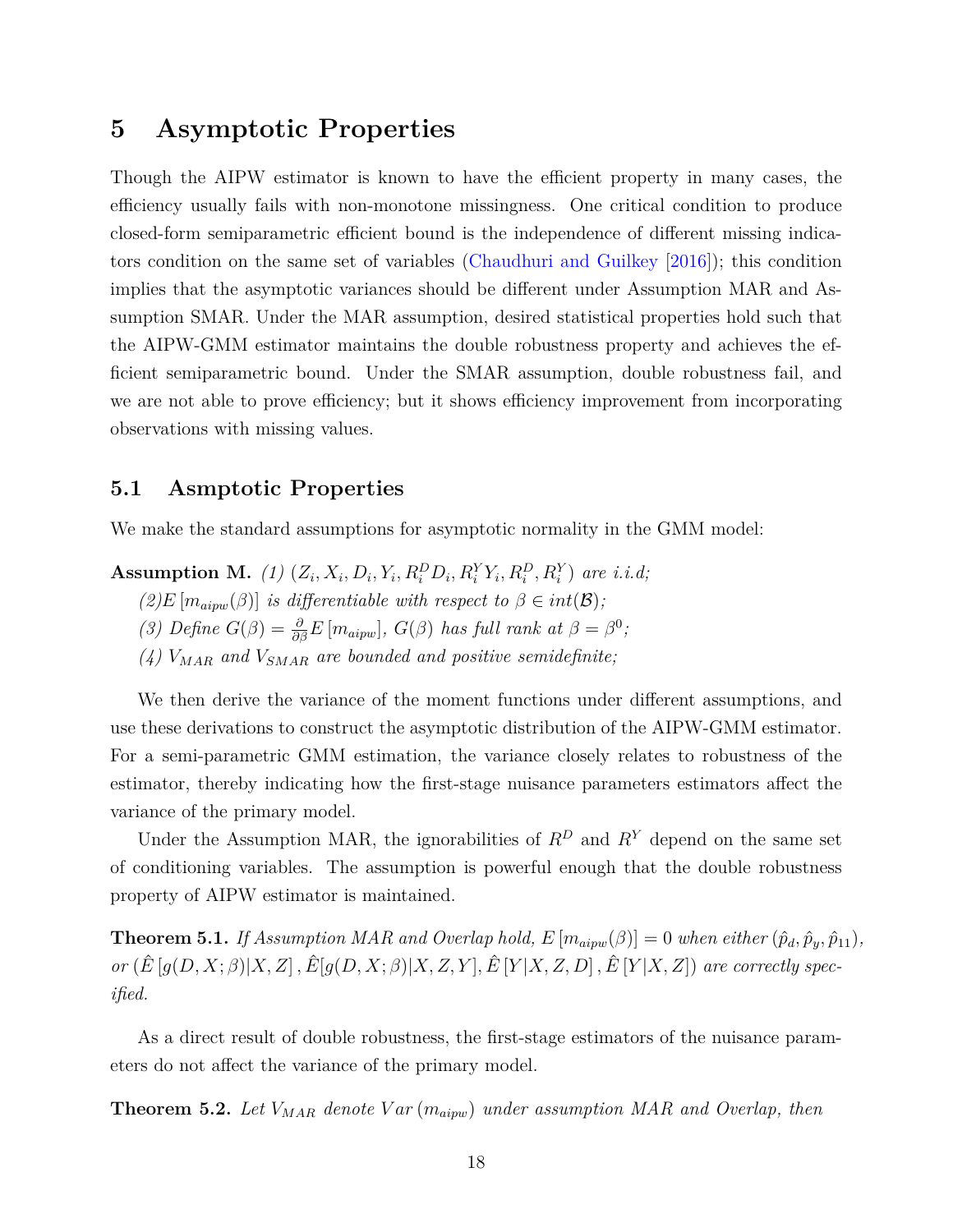$$
V_{MAR} = E\left[\frac{1}{p_{11}}Var\left(m_{full}|Z, X\right) + E\left[m_{full}|Z, X\right]E\left[m_{full}|Z, X\right]\right] - \Delta
$$

*where*

$$
\Delta = Var\left(\left(\frac{R^D}{p_d} - \frac{R^D R^Y}{p_{11}}\right) (E\left[m_{full}|D, Z, X\right] - E\left[m_{full}|Z, X\right])\right) + Var\left(\left(\frac{R^Y}{p_y} - \frac{R^D R^Y}{p_{11}}\right) (E\left[m_{full}|Y, Z, X\right] - E\left[m_{full}|Z, X\right])\right) + 2E\left[\left(1 - \frac{1}{p_y} - \frac{1}{p_d} + \frac{1}{p_{11}}\right) Cov\left(ZY, E\left[m_{full}|D, Z, X\right]|Z, X\right) + \left(\frac{1}{p_y} - \frac{1}{p_{11}}\right) Cov\left(Zg(D, X; \beta), ZY|Z, X\right)\right]
$$

The first term in  $V_{MAR}$  is similar to the  $\Omega_{\beta}$  that was introduced in [Chen et al.](#page-56-3) [\[2008\]](#page-56-3), and  $\Delta$  captures improvements in efficiency when we include the partially observed variables in the moment function.

Under the Assumption SMAR, the double robustness property no longer holds with nonmonotone missingness. However, the estimator remains robust as long as the missing mechanism is correctly specified.

<span id="page-18-0"></span>**Theorem 5.3.** *If Assumption SMAR and Overlap hold,*  $E[m_{aipw}(\beta)] = 0$  *when*  $(\hat{p}_d, \hat{p}_y, \hat{p}_{11})$ *is correctly specified.*

Proof of Theorem [5.3](#page-18-0) follows directly from the proof of Theorem [4.1.](#page-16-0)

The double robustness fails under the SMAR assumption because parts of the missing mechanisms depend on partially missing variables. As a result, the consistency of some parameters in the first-step estimation of nuisance parameters affects the consistency and efficiency of the primary model and has a direct effect on the variance. Luckily, only the estimator  $\hat{p}_{11}$  affects the consistency through the first component in the augmenting term, and we can therefore construct a correction term following [Newey](#page-57-11) [\[1994\]](#page-57-11).

<span id="page-18-1"></span>**Theorem 5.4.** *Let VSMAR denote V ar* (*maipw*) *under assumption SMAR and Overlap, then*

$$
V_{SMAR} = E\left[\frac{1}{p_{11}}Var((m_{full} - E[m_{full}|Z, X])|D, Z, X)\right] + Var(E[m_{full}|D, Z, X]) - \Delta
$$

*where*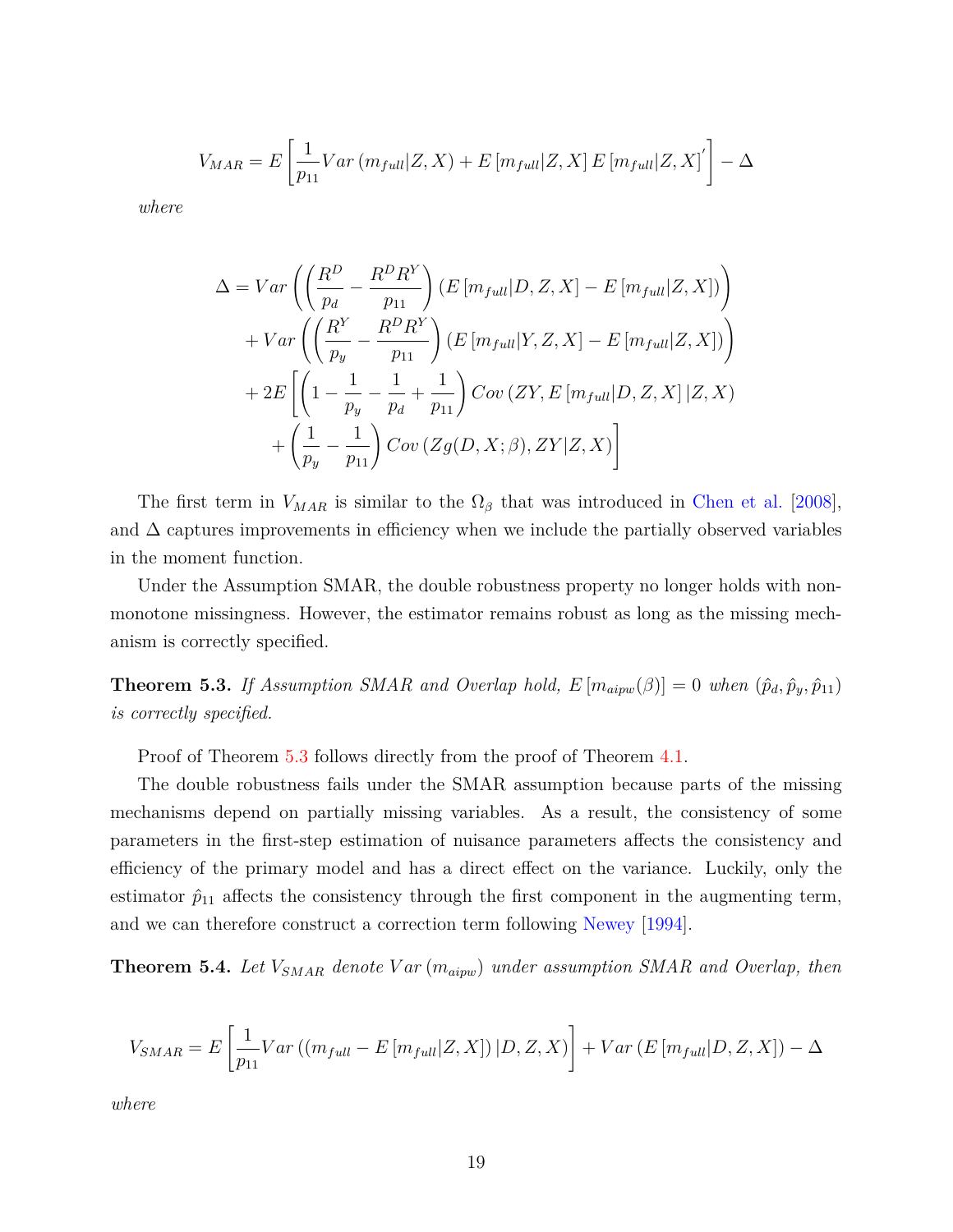$$
\Delta = Var\left(\left(\frac{R^D}{p_d} - \frac{R^D R^Y}{p_{11}}\right) (E\left[m_{full}|D, Z, X\right] - E\left[m_{full}|Z, X\right])\right) + Var\left((1 - p_d)(\frac{R^D R^Y}{p_{11}} - 1) (E\left[Y|D, Z, X\right] - E\left[Y|Z, X\right])\right) + E\left[\left(\frac{1 - p_d^2}{p_{11}} - \frac{(1 - p_d)^2}{p_{01}}\right) Var\left(Y|D, Z, X\right)\right] + 2E\left[(1 - p_d)Cov\left(E\left[m_{full}|D, Z, X\right], E\left[Y|D, Z, X\right]|Z, X\right)\right]
$$

Let *n* denote the sample size. Under certain regularity conditions,  $\sqrt{n}$  convergence can be maintained with a non-parametric estimation in the first stage. We assume the wellestablished regularity conditions for Sieve basis functions that are presented in the literature [\(Newey](#page-57-11) [\[1994\]](#page-57-11); [Chen et al.](#page-56-3) [\[2008\]](#page-56-3); [Cattaneo](#page-56-4) [\[2010\]](#page-56-4); [Chaudhuri and Guilkey](#page-56-5) [\[2016\]](#page-56-5)), and we construct  $\sqrt{n}$  normality.

<span id="page-19-0"></span>**Theorem 5.5.** Let  $\hat{E}(w)$  denote a vector of sieve estimation of first-stage nuisance estima*tors.* For each component  $e \in E$ *, suppose e is a function* of  $d_e$  *elements* and *is*  $s_e$  *times differentiable. Let*  $\eta = 1$  *for power series basis; and*  $\eta = \frac{1}{2}$ 2 *for spline basis. Let K denote the terms in the series estimator, n denote the sample size, and*  $K = n^{\nu}$  *such that:* 

$$
4\eta+2<\frac{1}{\nu}<4\frac{s_e}{d_e}-6\eta
$$

*then,*

*(1) Under Assumption MAR, Overlap, and M,*

$$
\sqrt{n}(\hat{\beta} - \beta) \rightarrow_d N(0, (G'WG)^{-1}G'WV_{MAR}WG(G'WG)^{-1})
$$

*Furthermore, if*  $W = V_{MAR}^{-1}$ ,

$$
\sqrt{n}(\hat{\beta} - \beta) \rightarrow_d N(0, (G'V_{MAR}^{-1}G)^{-1})
$$

*(2) Under Assumption SMAR, Overlap, and M,*

$$
\sqrt{n}(\hat{\beta} - \beta) \rightarrow_d N(0, (G'WG)^{-1}G'WV_{SMAR}WG(G'WG)^{-1})
$$

*Furthermore, if*  $W = V_{SMAR}^{-1}$ ,

$$
\sqrt{n}(\hat{\beta} - \beta) \rightarrow_d N(0, (G'V_{SMAR}^{-1}G)^{-1})
$$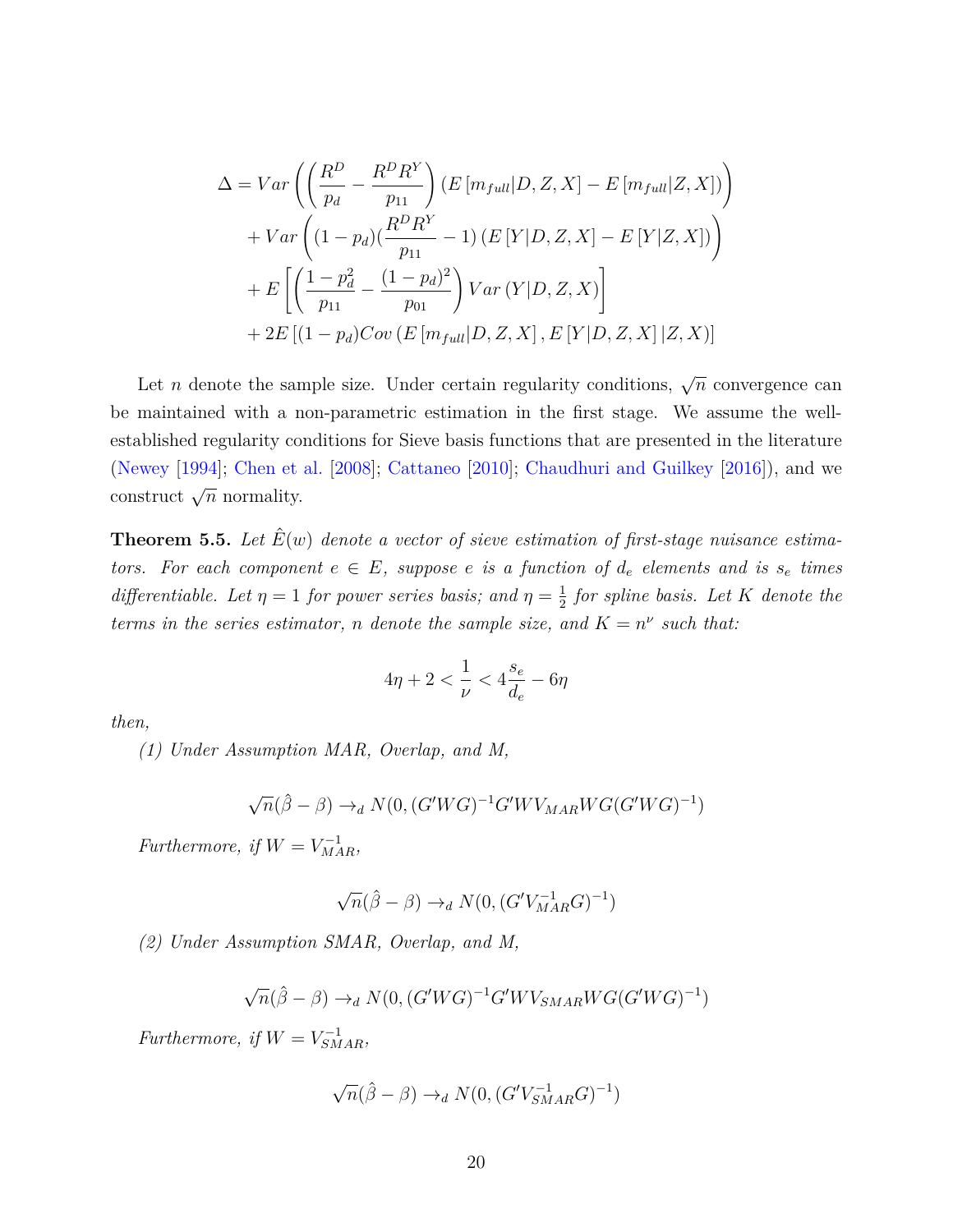The regularity conditions used here are no different from the conditions used in the work of [Cattaneo](#page-56-4) [\[2010\]](#page-56-4), [Chaudhuri and Guilkey](#page-56-5) [\[2016\]](#page-56-5). These conditions restrict the estimation of nuisance parameters to converge fast enough that they do not affect the convergence rate of the second-step estimation.

#### <span id="page-20-2"></span>**5.2 Efficiency**

The well-known efficiency property of the AIPW estimator usually fails with the non-monotone missing pattern [\(Tsiatis](#page-58-0) [\[2007\]](#page-58-0); [Chaudhuri and Guilkey](#page-56-5) [\[2016\]](#page-56-5)). We show two sufficient conditions in which the estimator maintains the efficiency property.

<span id="page-20-0"></span>**Lemma 5.1.** *Suppose Assumption SMAR and Overlap hold, and*  $Y \perp \perp D/Z, X$ *, the correction term for VSMAR is equivalent to zero.*

<span id="page-20-1"></span>**Theorem 5.6.** *Suppose Assumption Overlap, Assumption M, and one of the following assumptions hold:*

- *(i) Assumption MAR*
- $(iii)$  *Assumption SMAR and*  $Y \perp\!\!\!\perp D|Z, X$

*then for*  $\beta^0$ , the asymptotic variance lower bound for  $\sqrt{N}(\hat{\beta} - \beta^0)$  of any regular estimator  $\hat{\beta}$  *is given by*  $\Omega = (G'V_{MAR}^{-1}G)^{-1}$ . An estimator with an asymptotic variance that is equal to Ω *has the following asymptotic linear representation:*

$$
\sqrt{N}(\hat{\beta} - \beta^0) = \frac{1}{\sqrt{N}} \sum_{i=1}^{N} \psi(Z_i, X_i, R_i^D, R_i^Y, R_i^D D_i, R_i^Y Y_i)
$$

*where*

$$
\psi(Z, X, R^D, R^Y, R^D, R^YY) = -\Omega^{-1} G' V_{MAR}^{-1} m_{aipw}(Z, X, R^D, R^Y, R^D, R^YY; \beta^0)
$$

Although there are two sufficient conditions under which semiparametric efficiency bound holds, condition (ii) only holds when *D* does not affect the *Y* conditional of (*Z, X*) and is an unreasonable assumption. In the settings with different missing variables, however, (ii) can be more useful. One example is when there exists multiple missing treatments at different stages, and the treatments themselves are independent conditional on fully observed variables, then the SMAR assumption can be applied and achieves the closed-form semiparametric efficiency bound; the other example is when the fully observed variables are *D* and *X*, and the partially missing variables are *Z* and *Y*, and it is reasonable to assume that  $Z \perp \!\!\!\perp Y|D, X$ .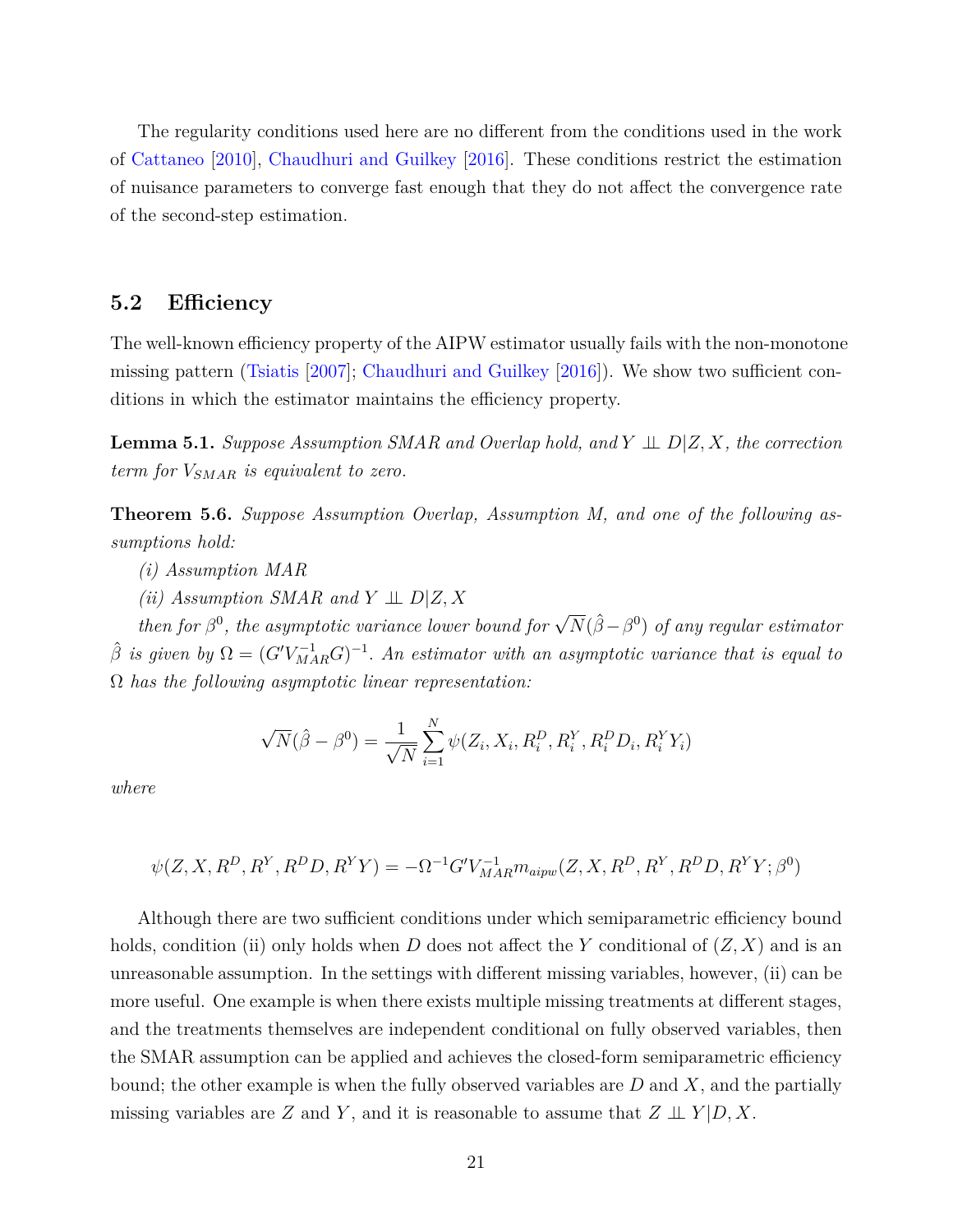## <span id="page-21-0"></span>**6 Monte Carlo Simulation**

The previous results suggest that the AIPW-GMM approach yields consistent and more efficient results. This section provides numerical evidence of these properties.

We consider the full model:

$$
Y_i = \alpha D_i + \beta X_i + \epsilon_i \equiv 0.3D_i + 0.5X_i + \epsilon_i
$$
  

$$
D_i = 1(0.1 + 0.3Z_i + 0.1X_i \ge u_i)
$$

where  $D_i$  is a single-value endogenous variable;  $X_i$  is an exogenous variable;  $Z_i$  is an instrument variable; and  $\epsilon_i$  and  $u_i$  are jointly normally distributed with  $\gamma = corr(\epsilon_i, u_i)$ .  $R^D$  is determined by fully observed  $Z, X$ ; and  $R<sup>Y</sup>$  is determined by  $Z, X$  and partially observed  $D$ . These variables are determined via the binary model stated below:

$$
R^{D} = 1(p_d \ge u_{rd})
$$
  

$$
R^{Y} = 1(p_y \ge u_{ry})
$$

where

$$
p_d = 0.2 + 0.2X + 0.3Z
$$

$$
p_y = 0.3 - 0.05X + 0.2Z + 0.3R_D D
$$

and  $u_{rd}$ ,  $u_{ry}$  are correlated. Since  $R<sup>Y</sup>$  is determined by the endogenous variable *D*, and is conditional on  $Z, X$ ;  $u_{ry}$  is correlated with  $\epsilon$ , which is allowed in the SMAR assumption.

Table [1](#page-22-1) shows the simulation results with different values for the correlation between  $\epsilon$ and *u*. Because D affects  $R<sup>Y</sup>$ , and D is correlated with  $\epsilon$  when it is an endogenous treatment variable, this implies that  $R^Y$  is also endogenous in the sense that  $R^Y$  is correlated with  $\epsilon$ . The higher the correlation between  $\epsilon$  and  $u$  is, the more endogenous  $R^Y$  is; the endogeneity of *R<sup>Y</sup>* will affect the consistency of the estimator derived from the complete case analysis because the moment condition no longer holds. As is shown in the Table [1,](#page-22-1) the complete case estimator for  $\alpha$  is more biased when  $corr(\epsilon, u)$  is higher, while the other two estimators remain consistent. The other finding is that in all exercises, the AIPW estimators have smaller RMSE compared to the other estimation strategies. The IPW estimators have higher RMSE than the CC estimator in some cases, because they not only drop all the observations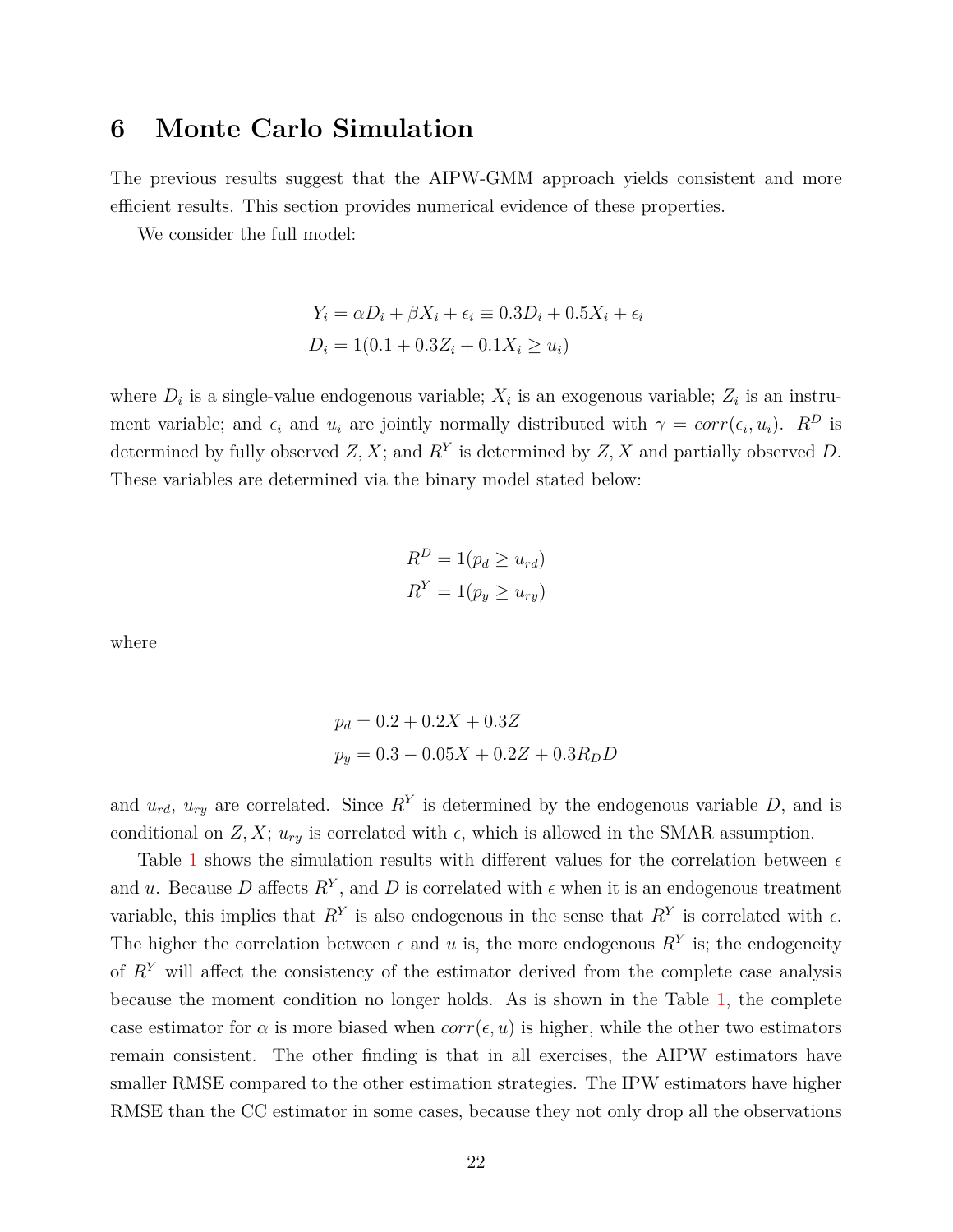<span id="page-22-1"></span>

|                                              |                | $\alpha = 0.3$ |             |        | $\beta=0.5$ |             |
|----------------------------------------------|----------------|----------------|-------------|--------|-------------|-------------|
|                                              | $\hat{\alpha}$ | Mean Bias      | <b>RMSE</b> | B      | Mean Bias   | <b>RMSE</b> |
| $N = 1000, R = 500, corr(\epsilon, u) = 0.8$ |                |                |             |        |             |             |
| Complete Case                                | 0.1842         | 0.1158         | 0.1537      | 0.4973 | 0.0027      | 0.1180      |
| <b>IPW</b>                                   | 0.3223         | 0.0223         | 0.1255      | 0.5017 | 0.0017      | 0.1901      |
| <b>AIPW</b>                                  | 0.3246         | 0.0246         | 0.0878      | 0.4798 | 0.0202      | 0.0863      |
| $N = 1000, R = 500, corr(\epsilon, u) = 0.5$ |                |                |             |        |             |             |
| Complete Case                                | 0.2178         | 0.0822         | 0.1405      | 0.4949 | 0.0051      | 0.1252      |
| <b>IPW</b>                                   | 0.2974         | 0.0026         | 0.1285      | 0.5050 | 0.0050      | 0.1803      |
| <b>AIPW</b>                                  | 0.2993         | 0.0007         | 0.0932      | 0.4903 | 0.0097      | 0.1144      |
| $N = 1000, R = 500, corr(\epsilon, u) = 0.3$ |                |                |             |        |             |             |
| Complete Case                                | 0.2552         | 0.0448         | 0.1162      | 0.4992 | 0.0008      | 0.1293      |
| <b>IPW</b>                                   | 0.3136         | 0.0136         | 0.1498      | 0.5405 | 0.0405      | 0.3948      |
| <b>AIPW</b>                                  | 0.3028         | 0.0028         | 0.0915      | 0.4792 | 0.0208      | 0.0919      |

Table 1: Monte Carlo Simulation with Different Values for  $corr(\epsilon, u)$ 

with incomplete data, but also run a nonparametric estimation with the limited data on the nuisance parameters.

Table [2](#page-23-0) shows the simulation results when the imputed values  $\hat{E}[Y|Z,X], \hat{E}[Y|D, Z, X]$ , or  $\hat{E}[D|Z, X]$  are misspecified. The AIPW-GMM estimator was shown to be robust when the missing mechanisms were correctly specified in Section [5,](#page-17-0) and misspecified imputed values should not affect the performance of the estimator. We can observe some evidence of the theoretical result on robustness in Table [2.](#page-23-0) The final exercise illustrates how the AIPW estimator can be biased when  $\hat{p}_y$  is misspecified and is captured by a function of  $Z, X$  without the partially observed *D*; this is the result when the missing mechanism is wrongly specified, and also when the correlation between the treatment status and the missing mechanism of the outcome is ignored.

# <span id="page-22-0"></span>**7 Application**

The Oregon Health Insurance Experiment is a large scale social experiment, for which most of the data were collected via surveys. In 2008, a group of low-income individuals was randomly selected for the opportunity to apply for the Oregon Health Plan (OHP) Standard, which is a Medicaid-extension program to cover low-income adults who are not eligible for the OHP Plus, which covers children, pregnant women, and families enrolled in the Temporary Assistance to Needy Families Program. The OHP standard program was not open for applicants until 2008. Participants registered for the lottery and were randomly assigned to win, conditional on the number of household members on the waiting list. The lottery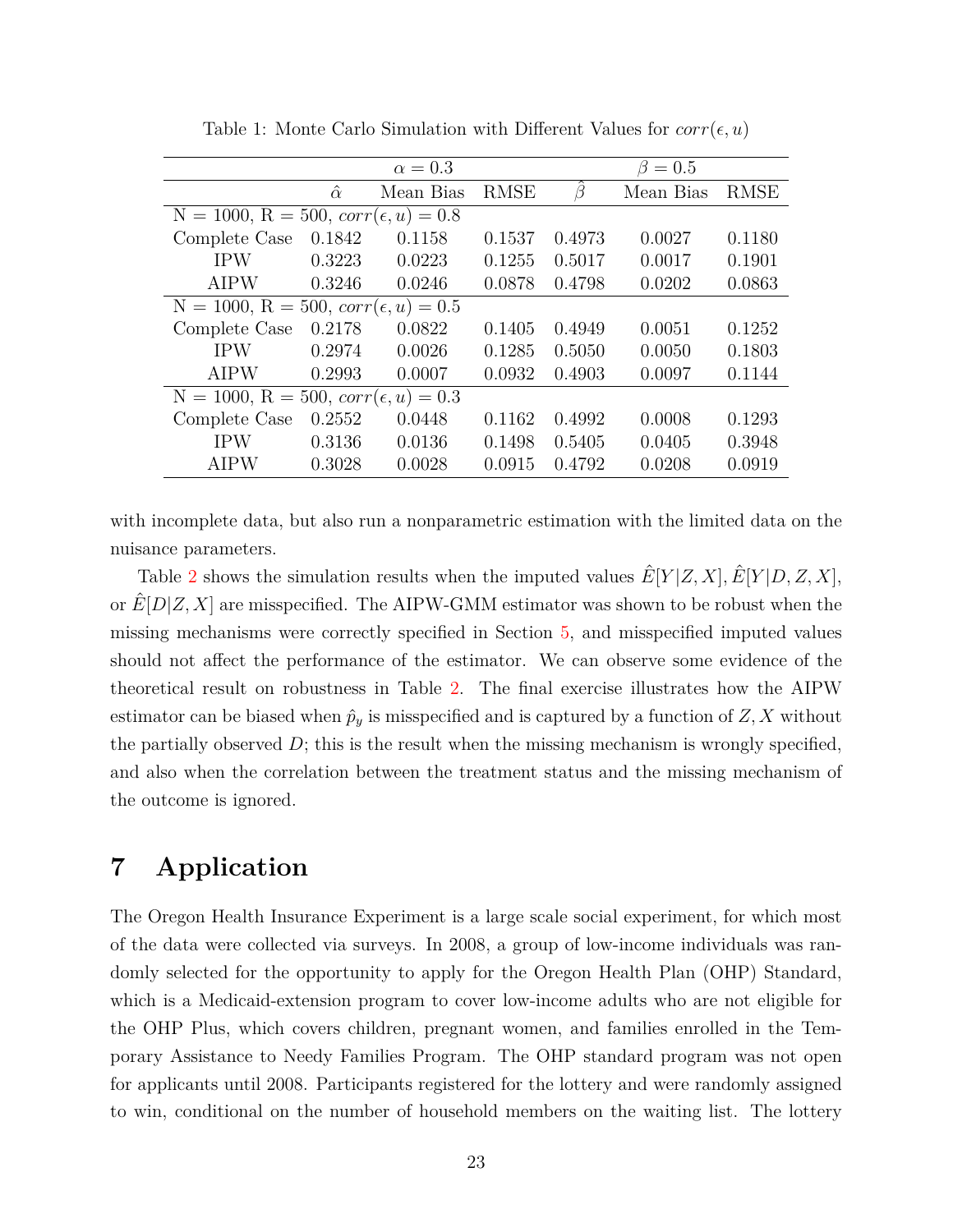<span id="page-23-0"></span>

|                                                   |                | $\alpha = 0.3$ |             |                      | $\beta=0.5$ |             |
|---------------------------------------------------|----------------|----------------|-------------|----------------------|-------------|-------------|
|                                                   | $\hat{\alpha}$ | Mean Bias      | <b>RMSE</b> | $\beta$              | Mean Bias   | <b>RMSE</b> |
| $N = 1000, R = 500$ , misspecified $E[Y]$         |                |                |             | [Z, X], E[Y D, Z, X] |             |             |
| Complete Case                                     | 0.1840         | 0.1160         | 0.1523      | 0.4904               | 0.0096      | 0.1253      |
| <b>IPW</b>                                        | 0.3277         | 0.0277         | 0.1491      | 0.5344               | 0.0344      | 0.1039      |
| <b>AIPW</b>                                       | 0.3067         | 0.0067         | 0.0857      | 0.4812               | 0.0188      | 0.0867      |
| $N = 1000$ , $R = 500$ , misspecified $E[D Z, X]$ |                |                |             |                      |             |             |
| Complete Case                                     | 0.2178         | 0.0822         | 0.1405      | 0.4949               | 0.0051      | 0.1252      |
| <b>IPW</b>                                        | 0.2997         | 0.0003         | 0.1295      | 0.5076               | 0.0076      | 0.1714      |
| <b>AIPW</b>                                       | 0.2990         | 0.0010         | 0.0923      | 0.4925               | 0.0075      | 0.1145      |
| $N = 1000$ , $R = 500$ , misspecified $p_u$       |                |                |             |                      |             |             |
| Complete Case                                     | 0.1716         | 0.1284         | 0.1665      | 0.4914               | 0.0086      | 0.1206      |
| <b>IPW</b>                                        | 0.1705         | 0.1295         | 0.1674      | 0.5035               | 0.0035      | 0.1416      |
| <b>AIPW</b>                                       | 0.3649         | 0.0649         | 0.1166      | 0.4716               | 0.0284      | 0.1324      |

Table 2: Monte Carlo Simulation with Misspecified Imputed Values

winners were asked to return their application form. Only 60.82% of the lottery winners chose to return their application forms, and only some of those applications were approved. As such, this produced an endogenous non-compliance problem.

The data sets used here were composed of four parts. The descriptive data set recorded lottery participants' basic information and administrative data on the lotteries. The researchers conducted three follow-up surveys to collect information on health insurance, healthcare needs, experiments, and costs. The initial follow-up survey was conducted right after the experiment during the period of June to November 2008 and included 58,405 survey participants. The intermediate survey was conducted six months after the experiment for a subsample of initial survey participants and included 11,756 participants. The final survey was conducted a year after the experiment for the same group of people who participated in the initial survey. These three surveys were referred to as the 0m, 6m, and 12m surveys, respectively.

We select the variables from the descriptive data, the 0m survey data, and the 12m survey data. The summary statistics of the variables used in this example are showed in Table [3.](#page-25-0) In the experiment, 50.66% of the survey participants were randomly selected to win the lottery, and selection into the lottery was used as the instrument variable, which is random conditional on the number of people in a household. For the number-of-household- members variable, 1 represented a household with a single member, while 2 and 3 represent households with two and more than two members. The age varies from 20 to 63; therefore, the influence of Medicare is excluded. The genders are balanced in the experiment; approximately 55% of the lottery participants are female. Most of the respondents are from the metropolitan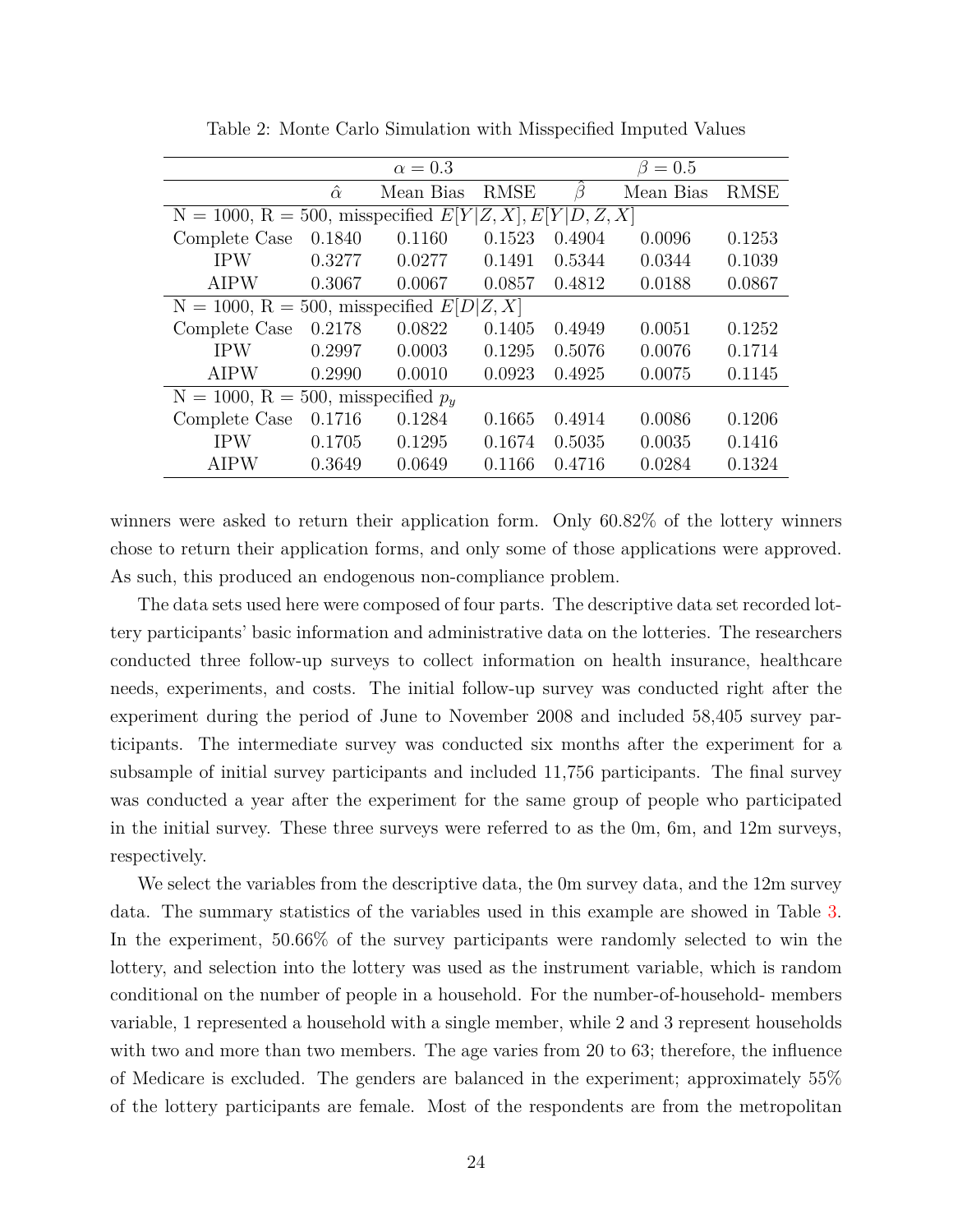statistical area, and less than 10% of the participants required a non-English questionnaire.

The second block in the table records partially observed variables. There are 7,611 participants with observed treatment statuses. We choose enrollment into the OHP program, including both the OHP standard and the OHP plus, as the treatment variable.<sup>[15](#page-24-0)</sup>

There are three outcomes from the final stage survey, including out-of-pocket costs for medical care, the number of days when physical health was not good, and how physical health had changed in the past six months. We refer to the health change as "Worse Health" in the later regression table, because for this variable, the higher the value, the worse the health status has become.

#### **7.1 Missing Pattern**

We first show the missing pattern of the chosen treatment and outcome variables to confirm the non-monotone missing pattern; the main reason for missingness in this data set is nonresponse to the surveys. The non-response rates for the initial (0m) and final (12m) surveys are shown in Figure [3.](#page-26-0) For both the 0m and 12m surveys, the response rates were less than 50%. Furthermore, 16.88% of participants responded to the 0m but not to the 12m survey, so it is highly possible to observe their treatment statuses, but not their outcome statuses; for the group that responded to the 12m but not the 0m survey, it is possible to observe the opposite.

Another important source of missingness is non-response to survey questions among responders. We choose the survey participants who returned both the 0m and the 12m surveys, and the missing rate of answers for the questions on treatment and outcome status are shown in Figure [4.](#page-27-0) 16,566 participants returned both stage surveys. However, we could not confirm the treatment status for 8.73% of the respondents after correction of the variable.<sup>[16](#page-24-1)</sup>For the

<span id="page-24-0"></span><sup>15</sup>We did not choose the recorded enrollment for the OHP Standard in the administrative data as the treatment variable for the following reasons. First, the application's approval took a long time, it took 277 days for some people to get their application forms approved, and this was just before the final round of the survey; therefore, the administrative data do not show precise enrollment statuses during the first round of the survey. Moreover, even though some people were granted late approval, the effective date for the insurance card did not change; the late receivers needed to renew their insurance card to get coverage, which involved another endogenous self-selection problem. This directly results in the fact that even though they were approved and notified before the final round survey, approximately 1,400 participants chose the "Not Covered" option in the final round of the survey, and approximately 160 participants did not know their exact status OHP insurance, even though they were already notified about the application decision.

A previous study [\(Finkelstein et al.](#page-56-11) [\[2012\]](#page-56-11)) used external administrative data to recover the treatment status and avoid the missing problem. Since our goal is to show how the survey data can be used to get a consistent estimate, we choose to use the variables recorded in the survey, instead of in other data sets.

<span id="page-24-1"></span><sup>&</sup>lt;sup>16</sup>If the participants mentioned that they had been successfully enrolled in the OHP Standard, and the administrative data showed consistent enrollment status, the OHP enrollment variable is corrected to value 1, whether it was missing or not.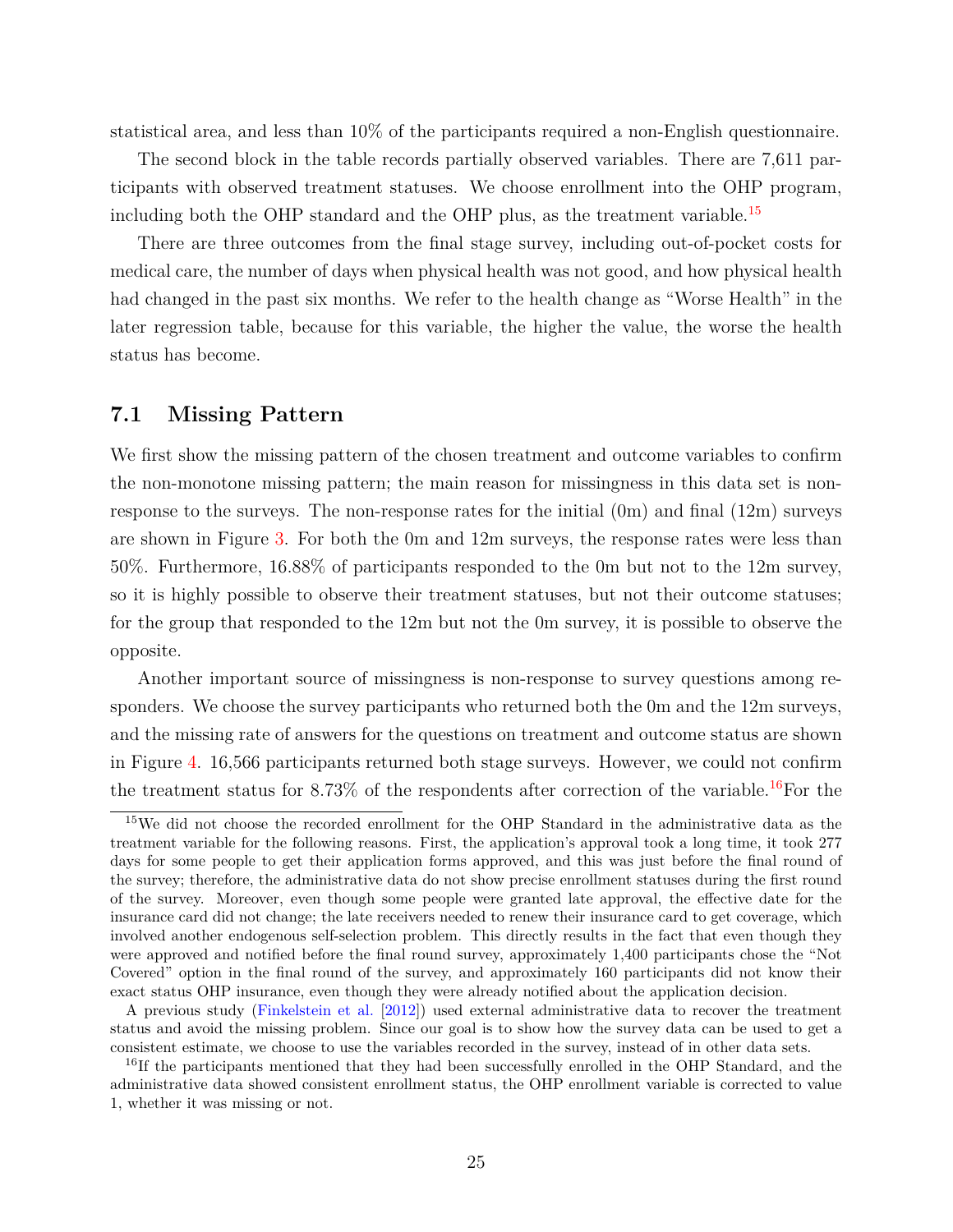<span id="page-25-0"></span>

|                                                                      | Count          | Mean     | 5d       |              | Min Max                  |
|----------------------------------------------------------------------|----------------|----------|----------|--------------|--------------------------|
| Z: Selected in the lottery                                           | 58405          | 0.5066   | 0.5000   |              |                          |
| $X$ : Number of people in household                                  | 58405          | 1.2926   | .4608    |              | ಌ                        |
| $X: \mathrm{Age}$                                                    | 58405          | 39.8863  | 12.1226  | $\mathbb{S}$ | 63                       |
| $X:$ Female                                                          | 58405          | 0.5464   | 0.4978   |              |                          |
| $X:$ Zip code in a metropolitan statistical area                     | 58405          | 0.7658   | 0.4235   |              |                          |
| ish-language materials<br>$X:$ Individual requested Engli            | 58405          | .9072    | .2902    |              |                          |
| D: Currently have OHP insurance                                      | 7611           | 0.1566   | 0.3634   |              |                          |
| Y: Total out-of-pocket costs for medical care, last 6 months         | 22539          | 230.5913 | 539.7317 |              | 4740                     |
| Y: Number of days (out of the past 30) when physical health not good | 21415          | 9.5070   | 10.8559  |              | $\overline{\mathrm{30}}$ |
| Y: How has your health changed: past 6 months<br>Observations        | 23443<br>58405 | 2.1503   | .6058    |              | ᠬ.                       |
|                                                                      |                |          |          |              |                          |

Table 3: Summary Statistics in the OHIE Data Table 3: Summary Statistics in the OHIE Data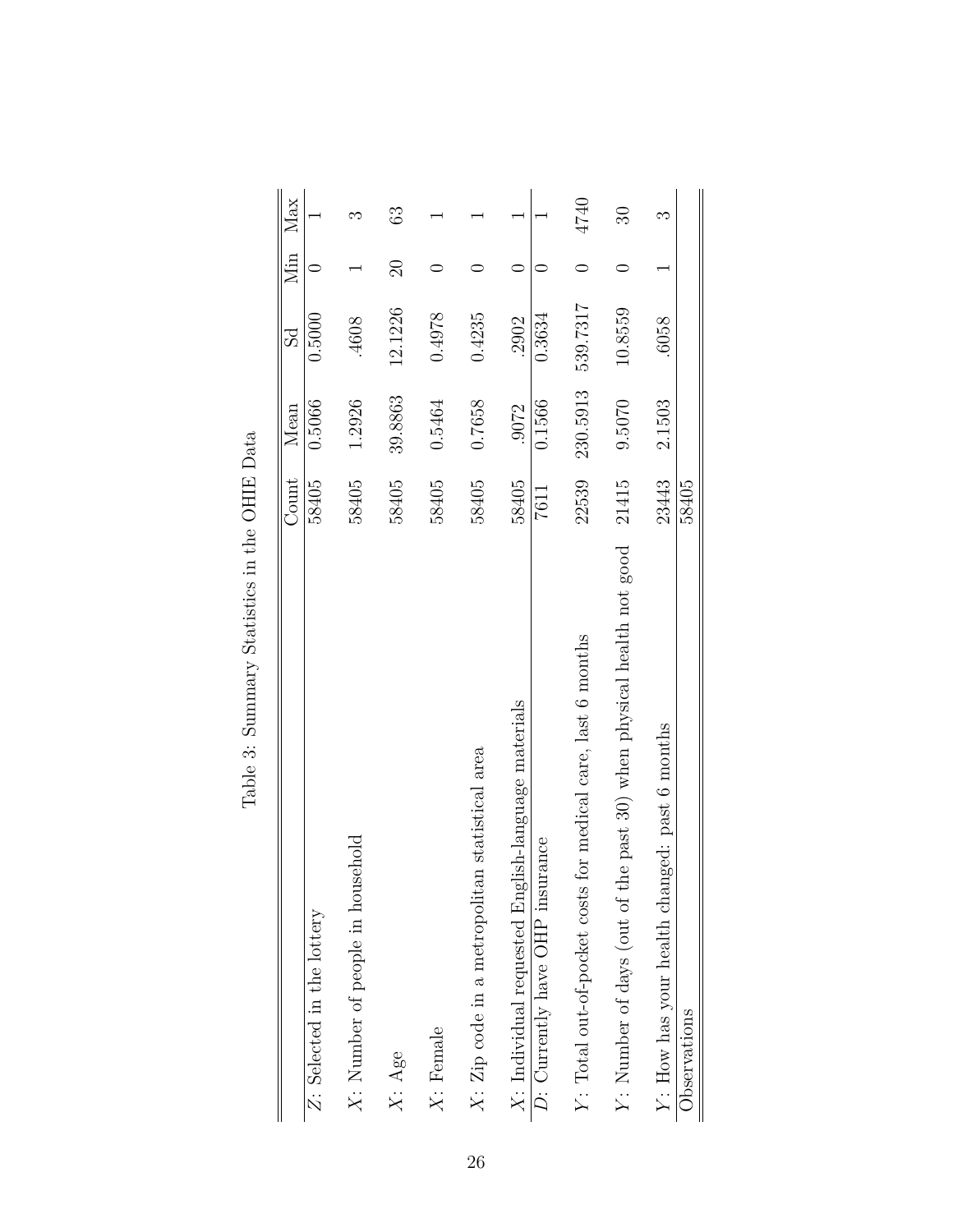<span id="page-26-0"></span>

**Response Rate** 

Figure 3: Non-response to the surveys

outcome variables, the non-response rates vary from 1.35% to 9.53% among survey responders. The question related to subjective healthiness (worse health) suffers the least from missingness, while the question that asks for clear memories of the exact number of days when physical health is not good has the highest percentage of missing.

The non-response to survey and survey questions result in non-monotone missing patterns, and these are shown in Figure [5.](#page-27-1) We observe four missing types for all three outcomes, and this is consistent with the strict non-monotone missingness.

Next, we show evidence of a violation of the MAR assumption in this example. The MAR assumption assumes away the correlation between missingness in the outcomes and the partially observed treatment variable. We run a regression as a simple test on the correlation between them. As is shown in [4,](#page-28-0) when  $R^D = 1$  (i.e., enrollment status in the OHP program is observed), there exists a significant correlation between  $R<sup>Y</sup>$  and *D*. To use the SMAR assumption, it is also necessary to confirm that  $R^D$  does not depend on partially observe *Y*, so we run the same regression for the outcomes, and we find a small and insignificant correlation between  $R^D$  and *Y* when  $R^Y = 1$ ; the results are recorded in Table [5.](#page-29-0)

## **7.2 Regression Results**

Table [6](#page-31-0) shows the regression results. The nuisance estimators are estimated by the sieve with B-spline basis functions, and the number of knots was selected through cross-validation. The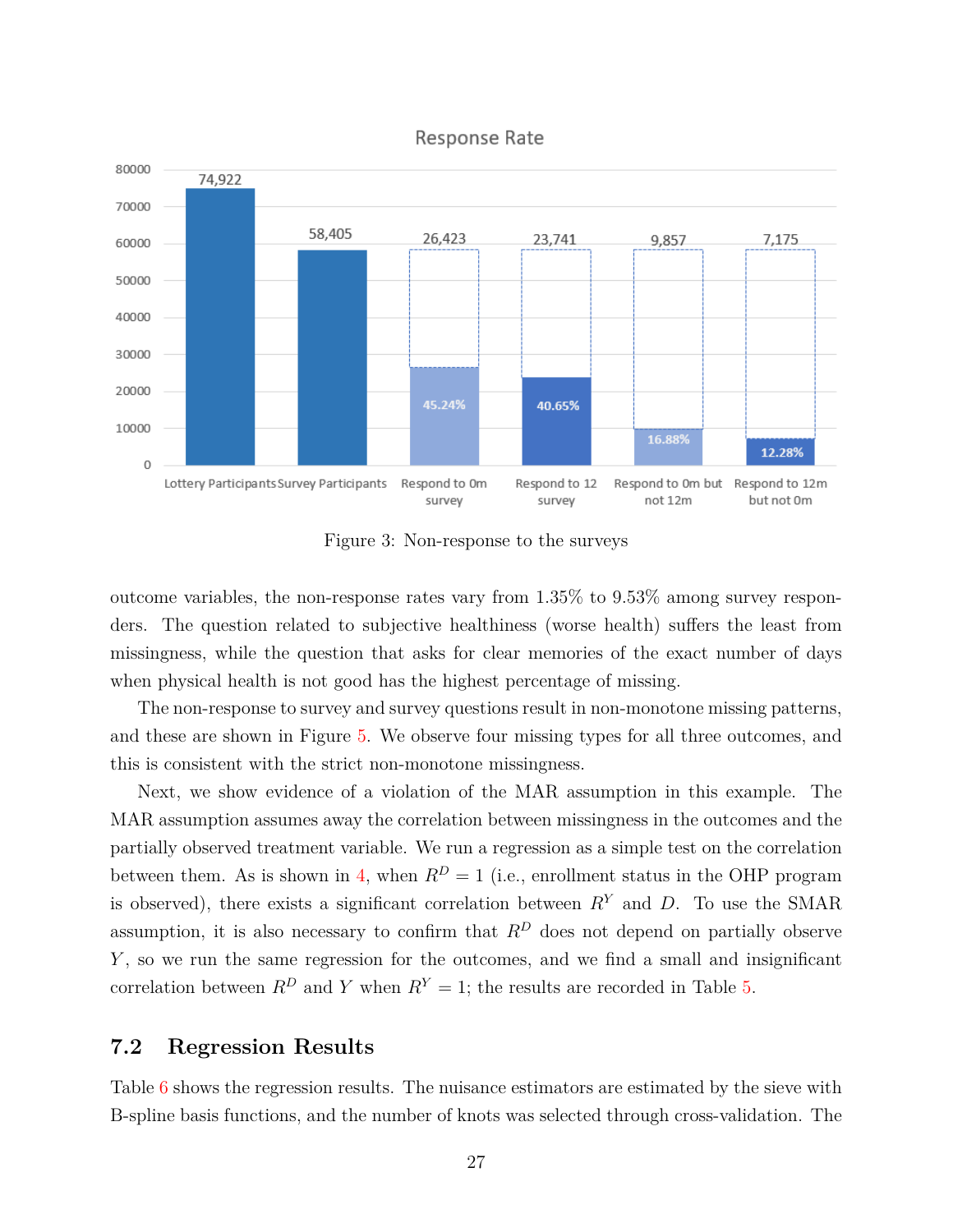<span id="page-27-0"></span>

Missing Rate for Certain Questions

Figure 4: Non-response to survey questions

<span id="page-27-1"></span>

Figure 5: Non-monotone Missing Pattern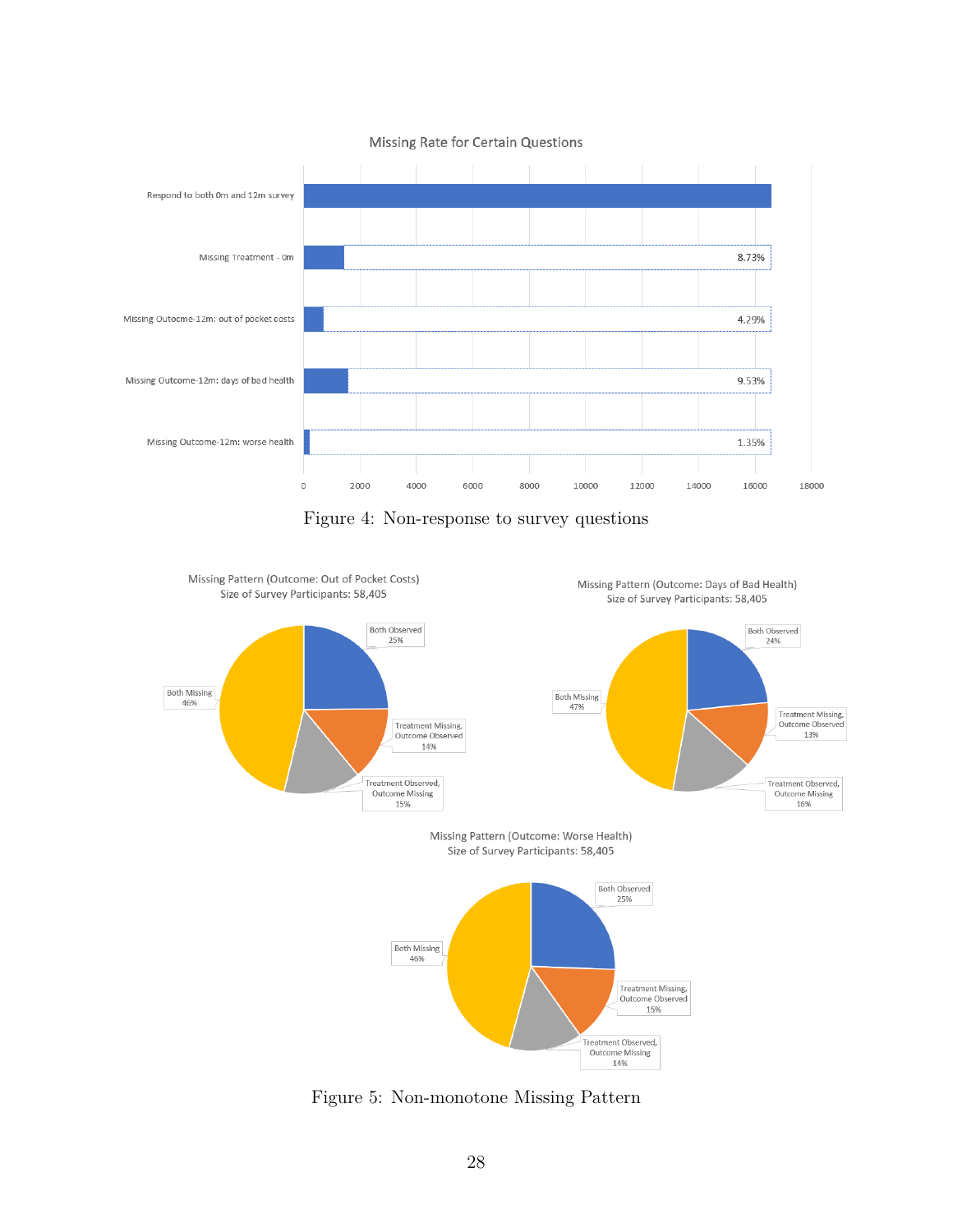<span id="page-28-0"></span>

|                                                 | Out-of-Pocket Costs | Days of Bad Health | Worse Health |
|-------------------------------------------------|---------------------|--------------------|--------------|
| Currently have OHP insurance                    | $-0.0382***$        | $-0.0393***$       | $-0.0379***$ |
|                                                 | (0.00865)           | (0.00880)          | (0.00854)    |
|                                                 |                     |                    |              |
| Selected in the lottery                         | $-0.0197**$         | $-0.0124$          | $-0.0207**$  |
|                                                 | (0.00657)           | (0.00668)          | (0.00648)    |
| Number of people in household                   | 0.0107              | $0.0150*$          | 0.00953      |
|                                                 | (0.00706)           | (0.00718)          | (0.00697)    |
| Female                                          | $0.0419***$         | $0.0391***$        | $0.0437***$  |
|                                                 | (0.00644)           | (0.00655)          | (0.00636)    |
| Age                                             | $0.00451***$        | $0.00422***$       | $0.00501***$ |
|                                                 | (0.000261)          | (0.000265)         | (0.000257)   |
| Zip code in a metropolitan statistical area     | 0.00360             | 0.000263           | $-0.00327$   |
|                                                 | (0.00729)           | (0.00741)          | (0.00719)    |
| Individual requested English-language materials | $-0.0123$           | $0.0370**$         | $-0.0242$    |
|                                                 | (0.0127)            | (0.0129)           | (0.0125)     |
| Constant                                        | $0.424***$          | $0.350***$         | $0.438***$   |
|                                                 | (0.0219)            | (0.0222)           | (0.0216)     |
| Observations                                    | 23140               | 23140              | 23140        |

Table 4: Regression of  $R^Y$  on *D* when  $R^D = 1$ 

Standard errors in parentheses

<sup>∗</sup> *p <* 0*.*05, ∗∗ *p <* 0*.*01, ∗∗∗ *p <* 0*.*001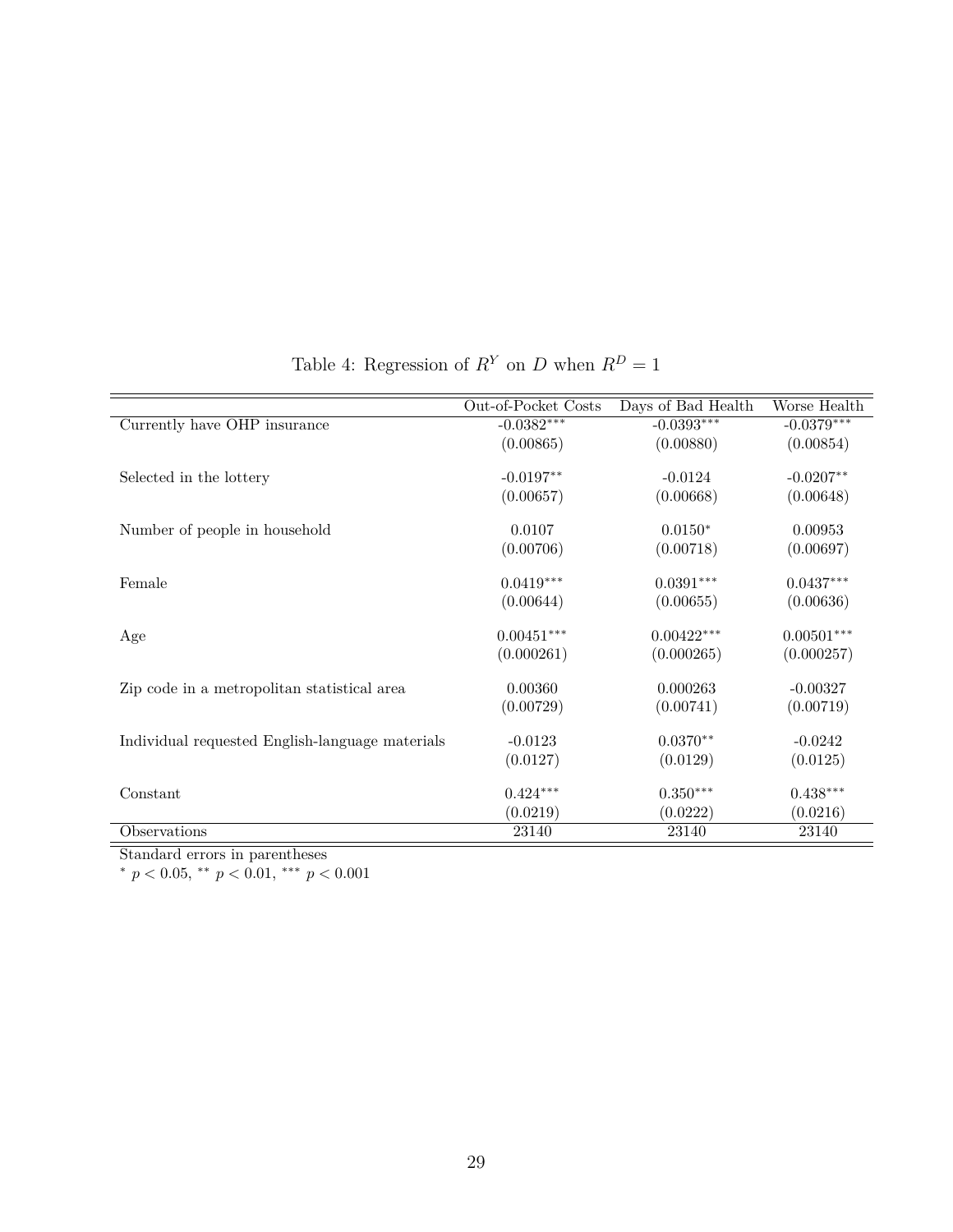<span id="page-29-0"></span>

|                                                                      | Out-of-Pocket Costs     | Days of Bad Health       | Worse Health                   |
|----------------------------------------------------------------------|-------------------------|--------------------------|--------------------------------|
| Selected in the lottery                                              | $-0.00729$<br>$(-1.15)$ | $-0.00602$<br>$(-0.92)$  | $-0.00857$<br>$(-1.37)$        |
|                                                                      |                         |                          |                                |
| Number of people in household                                        | 0.00168<br>(0.24)       | $-0.00226$<br>$(-0.31)$  | 0.00365<br>$\left(0.53\right)$ |
|                                                                      |                         |                          |                                |
| Female                                                               | $0.0464***$<br>$(7.20)$ | $0.0495***$<br>(7.46)    | (7.14)                         |
| $\rm Age$                                                            | $0.00420***$<br>(16.08) | $0.00421***$<br>(15.41)  | $0.00414***$<br>(15.98)        |
| Zip code in a metropolitan statistical area                          | $-0.00584$<br>$(-0.80)$ | $-0.00500$<br>$(-0.66)$  | $-0.00734$<br>$(-1.02)$        |
| Individual requested English-language materials                      | $0.0951***$<br>$(8.05)$ | $0.0898***$<br>(7.12)    | $0.0998***$<br>$(8.61)$        |
| last 6 months<br>Total out of pocket costs for medical care,         | 1.64e-08<br>$(0.81)$    |                          |                                |
| physical health not good<br>Number of days (out of the past 30) when |                         | $-0.000401$<br>$(-1.31)$ |                                |
| How has your health changed: past 6 months                           |                         |                          | $-0.00820$<br>$(-1.57)$        |
| Constant                                                             | $0.351***$<br>(16.60)   | $0.363***$<br>(16.45)    | $0.366***$<br>(16.00)          |
| Observations                                                         | 22766                   | 21415                    | 23443                          |
| t statistics in parentheses                                          |                         |                          |                                |

Table 5: Regression of  $R^D$  on  $Y$  when  $R^Y=1$ Table 5: Regression of  $R^D$  on  $Y$  when  $R^Y = 1$ 

*t*∗

*p <* 0*.*05, ∗∗ *p <* 0*.*01, ∗∗∗ *p <* 0*.*001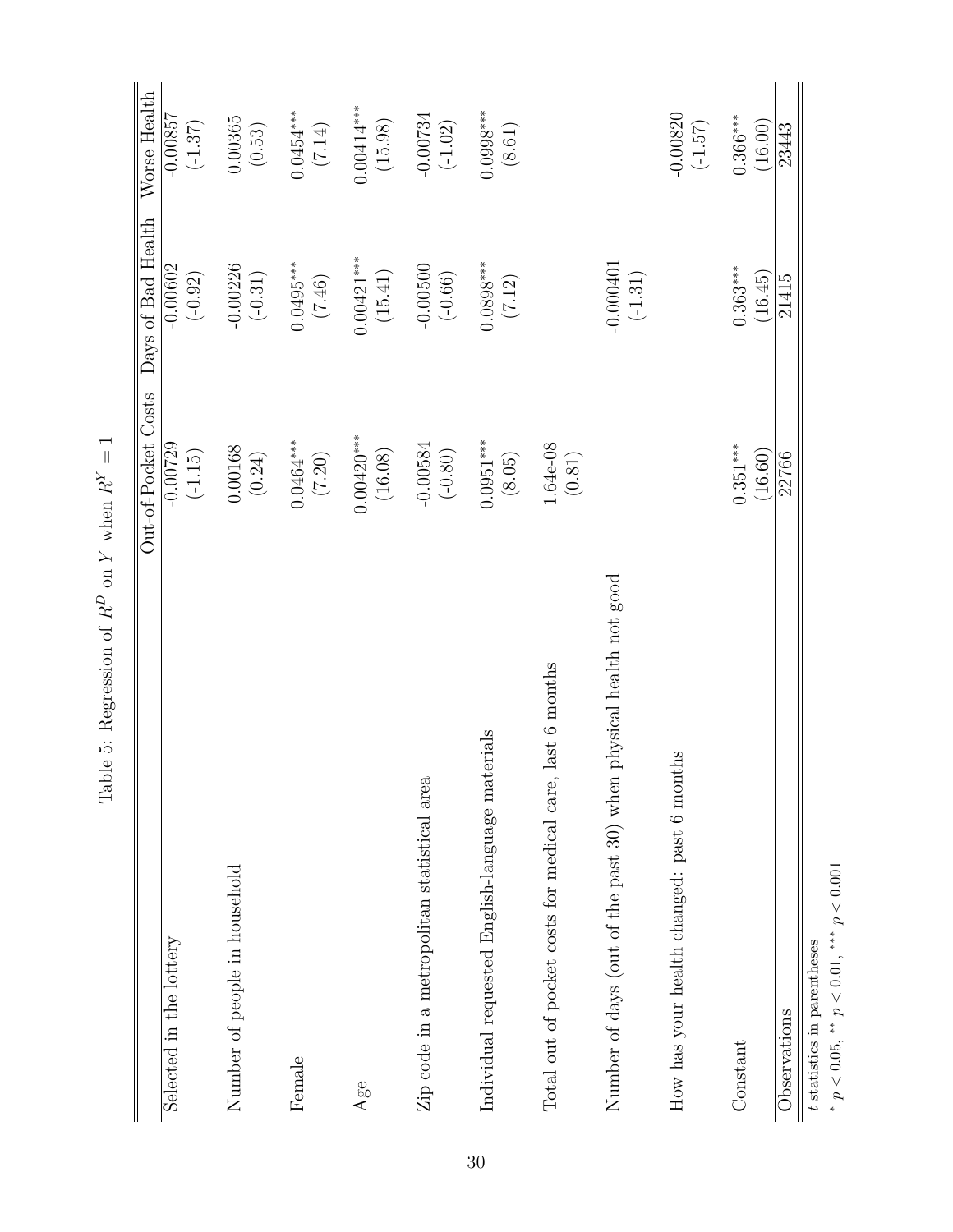estimated effects of OHP are shown in the first row. For the out-of-pocket costs, the CC estimator gives a lower number than the other two estimation strategies, while the IPW and AIPW estimators are closer to each other. The same pattern happens for the outcome of worse health, and the confidence interval of the CC estimator does not include the estimated values from IPW and AIPW approaches. This is the evidence that the CC estimator can be biased in some circumstances; for the two outcomes introduced above, the CC estimator tends to overestimate the effect.

We also find that AIPW estimators have smaller standard errors for all coefficient estimates than the other two estimation strategies; this is because the AIPW estimator tends to be significant at a higher significance level when the estimates are the same. Using the estimated coefficients on the OHP enrollment as an example, the standard errors were improved by 6–24% for different outcomes, compared to the CC and IPW estimators. For the days-of-bad-health outcome, the AIPW estimator is significant with a 99.9% significance level, while the other two estimators are significant at a lower significance level. However, this result was not apparent in the primary table, because the sample size was still as large as 14,500 when all observations with incomplete information are dropped. Therefore, we present another example in which the data are restricted to people who were 35–40 years of age, the days-of-bad-health outcome is shown in the table [7.](#page-32-0) When the sample size is small, the differences between the three estimates are more significant. The AIPW estimator is the only significant estimator with a significance level being 99%. The AIPW estimator gives an estimate lower than the other two estimation methods, while the IPW is closer to AIPW, compared to the CC estimator.

The results above show that enrolling in the OHP program reduced out-of-pocket costs by \$199.7, reduced the number of days when physical health was not good by 3.3 days, and improved the health index by an average of 0.31. For survey participants who were 35–40 years of age, the effect of OHP enrollment on reducing days of bad physical health was greater than the overall population, and on average, OHP enrollees tended to have five fewer days when their physical health was not good.

# <span id="page-30-0"></span>**8 Conclusion**

This paper studies the problem of two missing variables, and we focus on the missing treatment and outcome as an example, and we include a discussion of how to extend the current framework to more than two missing variables in Section [A.](#page-33-0) The first thing to do is to find the appropriate assumptions on the missing mechanism so that it can be identified. We propose the MAR assumption and the SMAR assumption, the difference between which lies in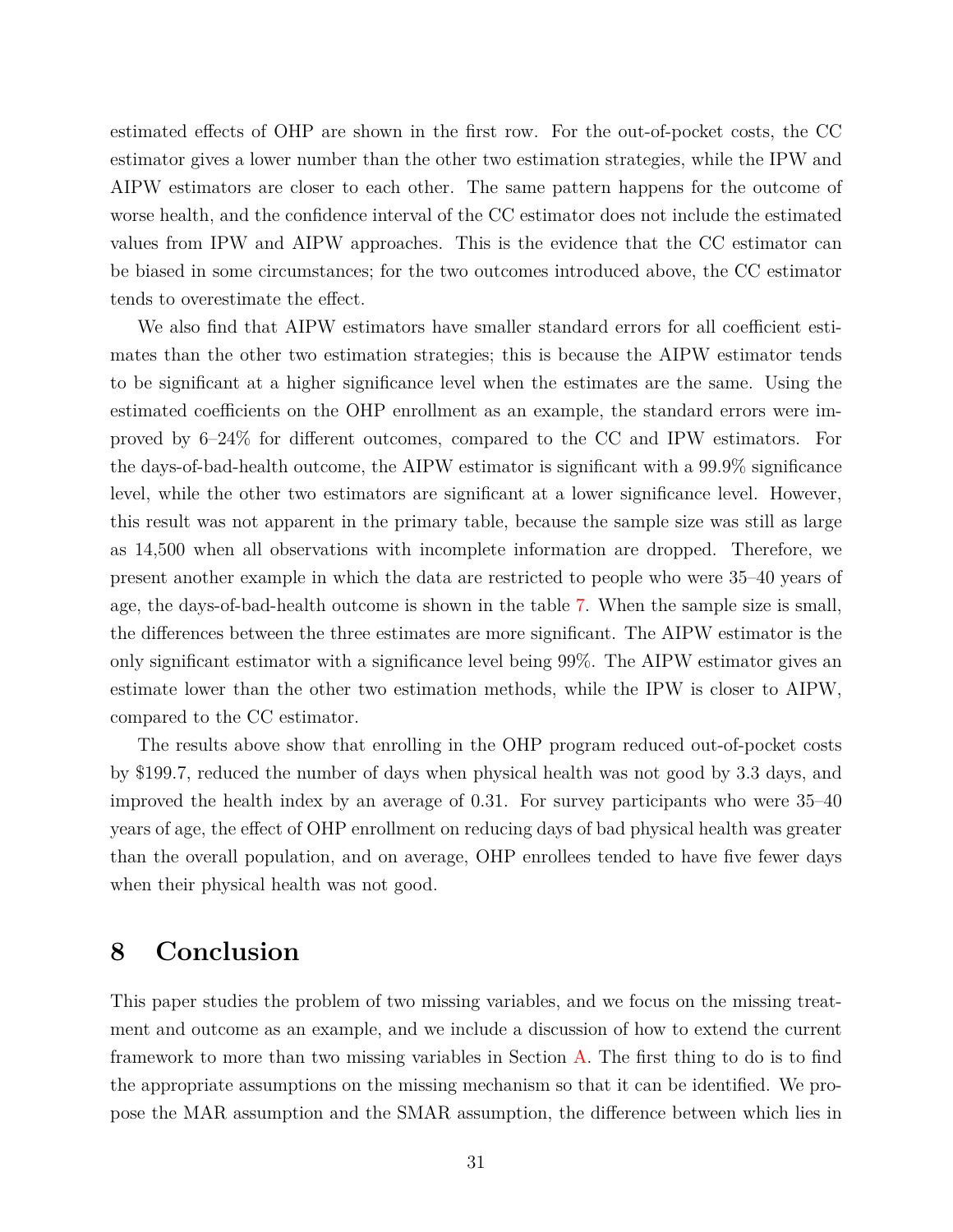<span id="page-31-0"></span>

|                                                                                  |                        | Out-of-Pocket            | Costs                                                |                                                                  | Days of Bad Health      |                                                      |                                                    | Worse Health               |                          |
|----------------------------------------------------------------------------------|------------------------|--------------------------|------------------------------------------------------|------------------------------------------------------------------|-------------------------|------------------------------------------------------|----------------------------------------------------|----------------------------|--------------------------|
|                                                                                  | <b>CC GMM</b>          | IPW GMM<br>$\widehat{2}$ | $\begin{array}{c} (3) \\ \text{APW GMM} \end{array}$ | $\begin{array}{c} (1)\\ {\rm C}{\rm C}\,\,{\rm GMM} \end{array}$ | $^{(2)}_{\rm IPW}$ GMM  | $\begin{array}{c} (3) \\ \text{APW GMM} \end{array}$ | $\begin{array}{c} (1)\\ {\rm CCC~GMM} \end{array}$ | IPW GMM<br>$\odot$         | AIPW GMM<br>$\odot$      |
| <b>OHP</b>                                                                       | $-225.3***$<br>(38.59) | $-191.0***$<br>(35.11)   | $-199.7***$<br>(32.99)                               | $-3.059***$<br>(1.053)                                           | $-2.626**$<br>(0.890)   | $-3.295***$<br>(0.805)                               | $-0.380***$<br>(0.0579)                            | $-0.312***$<br>(0.0508)    | $-0.310***$<br>(0.0456)  |
| Female                                                                           | $59.73***$<br>(6.963)  | 46.96***<br>(10.75)      | $49.45***$<br>(6.044)                                | $-0.0935$<br>(0.191)                                             | $(0.199$<br>(0.193)     | $(0.140)$<br>(0.149)                                 | $-0.00485$<br>$(0.0103)$                           | 0.00492<br>(0.0107)        | (0.00841)<br>0.00734     |
| Number of Household Members                                                      | (7.596)<br>$-2.252$    | (8.566)<br>6.856         | $-5.612$<br>(6.665)                                  | $-1.434***$<br>(0.201)                                           | $-0.834***$<br>(0.235)  | $-1.390***$<br>$\left(0.157\right)$                  | $-0.0418***$<br>(0.0108)                           | (0.0126)<br>0.00311        | $0.0351***$<br>(0.00000) |
| Age                                                                              | $1.079***$<br>(0.290)  | (0.730)<br>0.196         | $1.284***$<br>(0.254)                                | (0.00750)<br>$0.164***$                                          | (0.00813)<br>$0.195***$ | (0.00609)<br>$0.168***$                              | $0.00457***$<br>(0.000421)                         | $0.00629***$<br>(0.000453) | $0.00558***$<br>0.000354 |
| MSA                                                                              | $-16.64*$<br>(7.803)   | (7.431)<br>$-1.405$      | $26.33***$<br>(0.80, 7)                              | $-0.972***$<br>(0.218)                                           | $-0.657***$<br>(0.240)  | $-0.957***$<br>$(0.177)$                             | $-0.0376**$<br>(0.0115)                            | $-0.0102$<br>(0.0126)      | $-0.0225*$<br>(0.00981)  |
| English-Speaking                                                                 | $32.60*$<br>(13.65)    | (16.87)<br>$39.81*$      | (20.54)<br>$21.17*$                                  | $1.646***$<br>(0.319)                                            | $2.427***$<br>(0.403)   | $1.400***$<br>(0.259)                                | $0.159***$<br>(0.0171)                             | $0.216***$<br>(0.0209)     | $0.186***$<br>(0.0149)   |
| Constant                                                                         | $124.2***$<br>(24.75)  | $68.29***$<br>(25.69)    | $152.4***$<br>(21.01)                                | $4.112***$<br>(0.659)                                            | (0.816)<br>0.856        | $4.112***$<br>(0.521)                                | $1.950***$<br>(0.0357)                             | $.733***$<br>(0.0422)      | $-850***$<br>(0.0306)    |
| Observations                                                                     | 14500                  | 14500                    | 58396                                                | 13696                                                            | 13696                   | 58393                                                | 14933                                              | 14933                      | 58358                    |
| * $p < 0.05$ , ** $p < 0.01$ , *** $p < 0.001$<br>Standard errors in parentheses |                        |                          |                                                      |                                                                  |                         |                                                      |                                                    |                            |                          |

Table 6: Regression Results Table 6: Regression Results

*p <* 0*.*05, ∗∗ *p <* 0*.*01, ∗∗∗ *p <* 0*.*001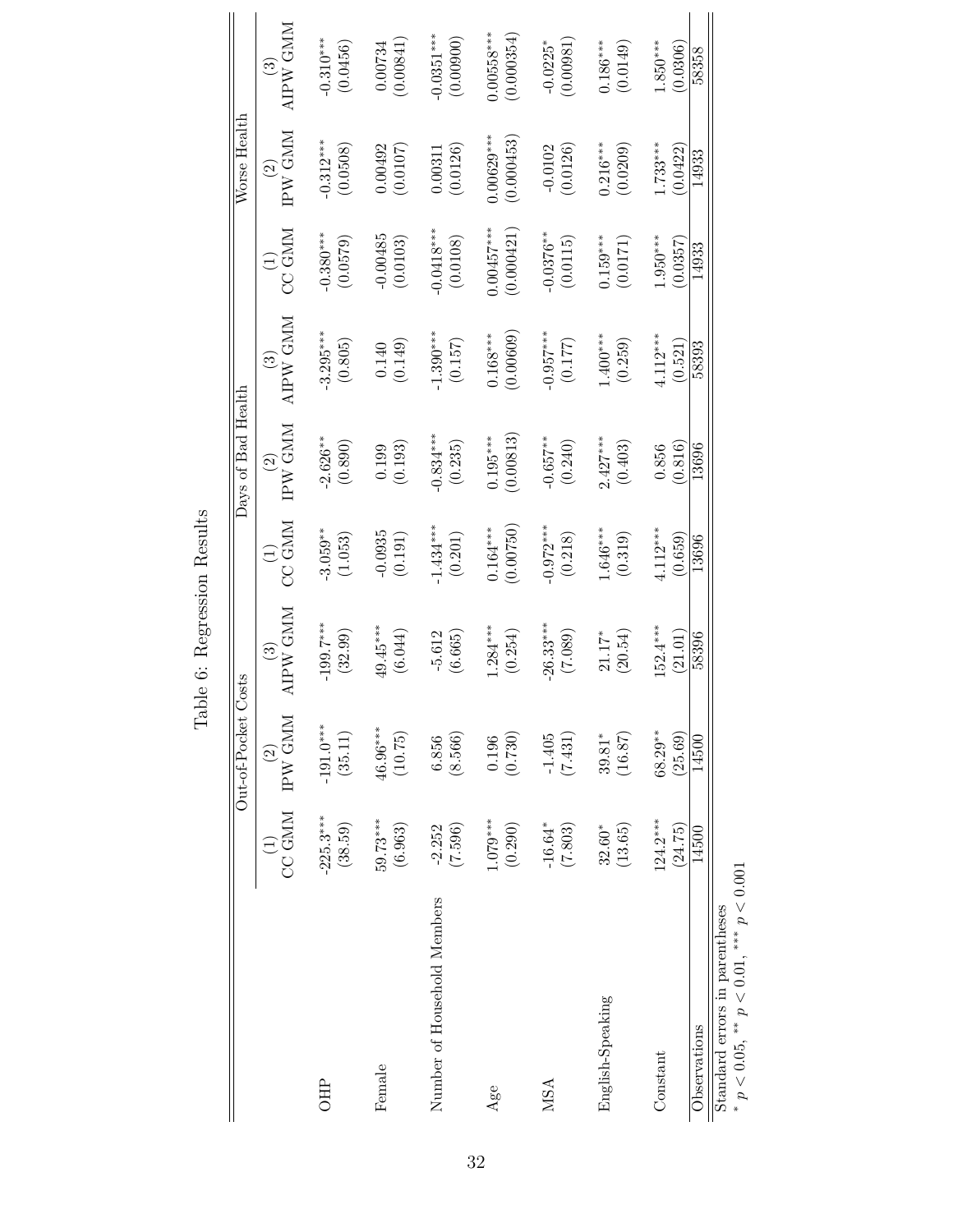<span id="page-32-0"></span>

|                             |           | Days of Bad Health: Age 35-40 |             |
|-----------------------------|-----------|-------------------------------|-------------|
|                             | (1)       | (2)                           | (3)         |
|                             | CC GMM    | IPW GMM                       | AIPW GMM    |
| OHP                         | $-3.305$  | $-3.822$                      | $-5.855**$  |
|                             | (3.397)   | (3.547)                       | (2.271)     |
| Female                      | 0.834     | 0.971                         | 0.825       |
|                             | (0.587)   | (0.650)                       | (0.460)     |
| Number of Household Members | $-1.472*$ | $-1.070$                      | $-1.624***$ |
|                             | (0.582)   | (0.812)                       | (0.472)     |
| Age                         | $0.412*$  | 1.333                         | $0.472**$   |
|                             | (0.200)   | (1.111)                       | (0.163)     |
| <b>MSA</b>                  | $-0.286$  | 0.165                         | $-1.270*$   |
|                             | (0.708)   | (0.759)                       | (0.589)     |
| English Speaking            | 0.106     | 0.589                         | $-0.348$    |
|                             | (0.798)   | (0.991)                       | (0.697)     |
| Constant                    | $-4.605$  | $-40.06$                      | $-4.792$    |
|                             | (7.449)   | (42.26)                       | (6.096)     |
| Observations                | 1305      | 1305                          | 6630        |

Table 7: Table: Effect of OHP on Days of Bad Health, for Age 35-40

Standard errors in parentheses

<sup>∗</sup> *p <* 0*.*05, ∗∗ *p <* 0*.*01, ∗∗∗ *p <* 0*.*001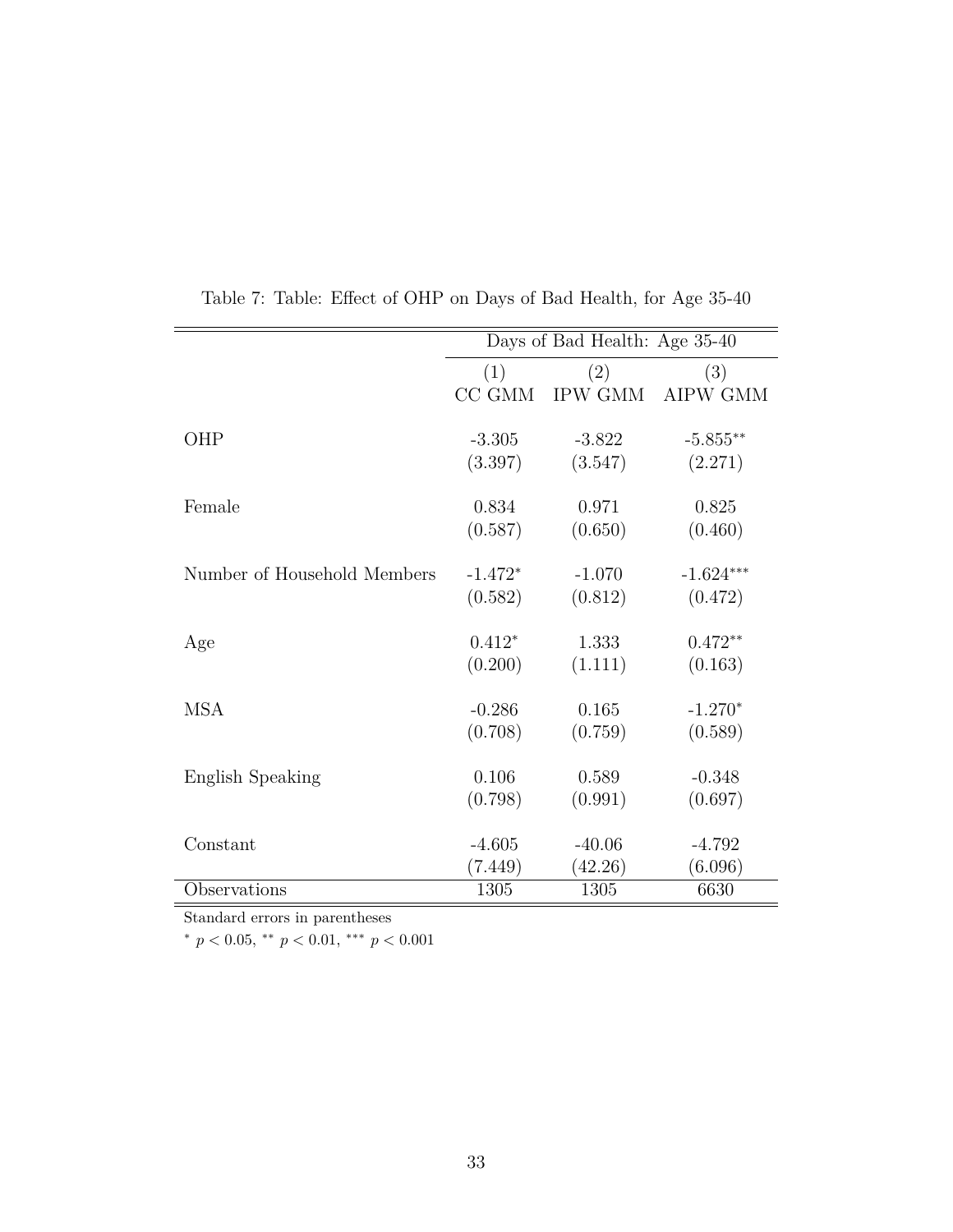whether the correlation between the missing mechanism and partially observed variables is allowed; the identified missing mechanism is used in constructing an AIPW-GMM estimator.

Even though there are many desirable asymptotic properties recorded in the literature for the AIPW approach, many of these fail with non-monotone missingness. We find that these properties are maintained under the MAR assumption; they only hold under the SMAR assumption when the treatment variable has no direct effect on the outcome. The Monte Carlo simulation shows that the AIPW-GMM estimator performs better than the previously used CC and IPW estimators, in the sense that it is consistent and has the smallest standard error compared to the other two approaches. The performance is also verified in the empirical example of estimating the treatment effect of OHP on health-related outcomes. The AIPW-GMM estimator reduced the standard error by 6-24% on the estimated coefficients for the treatment variables, compared to the CC and IPW estimators, and showed a significant effect of enrolling in the OHP on reducing out-of-pocket costs for medical care, reducing the number of days when physical health is not good, and improving health status.

# <span id="page-33-0"></span>**A Discussion**

The paper majorly focused on missing treatment and outcome variables with a strict nonmonotone missing pattern; this method can be generalized to a more general arrangement. This section will discuss ways to extend the current approach.

## **A.1 Generalization to General Missing Patterns**

The previous sections only considered the case where the missing pattern is strictly nonmonotone and can be extended to a more general case that allows for monotone missingness, as well as univariate missingness. First, we propose a weaker overlap assumption.

#### **Assumption Weak Overlap.**  $p_{11} \in [\kappa_{11}, 1]$  *almost surely in*  $(D, Z, X)$ *.*

We provide a new AIPW moment function denoted by  $\tilde{m}$  such that:

$$
\tilde{m}_{aipw} = \frac{R^D R^Y}{p_{11}} Z(Y - g(D, X; \beta)) + \tilde{\phi}(Z, X, R^D, R^Y, R^D D, R^Y Y, \beta)
$$
\n(A.1)

where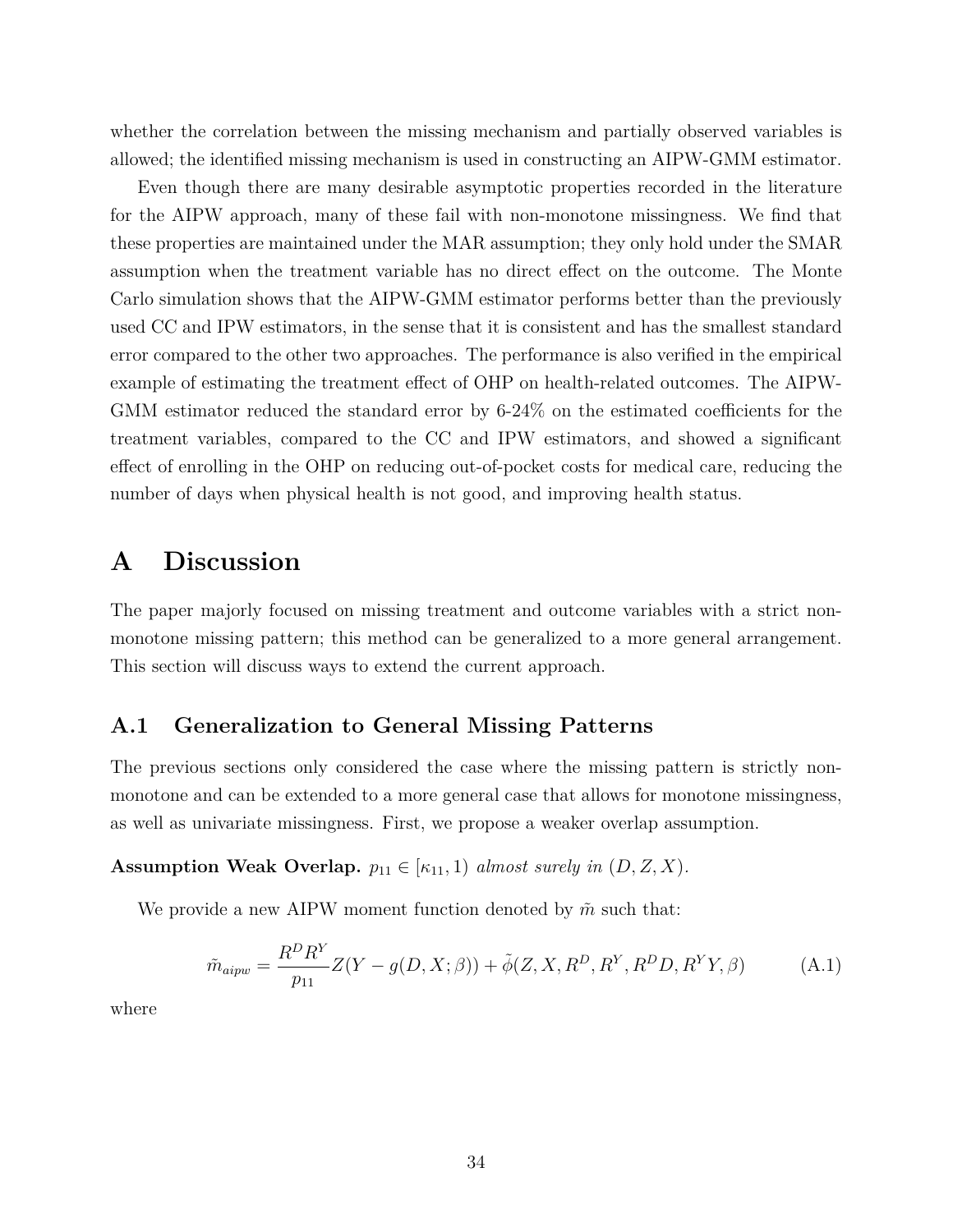$$
\tilde{\phi} = p_{01} \left( \frac{R^Y}{p_y} - \frac{R^D R^Y}{p_{11}} \right) Z \left[ (Y - E \left[ g(D, X; \beta) | Z, X] \right) - (E \left[ Y | Z, X \right] - E \left[ g(D, X; \beta) | Z, X \right] \right) \right] + \left( \frac{R^D}{p_d} - \frac{R^D R^Y}{p_{11}} \right) Z \left[ (E \left[ Y | D, Z, X] - g(D, X; \beta) \right) - (E \left[ Y | Z, X] - E \left[ g(D, X; \beta) | Z, X \right] \right) \right] + \left( 1 - \frac{R^D R^Y}{p_{11}} \right) Z \left( E \left[ Y | Z, X \right] - E \left[ g(D, X; \beta) | Z, X \right] \right) \tag{A.2}
$$

<span id="page-34-0"></span>**Theorem A.1.** *Suppose Assumption MAR or SMAR, and Assumption Weak Overlap hold,*  $E\left[\tilde{m}_{aipw}\right] = 0$  *when*  $\beta = \beta^0$ *.* 

Proof of Theorem [A.1](#page-34-0) follows the same argument as in the proof of Theorem [4.1.](#page-16-0)

For the previous moment condition to hold, we require  $p_d$  to be strictly positive in  $Z, X$ ; and  $p_y$  to be strictly positive in *Z, X* when  $R^D = 0$  and in *Z, X, D* when  $R^D = 1$ . Therefore, we need:

$$
p_{01} = \Pr[R^D = 0, R^Y = 1 | Z, X] > 0
$$

$$
p_{11} = \Pr[R^D = 1, R^Y = 1 | Z, X, D] > 0
$$

To allow for the case where  $p_{01} = 0$ , we multiply the augmentation term involving  $p_y$ by  $p_{01}$ . Adding in  $p_{01}$  does not affect the consistency of the estimator; thus, the first-stage estimation therefore does not affect the efficiency of the primary model.

#### **A.2 Generalization to More than Two Missing Variables**

This method can be extended to a situation in which there exists additional missing variables. We take missing IV, missing treatment status, and missing outcome as an example to illustrate the idea of extending the current method to more than two missing values. We use  $R^Z$  as the indicator of observing  $Z$ :

$$
R^Z = \begin{cases} 1 & Z \text{ is observed} \\ 0 & Z \text{ is unobserved} \end{cases}
$$

For simplicity, we only develop the moment condition under the SMAR-like assumption. Suppose there exists a vector of fully observed variables *X*, and we make two analogous ignorability assumptions on the missing mechanism, and the overlap assumption is: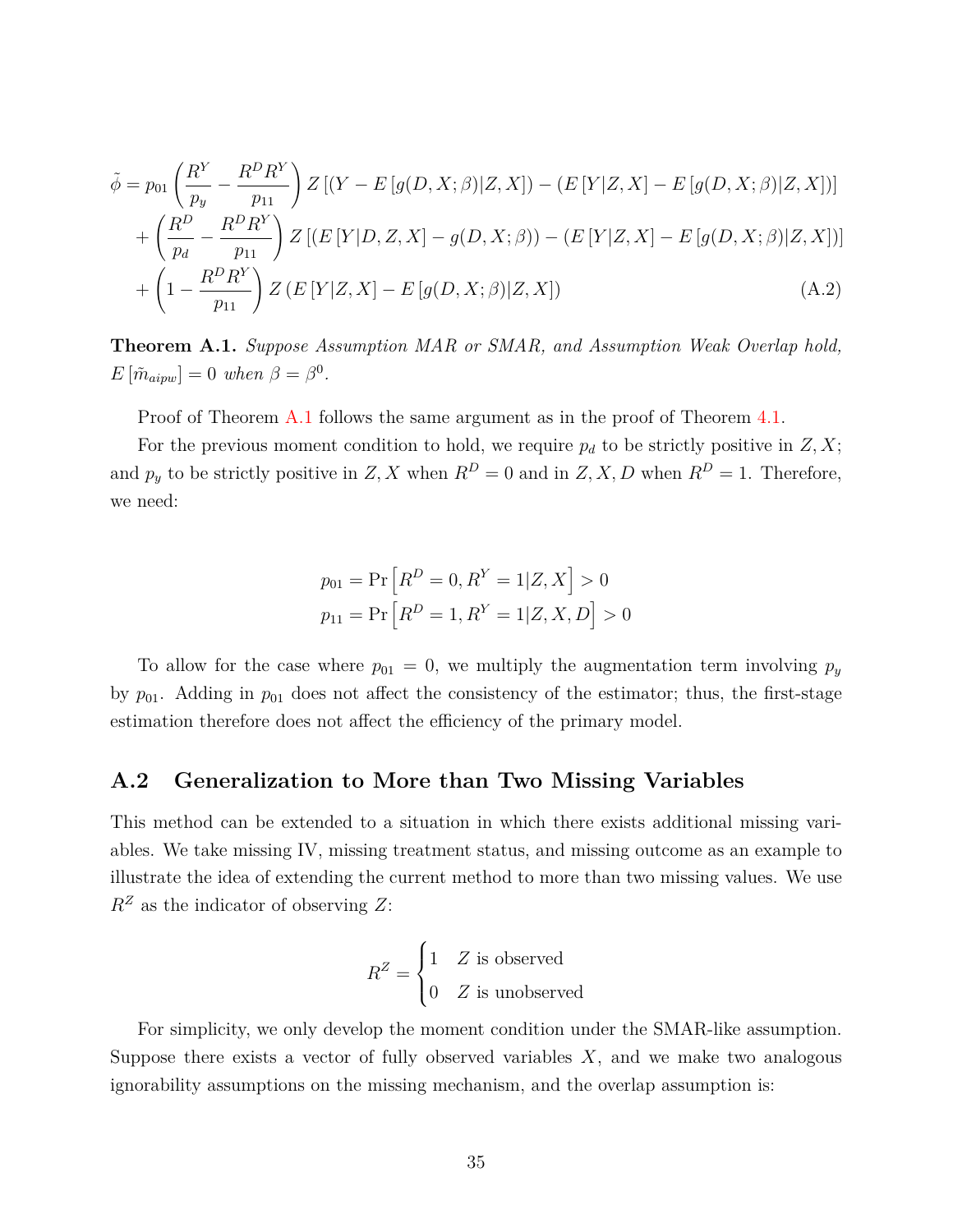<span id="page-35-0"></span>**Assumption A.1.**

$$
R^{Z} \perp \!\!\!\perp (D, Y)|X
$$
  
\n
$$
R^{D} \perp \!\!\!\perp (D, Y)|X, R^{Z}Z, R^{Z}
$$
  
\n
$$
R^{Y} \perp \!\!\!\perp (D, Y)|X, R^{Z}Z, R^{D}D, R^{Z}, R^{D}
$$

<span id="page-35-1"></span>**Assumption A.2.** *(a)*  $p_z \in [\kappa_z, 1)$  *almost surely in*  $(X)$ 

*(b)*  $p_d \in [\kappa_d, 1)$  *almost surely in*  $(X, R^Z Z, R^Z)$ (c)  $p_y \in [\kappa_y, 1]$  almostly surely in  $(X, R^Z Z, R^D D, R^Z, R^D)$  for  $\kappa_z > 0, \kappa_d > 0, \kappa_y > 0$ .

The moment function is correspondingly:

$$
m_{aipw} = \frac{R^Z R^D R^Y}{p_{111}} Z(Y - g(D, X; \beta)) + \phi(Z, X, R^Z, R^D, R^Y, R^Z Z, R^D D, R^Y Y, \beta)
$$

where

$$
\phi = \left(1 - \frac{R^2}{p_z}\right) \frac{R^D}{p_d} \frac{R^Y}{p_y} \left[E\left[Z|X\right](Y - g(D, X; \beta)) - E\left[m_{full}|X\right]\right] \n+ \frac{R^Z}{p_z} \left(1 - \frac{R^D}{p_d}\right) \frac{R^Y}{p_y} \left[Z\left(Y - E\left[g(D, X; \beta)|Z, X\right]\right) - E\left[m_{full}|X\right]\right] \n+ \frac{R^Z}{p_z} \frac{R^D}{p_d} \left(1 - \frac{R^Y}{p_y}\right) \left[Z\left(E\left[Y|D, Z, X\right] - g(D, X; \beta)\right) - E\left[m_{full}|X\right]\right] \n+ \left(1 - \frac{R^Z}{p_z}\right) \left(1 - \frac{R^D}{p_d}\right) \frac{R^Y}{p_y} \left[E\left[Z|X\right](Y - E\left[g(D, X; \beta)|X\right]\right) - E\left[m_{full}|X\right]\right] \n+ \left(1 - \frac{R^Z}{p_z}\right) \frac{R^D}{p_d} \left(1 - \frac{R^Y}{p_y}\right) \left[E\left[Z|X\right](E\left[Y|D, X\right] - g(D, X; \beta)\right) - E\left[m_{full}|X\right]\right] \n+ \frac{R^Z}{p_z} \left(1 - \frac{R^D}{p_d}\right) \left(1 - \frac{R^Y}{p_y}\right) \left[Z\left(E\left[Y|Z, X\right] - E\left[g(D, X; \beta)|Z, X\right]\right) - E\left[m_{full}|X\right]\right] \n+ \left(1 - \frac{R^Z R^D R^Y}{p_{111}}\right) E\left[m_{full}|X\right]
$$

and

$$
p_{111} = \Pr\left[R^Z = 1, R^D = 1, R^Y = 1 | X, Z, D\right]
$$

In the case where there are two partially missing variables, the moment function can be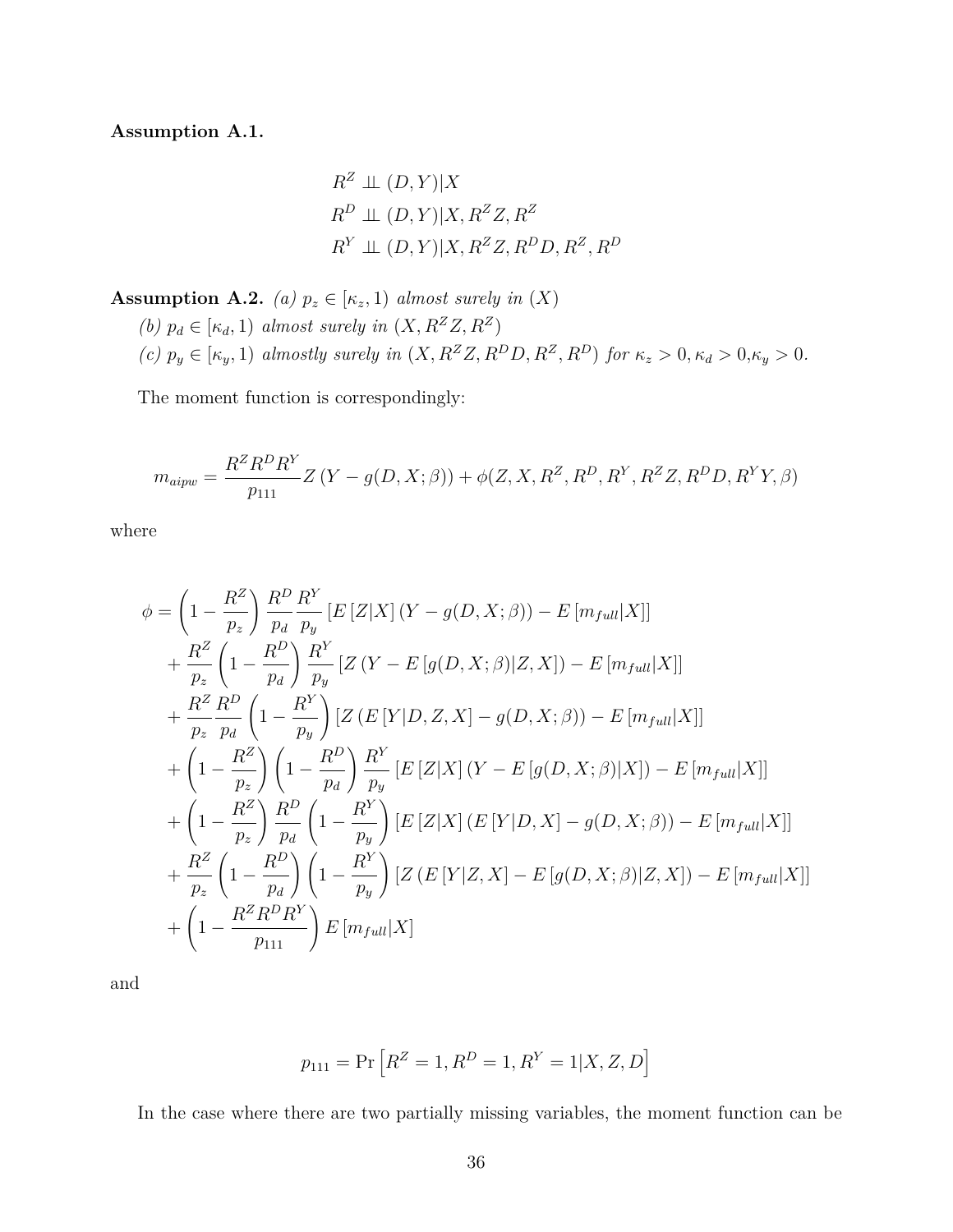derived through a three-step AIPW imputation by imputing the functions of *Z* using the AIPW strategy after the second step.

**Theorem [A.2](#page-35-1).** *Suppose Assumptions [A.1](#page-35-0) and A.2 hold,*  $E[m_{aipw}] = 0$  *when*  $\beta = \beta^0$ *.* 

The proof is analogous to the proof of Theorem [4.1.](#page-16-0)

# **B Proofs**

## **B.1 Proof of Proposition [4.1;](#page-15-3)**

 $\hat{\epsilon}$  in [4.6](#page-15-2) is defined as:

$$
\hat{\epsilon} = \frac{R^Y}{p_y} \left[ Y - \left( \frac{R^D}{p_d} g(D, X; \beta) + (1 - \frac{R^D}{p_d}) E \left[ g(D, X; \beta) | Z, X \right] \right) \right]
$$
  
+ 
$$
\left( 1 - \frac{R^Y}{p_y} \right) \left[ \frac{R^D}{p_d} \left( E \left[ Y | D, Z, X \right] - g(D, X; \beta) \right) + \left( 1 - \frac{R^D}{p_d} \right) E \left\{ E \left[ Y | D, Z, X \right] - g(D, X; \beta) | Z, X \right\} \right]
$$

We expand the right hand side and get

$$
\hat{\epsilon} = \frac{R^D R^Y}{p_a p_y} (Y - g(D, X; \beta)) + \left(\frac{R^D}{p_d} - \frac{R^D R^Y}{p_d p_y}\right) (Y - E[g(D, X; \beta)]Z, X]) \n+ \left(\frac{R^Y}{p_y} - \frac{R^D R^Y}{p_d p_y}\right) (E[Y|D, Z, X] - g(D, X; \beta)) \n- + \left(1 - \frac{R^D}{p_d}\right) \left(1 - \frac{R^Y}{p_y}\right) (E[Y|D, Z, X] - g(D, X; \beta)) \n= \frac{R^D R^Y}{p_d p_y} (Y - g(D, X; \beta)) + \left(\frac{R^D}{p_d} - \frac{R^D R^Y}{p_d p_y}\right) (Y - E[g(D, X; \beta)]Z, X]) \n+ \left(\frac{R^Y}{p_y} - \frac{R^D R^Y}{p_d p_y}\right) (E[Y|D, Z, X] - g(D, X; \beta)) \n+ \left[ (1 - \frac{R^D R^Y}{p_d p_y}) - \left(\frac{R^D}{p_d} - \frac{R^D R^Y}{p_d p_y}\right) - \left(\frac{R^Y}{p_y} - \frac{R^D R^Y}{p_d p_y}\right) \right] (E[Y|D, Z, X] - E[g(D, X; \beta)|Z, X]) \n= \frac{R^D R^Y}{p_{11}} (Y - g(D, X; \beta)) \n+ \left(\frac{R^D}{p_d} - \frac{R^D R^Y}{p_{11}}\right) [(Y - E[g(D, X; \beta)|Z, X]) - (E[Y|D, Z, X] - E[g(D, X; \beta)|Z, X])]
$$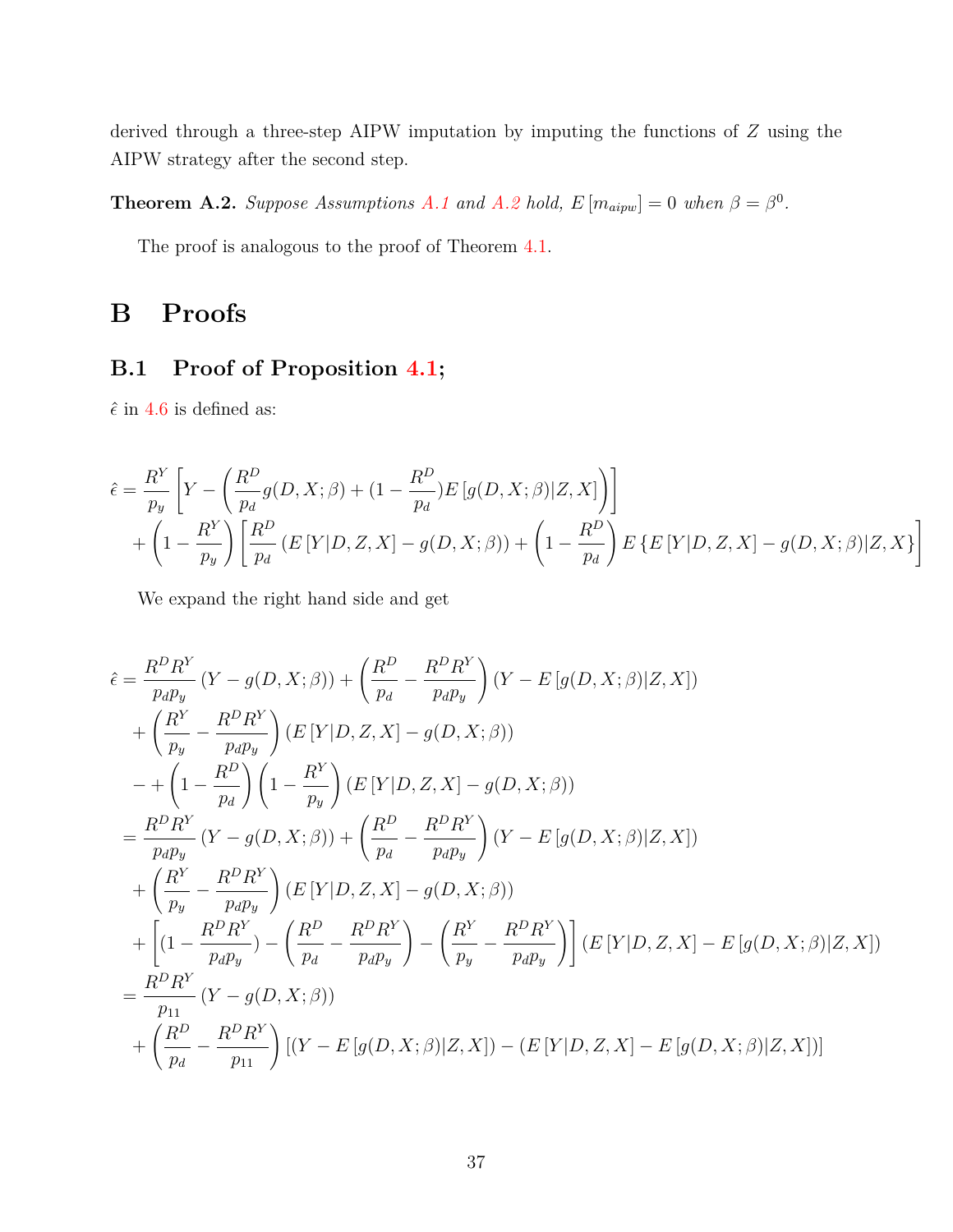+ 
$$
\left(\frac{R^Y}{p_y} - \frac{R^D R^Y}{p_{11}}\right) \left[ (E[Y|D, Z, X] - g(D, X; \beta)) - (E[Y|D, Z, X] - E[g(D, X; \beta)|Z, X]) \right]
$$
  
+  $\left(1 - \frac{R^D R^Y}{p_{11}}\right) (E[Y|D, Z, X] - E[g(D, X; \beta)|Z, X])$ 

In the third equality,  $p_{11}$  is replaced by  $p_d p_y$ , because  $\frac{R^D R^Y}{p_d p_y} = 0, \forall Z, X$  if  $R^D = 0$ . Therefore,

$$
\frac{R^D R^Y}{p_d p_y} \equiv \frac{R^D R^Y}{p_d (Z, X) p_y (Z, X, R^D D, R^D)} = \frac{R^D R^Y}{p_d (Z, X) p_y (Z, X, D, R^D = 1)} = \frac{R^D R^Y}{p_{11}} \tag{B.1}
$$

## **B.2 Proof of Theorem [4.1](#page-16-0)**

We proceed the proof term by term, we first show the expected value of the first term equals to zero:

$$
E\left[\frac{R^D R^Y}{p_{11}} Z(Y - g(D, X; \beta))\right] = E\left[Z(Y - g(D, X; \beta))\right] = 0
$$

where the first equality sign follows  $E\left[\frac{R^D R^Y}{R^2}\right]$  $\left[\frac{p_R Y}{p_{11}} | Z, X, D, Y \right] = 1$ , and the second equality sign follows the population moment condition.

Analogously, the zero expectation of the latter three terms can be proved by

$$
E\left[\left(\frac{R^D}{p_d} - \frac{R^D R^Y}{p_{11}}\right) | Z, X, D, Y\right] = 0
$$
  

$$
E\left[\left(\frac{R^Y}{p_y} - \frac{R^D R^Y}{p_{11}}\right) | Z, X, D, Y\right] = 0
$$
  

$$
E\left[\left(1 - \frac{R^D R^Y}{p_{11}}\right) | Z, X, D, Y\right] = 0
$$

Thus,  $E[m_{aipw}(\beta)] = 0$ .

## **B.3 Proof of Theorem [5.1](#page-17-1)**

The AIPW estimator maintains the property of double robustness under the assumption MAR. In this section, we give a detailed discussion to show the moment condition holds when either the missing mechanism or the imputed values of missing variables is correctly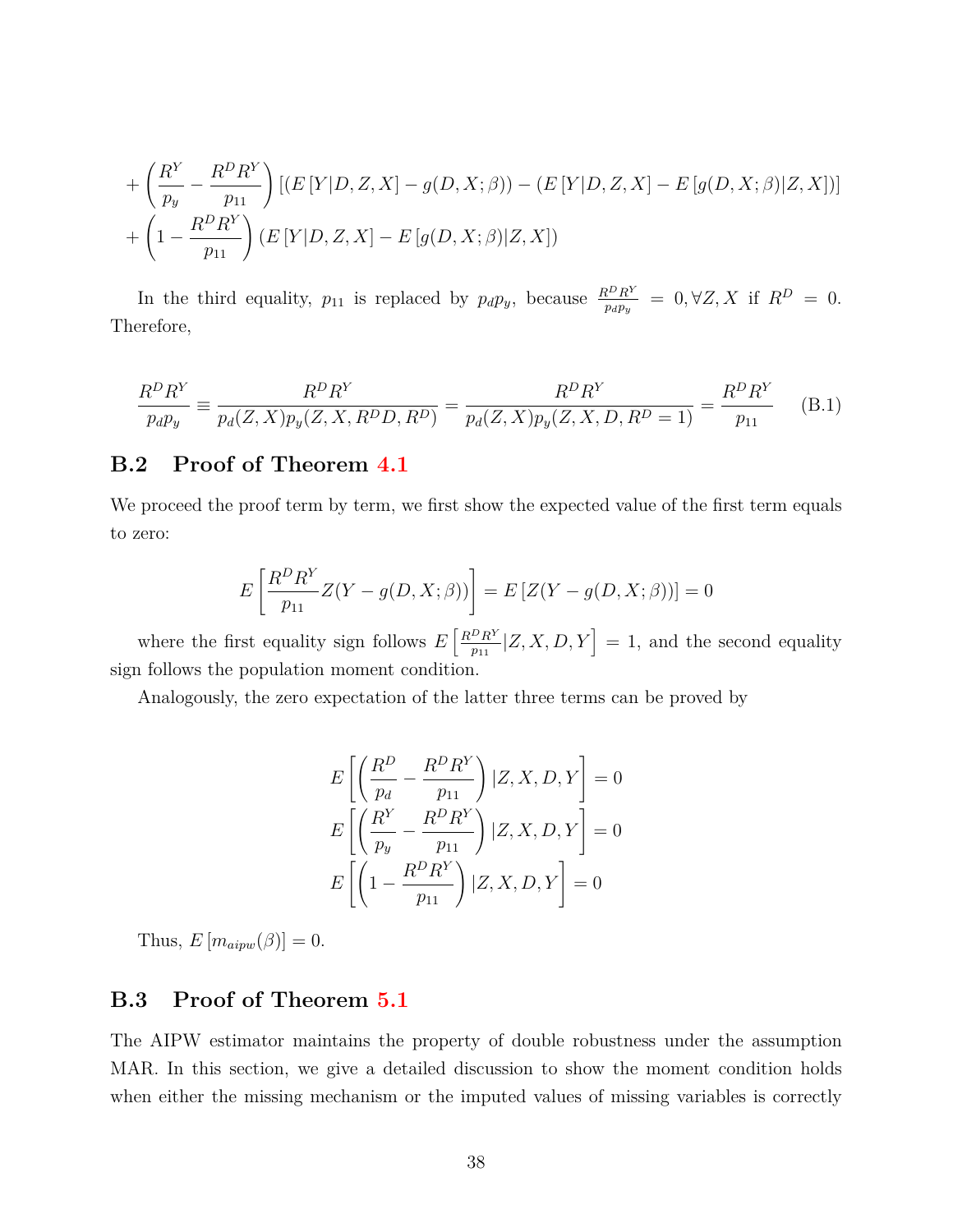specified.

First, we show the moment condition specified in Theorem [4.1](#page-16-0) holds when the missing mechanism is correctly specified. The expectation of moment function is written as:

<span id="page-38-0"></span>
$$
E\left[m_{aipw}(\beta)\right] = E\left[\frac{R^D R^Y}{p_{11}} Z(Y - g(D, X; \beta))\right] + E\left[\phi(Z, X, R^D, R^Y, R^D D, R^Y Y, \beta)\right]
$$
(B.2)

The first term in equation [B.2](#page-38-0) equals to the expectation of full data moment function, and equals to zero:

$$
E\left[\frac{R^D R^Y}{p_{11}} Z(Y - g(D, X; \beta))\right] = E\left\{E\left[\frac{R^D R^Y}{p_{11}} Z(Y - g(D, X; \beta))|Z, X, D, Y\right]\right\}
$$
  

$$
= E\left\{E\left[\frac{R^D R^Y}{p_{11}}|Z, X, D, Y\right] Z(Y - g(D, X; \beta))\right\}
$$
  

$$
= E\left\{\frac{\Pr\left[R^D = 1, R^Y = 1|Z, X, D, Y\right]}{p_{11}} Z(Y - g(D, X; \beta))\right\}
$$
  

$$
= E\left[Z(Y - g(D, X; \beta))\right] = 0
$$

The last equality follows the full data moment condition defined in equation [2.4.](#page-5-3)

The second term in equation [B.2](#page-38-0) equals to zero following the analogous argument. We show the expectation of each element in  $\phi$  equals to zero:

$$
E\left\{ \left( \frac{R^{Y}}{p_{y}} - \frac{R^{D}R^{Y}}{p_{11}} \right) Z\left[ (Y - E[g(D, X; \beta)|Z, X] \right) - (E[Y|Z, X] - E[g(D, X; \beta)|Z, X])] \right\}= E\left\{ E\left[ \left( \frac{R^{Y}}{p_{y}} - \frac{R^{D}R^{Y}}{p_{11}} \right) a(Z, X, Y)|Z, X, D, Y \right] \right\}= E\left\{ E\left[ \left( \frac{R^{Y}}{p_{y}} - \frac{R^{D}R^{Y}}{p_{11}} \right) |Z, X, D, Y \right] a(Z, X, Y) \right\}= E\left\{ \left( \frac{\Pr\left[ R^{Y} = 1|Z, X, D, Y \right]}{p_{y}} - \frac{\Pr\left[ R^{D} = 1, R^{Y} = 1|Z, X, D, Y \right]}{p_{11}} \right) a(Z, X, Y) \right\}= 0
$$

where *a* is a function of the observables such that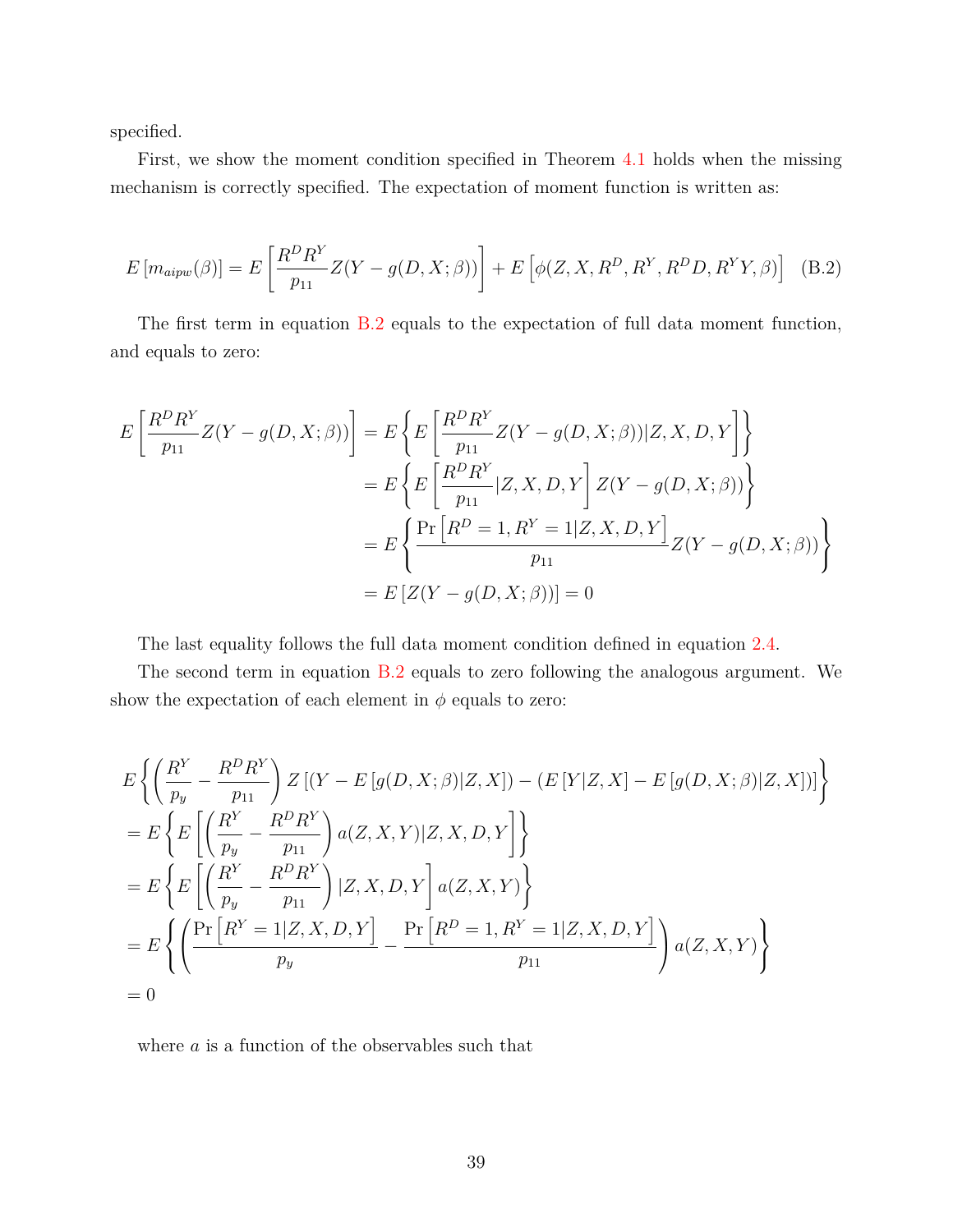$$
a(Z, X, Y) = Z [(Y – E[g(D, X; \beta) | Z, X, Y]) – (E [Y | Z, X] – E[g(D, X; \beta) | Z, X])]
$$

The last equality holds if  $p_{11}, p_y$  are correctly specified.

The second term follows the same argument.

$$
E\left[\left(\frac{R^D}{p_d} - \frac{R^D R^Y}{p_{11}}\right)|Z, X, D, Y\right] = \frac{\Pr\left[R^D = 1|Z, X, D, Y\right]}{p_d} - \frac{\Pr\left[R^D = 1, R^Y = 1|Z, X, D, Y\right]}{p_{11}} = 0
$$

if  $p_d$  is also correctly specified.

And the third term equals to 0, following

$$
E\left[\left(1 - \frac{R^D R^Y}{p_{11}}\right) | Z, X, D, Y\right] = 1 - \frac{\Pr\left[R^D = 1, R^Y = 1 | Z, X, D, Y\right]}{p_{11}} = 0
$$

Therefore, the moment condition holds if  $(p_d, p_y, p_{11})$  are correctly specified.

Next, we show the moment condition holds if  $E[g(D, X; \beta)|Z, X], E[Y|D, Z, X], E[Y|Z, X]$ are correctly specified. We first consider the first component of the augmentation term  $\phi$ :

$$
E\left\{ \left( \frac{R^Y}{p_{11} + p_{01}} - \frac{R^D R^Y}{p_{11}} \right) Z \left[ (Y - E \left[ g(D, X; \beta) | Z, X] \right) - (E \left[ Y | Z, X \right] - E \left[ g(D, X; \beta) | Z, X \right] \right) \right\}
$$
  
= 
$$
E\left\{ \left( \frac{R^Y}{p_{11} + p_{01}} - \frac{R^D R^Y}{p_{11}} \right) E \left[ a(Z, X, Y) | Z, X \right] \right\}
$$
  
= 0

following  $E[Y - E[g(D, X; \beta)|Z, X, Y]|Z, X] = E[Y|Z, X] - E[g(D, X; \beta)|Z, X].$ The same proof can be applied on the second component of  $\phi$ , following

$$
E\left[ E\left[ Y|D,Z,X\right] -g(D,X;\beta )|Z,X\right] =E\left[ Y|Z,X\right] -E\left[ g(D,X;\beta )|Z,X\right]
$$

Next, we combine the last term in  $\phi$  and the IPW moment condition and get: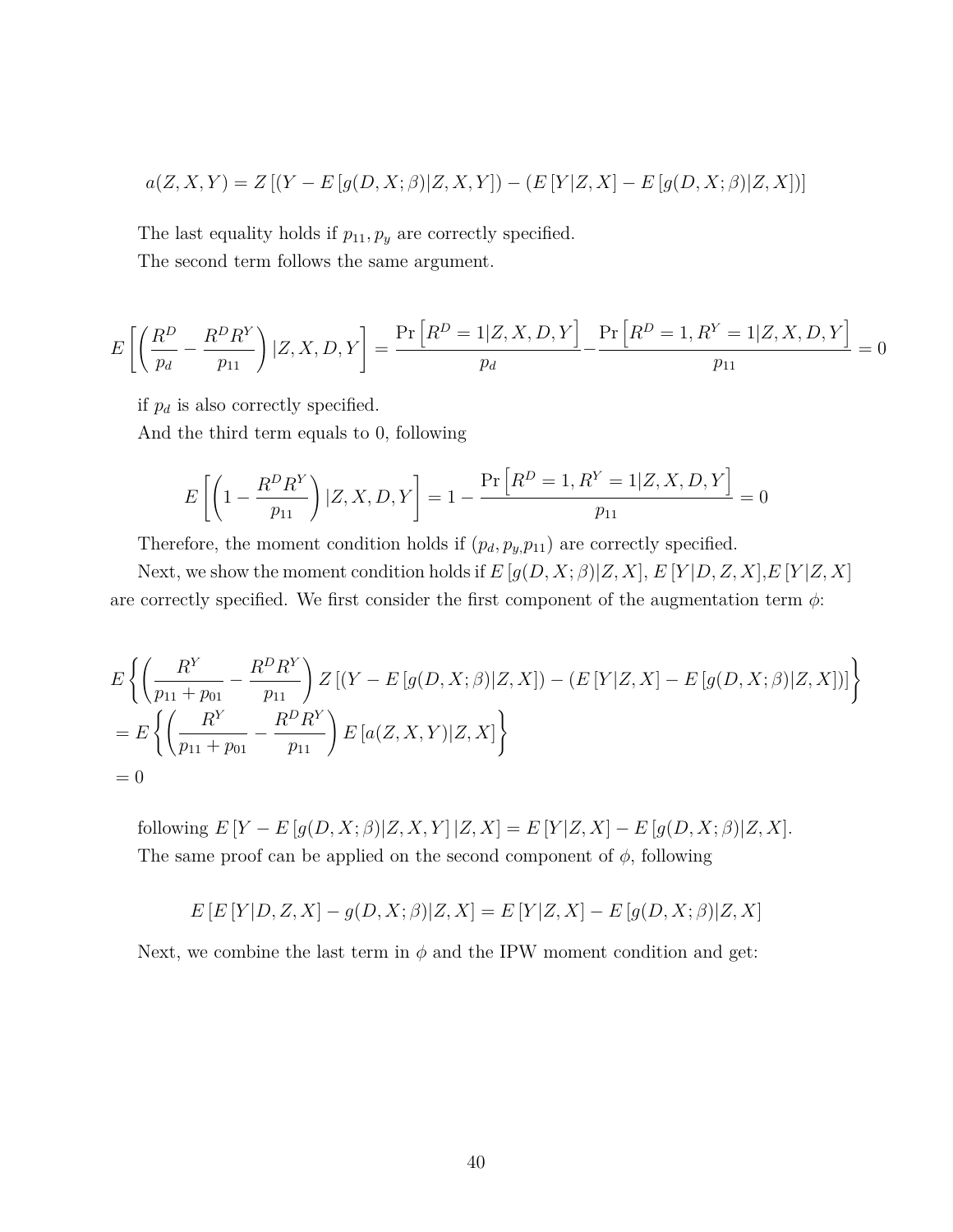$$
E\left\{\frac{R^D R^Y}{p_{11}}\left[(Y - g(D, X; \beta)) - (E[Y|Z, X] - E[g(D, X; \beta)|Z, X]\right)\right\}+ (E[Y|Z, X] - E[g(D, X; \beta)|Z, X])\}= 0 + E\left\{E[Y|Z, X] - E[g(D, X; \beta)|Z, X]\right\}= E[m_{aipw}(\beta)] = 0
$$

The second equality follows:

$$
E[Y - g(D, X; \beta)|Z, X] = E[Y|Z, X] - E[g(D, X; \beta)|Z, X]
$$

and the last equality follows the iterative law of expectations.

## <span id="page-40-0"></span>**B.4 Proof of Theorem [5.2](#page-17-2)**

We use  $m_{full}$  to denote the original population level moment function, such that:

$$
m_{full}(\beta) = Z(Y - g(D, X; \beta))
$$

We reorganize the moment function into:

$$
m_{aipw}(\beta) = \underbrace{\frac{R^D R^Y}{p_{11}} (m_{full} - E [m_{full} | Z, X])}_{(1)} + \underbrace{\left(\frac{R^D}{p_d} - \frac{R^D R^Y}{p_{11}}\right) (E [m_{full} | D, Z, X] - E [m_{full} | Z, X])}_{(3)} + \underbrace{\left(\frac{R^Y}{p_y} - \frac{R^D R^Y}{p_{11}}\right) Z (Y - E [Y | Z, X])}_{(4)}
$$

We discuss the variance of each term.

The variance of the first term equals to: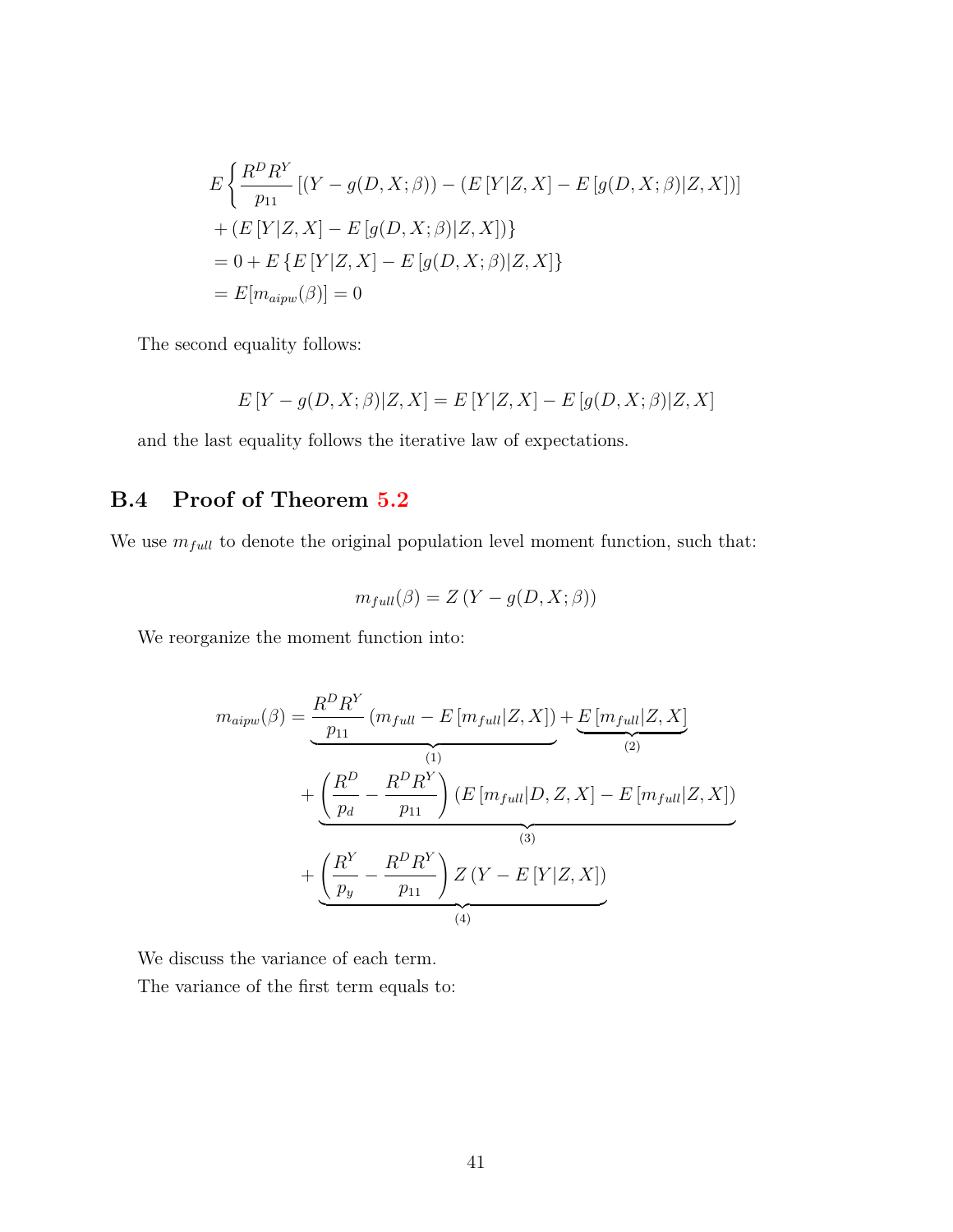$$
Var((1)) = E\left[Var\left(\frac{R^D R^Y}{p_{11}}\left(m_{full} - E\left[m_{full}|Z, X\right]\right)|Z, X\right)\right]
$$

$$
+ Var\left(E\left[\frac{R^D R^Y}{p_{11}}\left(m_{full} - E\left[m_{full}|Z, X\right]\right)|Z, X\right]\right)
$$

$$
= E\left[\frac{1}{p_{11}} Var\left((m_{full} - E\left[m_{full}|Z, X\right])|Z, X\right)\right] = E\left[\frac{1}{p_{11}} Var\left(m_{full}|Z, X\right)\right]
$$

The variance of the second term equals to:

$$
Var((2)) = E\left[E\left[m_{full}|Z, X\right]E\left[m_{full}|Z, X\right]\right]
$$

The covariance between (1) and (2) equals to 0 following:

$$
Cov ((1), (2)) = E \left[ \frac{R^D R^Y}{p_{11}} (m_{full} - E [m_{full} | Z, X]) E [m_{full} | Z, X] \right]
$$
  
= 
$$
E \left[ (E [m_{full} | Z, X] - E [m_{full} | Z, X]) E [m_{full} | Z, X] \right] = 0
$$

The covariance between  $(1)$  and  $(3)$  is equivalent to the negative of  $Var((3))$ , following

$$
Cov((1), (3)) = Cov\left((1), \frac{R^D}{p_d} (E[m_{full}|D, Z, X] - E[m_{full}|Z, X])\right)
$$

$$
- Cov\left((1), \frac{R^D R^Y}{p_{11}} (E[m_{full}|D, Z, X] - E[m_{full}|Z, X])\right)
$$

$$
= E\left[\frac{1}{p_d} (E[m_{full}|D, Z, X] - E[m_{full}|Z, X])^2\right]
$$

$$
- E\left[\frac{1}{p_{11}} (E[m_{full}|D, Z, X] - E[m_{full}|Z, X])^2\right]
$$

$$
= -Var((3))
$$

Also,  $Cov((2), (3)) = Cov((2), (4)) = 0$  following similar argument as in the proof for  $Cov((1), (2)).$ 

Next, we derive the correlation between (3) and the other terms.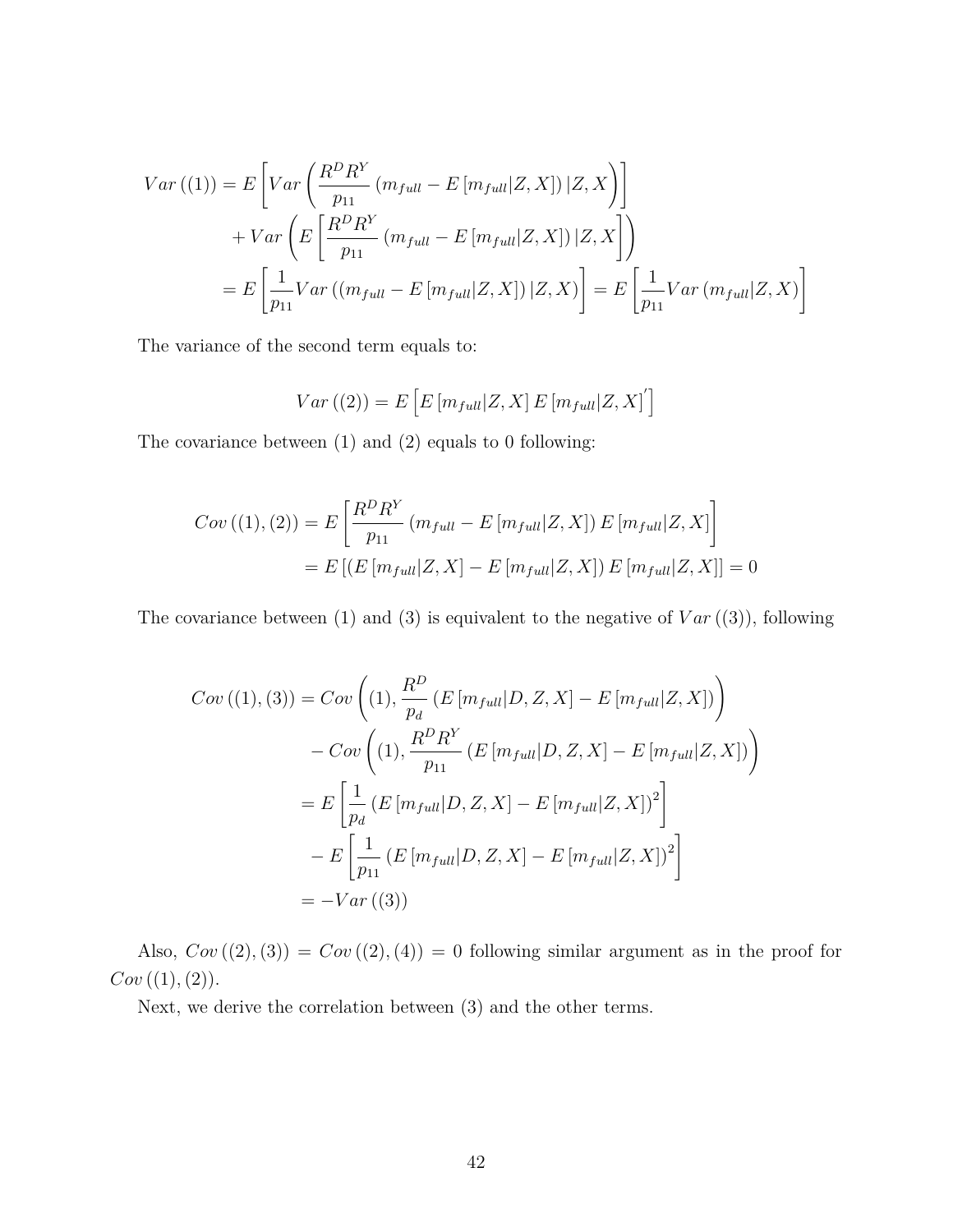$$
Cov((1), (4)) = E\left[\frac{R^D R^Y}{p_{11}p_y} (m_{full} - E[m_{full}|Z, X]) Z (Y - E[Y|Z, X])\right]
$$
  

$$
- E\left[\frac{R^D R^Y}{p_{11}^2} (m_{full} - E[m_{full}|Z, X]) Z (Y - E[Y|Z, X])\right]
$$
  

$$
= E\left[\left(\frac{1}{p_y} - \frac{1}{p_{11}}\right) E\left[(m_{full} - E[m_{full}|Z, X]) Z (Y - E[Y|Z, X]) |Z, X\right]\right]
$$
  

$$
= -Var((4)) - E\left[\left(\frac{1}{p_y} - \frac{1}{p_{11}}\right) Z^2 Cov(g(D, X; \beta), Y|Z, X)\right]
$$

$$
Cov((3), (4)) = E\left[\left(\frac{R^D}{p_d} - \frac{R^D R^Y}{p_{11}}\right) \left(\frac{R^Y}{p_y} - \frac{R^D R^Y}{p_{11}}\right) (E\left[m_{full}|D, Z, X\right] - E\left[m_{full}|Z, X\right]\right)
$$
  

$$
Z\left(Y - E\left[Y|Z, X\right]\right)
$$
  

$$
= E\left[\left(1 - \frac{1}{p_y} - \frac{1}{p_d} + \frac{1}{p_{11}}\right) Cov\left(ZE\left[Y|D, Z, X\right], E\left[m_{full}|D, Z, X\right]|Z, X\right)\right]
$$

Therefore,

$$
V_{MAR} = E\left[\frac{1}{p_{11}}Var\left(m_{full}|Z, X\right) + E\left[m_{full}|Z, X\right]E\left[m_{full}|Z, X\right]'\right] - Var\left(\left(\frac{R^D}{p_d} - \frac{R^D R^Y}{p_{11}}\right)(E\left[m_{full}|D, Z, X\right] - E\left[m_{full}|Z, X\right])\right) - Var\left(\left(\frac{R^Y}{p_y} - \frac{R^D R^Y}{p_{11}}\right)(E\left[m_{full}|Y, Z, X\right] - E\left[m_{full}|Z, X\right])\right) - 2E\left[\left(1 - \frac{1}{p_y} - \frac{1}{p_d} + \frac{1}{p_{11}}\right)Cov\left(ZE\left[Y|D, Z, X\right], E\left[m_{full}|D, Z, X\right]|Z, X\right)\right] - 2E\left[\left(\frac{1}{p_y} - \frac{1}{p_{11}}\right)Z^2Cov\left(g(D, X; \beta), Y|Z, X\right)\right]
$$

## <span id="page-42-0"></span>**B.5 Proof of Theorem [5.4](#page-18-1)**

The first part of this proof heavily depend on the results from [Newey](#page-57-11) [\[1994\]](#page-57-11) and [Newey and](#page-57-7) [McFadden](#page-57-7) [\[1994\]](#page-57-7). Two takeaways from [Newey](#page-57-11) [\[1994\]](#page-57-11) are: (a) the methods of estimating the nuisance parameters do not affect the asymptotic variance of the estimator; (b) the nuisance parameters do not affect the variance of the primary model if it does not affect consistency of the model.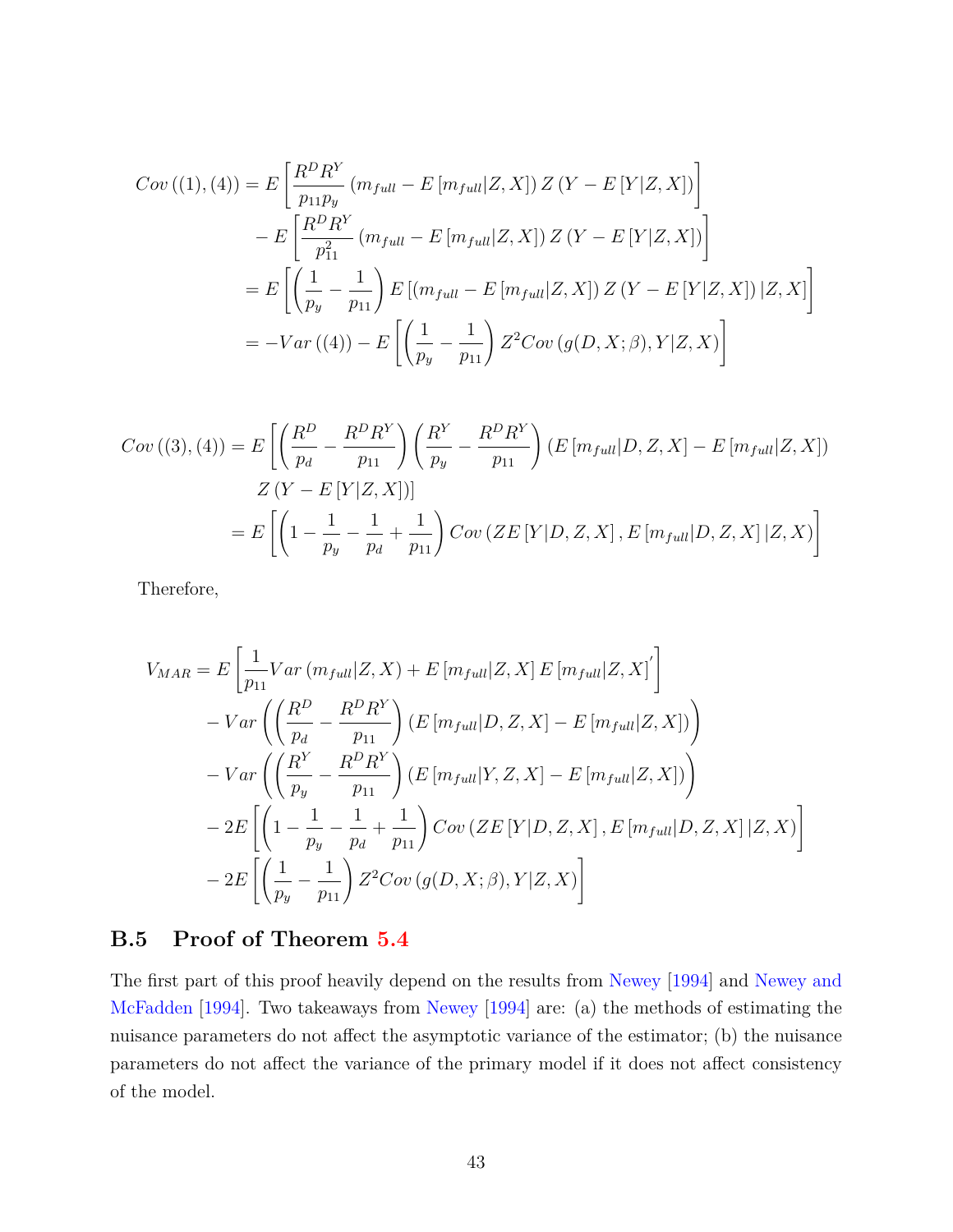First, we rewrite the moment function as:

$$
m_{aipw}(\beta) = \frac{R^D R^Y}{p_{11}} Z(Y - g(D, X; \beta))
$$
  
+  $(1 - p_d) \left( \frac{(1 - R^D)R^Y}{p_{01}} - \frac{R^D R^Y}{p_{11}} \right)$   
×  $Z [(Y - E [g(D, X; \beta) | Z, X]) - (E [Y | Z, X] - E [g(D, X; \beta) | Z, X])]$   
+  $\left( \frac{R^D}{p_d} - \frac{R^D R^Y}{p_{11}} \right) Z [(E [Y | D, Z, X] - g(D, X; \beta)) - (E [Y | Z, X] - E [g(D, X; \beta) | Z, X])]$   
+  $\left( 1 - \frac{R^D R^Y}{p_{11}} \right) Z (E [Y | Z, X] - E [g(D, X; \beta) | Z, X])$ 

by replacing

$$
\frac{R^Y}{p_y} - \frac{R^D R^Y}{p_{11}} = \frac{R^D R^Y}{p_y} + \frac{(1 - R^D)R^Y}{p_y} - \frac{R^D R^Y}{p_{11}}
$$

$$
= \frac{p_d R^D R^Y}{p_{11}} + \frac{(1 - p_d)(1 - R^D)R^Y}{p_{01}} - \frac{R^D R^Y}{p_{11}}
$$

$$
= (1 - p_d) \left(\frac{(1 - R^D)R^Y}{p_{01}} - \frac{R^D R^Y}{p_{11}}\right)
$$

in the second component in *maipw*.

The nuisance parameters include the probability of observing *D*, *Y* , and both, conditional on the observables. Recall that the imputed values for incomplete model, i.e,  $E[g(D, X; \beta)|Z, X], E[Y|Z, X], E[Y|D, Z, X]$  do not affect the moment condition, they do not have effect on the variance of *VSMAR*. On the other hand, among the propensities, only  $p_{11}$  affect consistency of  $m_{aipw}$  via the first component, therefore, despite existence of multiple nuisance parameters in four components, we need to only create the correction term for one of them. For simplicity of notation, denote

$$
\phi_c = -(1 - p_d) \frac{R^D R^Y}{p_{11}} Z [(Y - E[g(D, X; \beta) | Z, X]) - (E[Y | Z, X] - E[g(D, X; \beta) | Z, X])]
$$
  
= -(1 - p\_d) \frac{R^D R^Y}{p\_{11}} Z [Y - E[Y | Z, X]]

Derivation of the correction term closely follow[sNewey](#page-57-11) [\[1994\]](#page-57-11). Note that  $p_{11}$  can be seen as a conditional expectation of  $R^D R^Y$ . Results from Section 4 in [Newey](#page-57-11) [\[1994\]](#page-57-11) can be applied.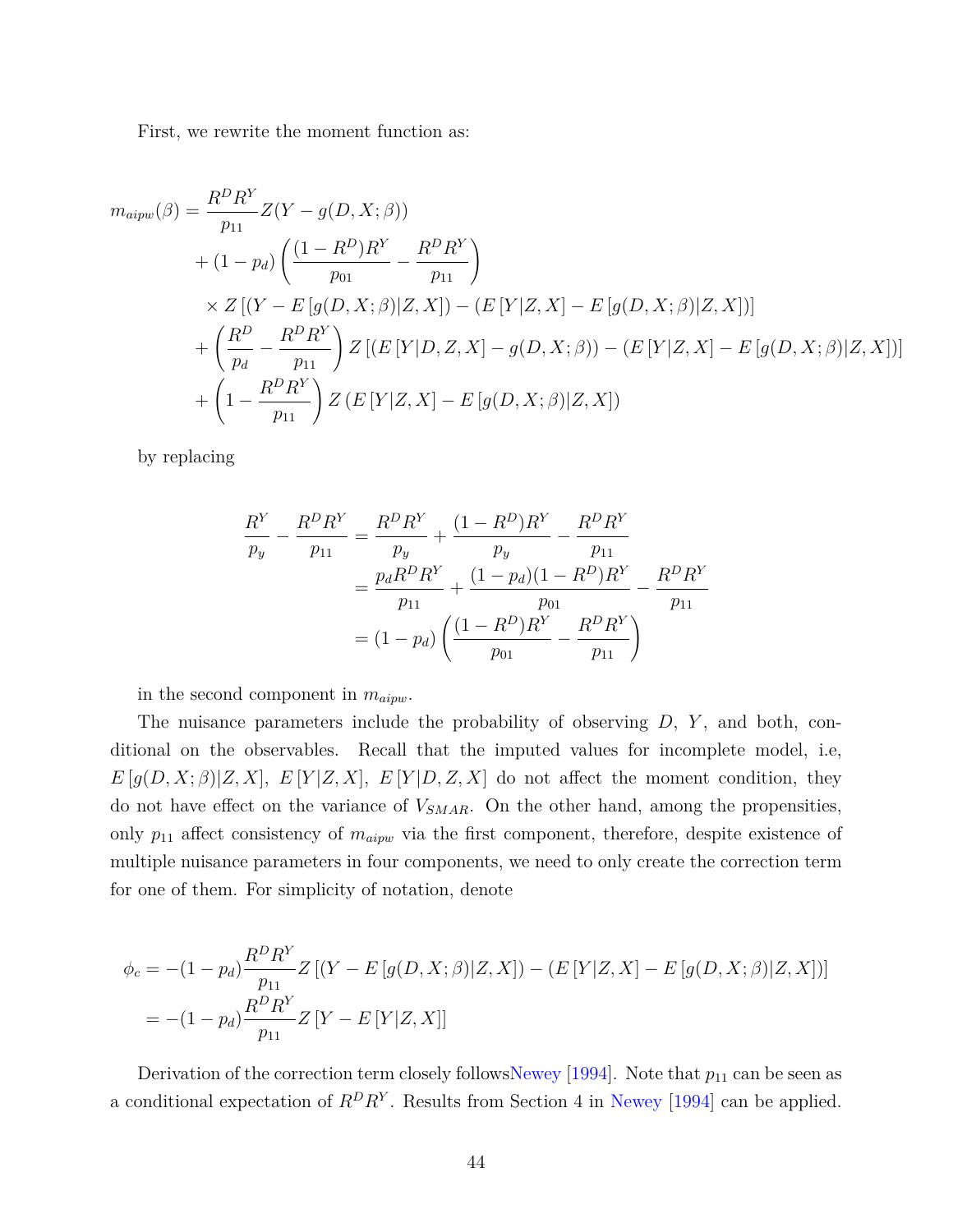We first need to find a linearization of  $\phi_c$ . Because  $p_{11}$  only affects  $\phi_c$  through its values instead of functional form, we apply equation (3.17) from [Newey](#page-57-11) [\[1994\]](#page-57-11) directly, and derive the linearization of  $\phi_c$  as:

$$
D(\mathcal{O}, \phi_c) = E\left[ (1 - p_d) \frac{1}{p_{11}} \left( E\left[ Y | D, Z, X \right] - E\left[ Y | Z, X \right] \right) \hat{p}_{11}(D, Z, X) \right]
$$

and from result in (4.5),

$$
\frac{\partial E\left[D(\mathcal{O}, \phi_c)\right]}{\partial \theta} = E\left\{ (1 - p_d) \frac{1}{p_{11}} \left( E\left[Y|D, Z, X\right] - E\left[Y|Z, X\right] \right) \left( R^D R^Y - p_{11} \right) \mathcal{S}(\mathcal{O}) \right\}
$$

$$
= E\left[ (1 - p_d) \left( \frac{R^D R^Y}{p_{11}} - 1 \right) \left( E\left[Y|D, Z, X\right] - E\left[Y|Z, X\right] \right) \mathcal{S}(\mathcal{O}) \right]
$$

Therefore, the correction term to be incorporated is  $(1-p_d)(1-\frac{R^D R^Y}{p_1}$  $\frac{p_{R}^{T}}{p_{11}}$ ) (*E* [*Y* |*D*, *Z*, *X*] – *E* [*Y* |*Z*, *X*]).

Now, we proceed calculation of the *VSMAR* term by term. We reorganize the influence function as in Section [B.4:](#page-40-0)

$$
\phi_{SMAR}(\beta) = \underbrace{\frac{R^D R^Y}{p_{11}} (m_{full} - E [m_{full} | Z, X])}_{(1)} + \underbrace{\left(\frac{R^D}{p_d} - \frac{R^D R^Y}{p_{11}}\right)}_{(1)} (E [m_{full} | D, Z, X] - E [m_{full} | Z, X])
$$
\n
$$
+ \underbrace{\left(\frac{R^Y}{p_y} - \frac{R^D R^Y}{p_{11}}\right)}_{(4)} (Y - E [Y | Z, X])
$$
\n
$$
+ \underbrace{\left(1 - p_d\right) \left(\frac{R^D R^Y}{p_{11}} - 1\right) (E [Y | D, Z, X] - E [Y | Z, X])}_{(5)}
$$

where  $(5)$  is the correction term added for nuisance parameter used in  $(3)$ *.* The variance of the first term equals to: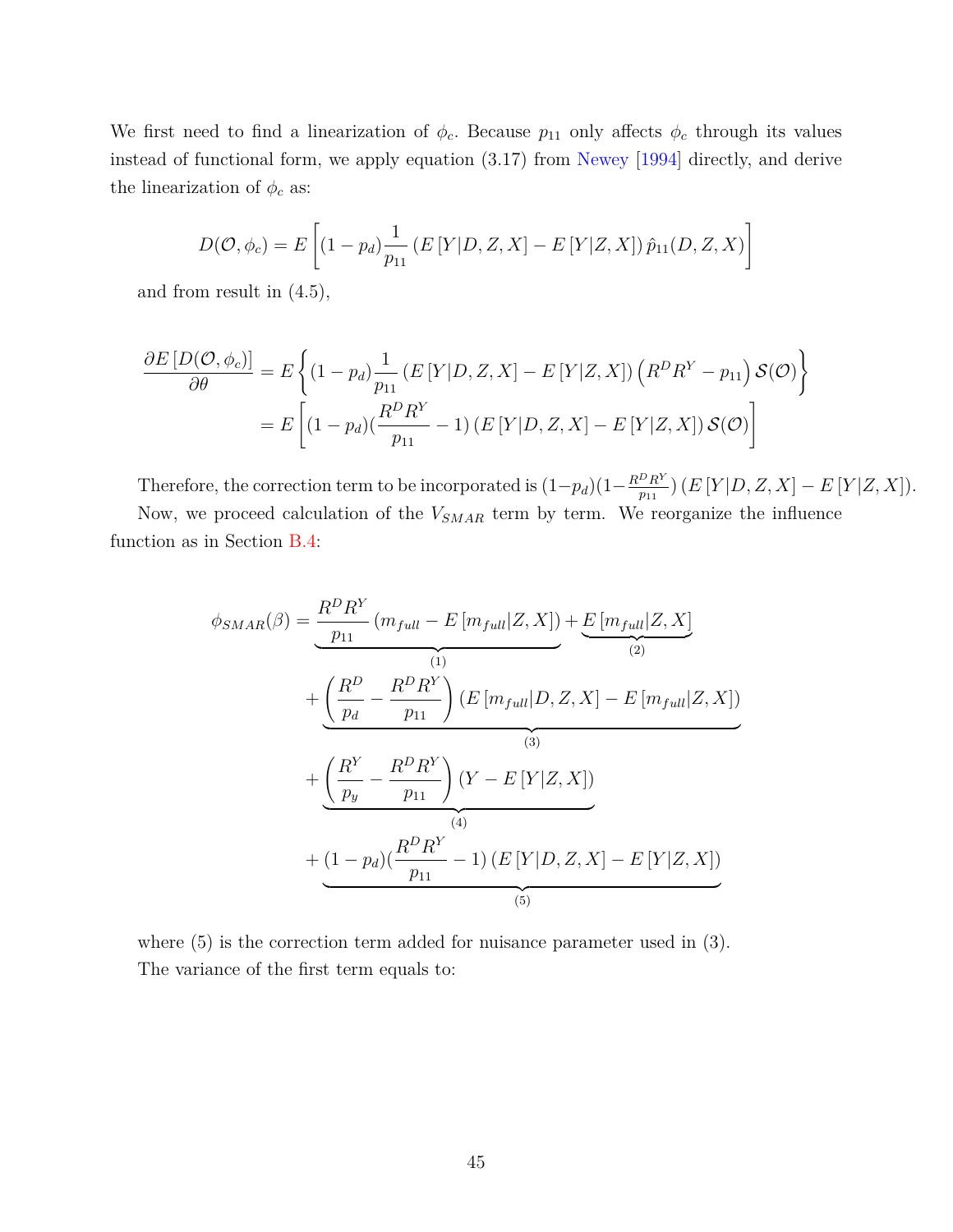$$
Var((1)) = E\left[Var\left(\frac{R^D R^Y}{p_{11}}\left(m_{full} - E\left[m_{full}|Z,X\right]\right)|D, Z, X\right)\right]
$$
  
+ 
$$
Var\left(E\left[\frac{R^D R^Y}{p_{11}}\left(m_{full} - E\left[m_{full}|Z,X\right]\right)|D, Z, X\right]\right)
$$
  
= 
$$
E\left[\frac{1}{p_{11}}Var\left((m_{full} - E\left[m_{full}|Z,X\right])|D, Z, X\right)\right] + Var\left(E\left[m_{full}|D, Z, X\right] - E\left[m_{full}|Z, X\right]\right)
$$
  
= 
$$
E\left[\frac{1}{p_{11}}Var\left((m_{full} - E\left[m_{full}|Z,X\right])|D, Z, X\right)\right] + Var\left(E\left[m_{full}|D, Z, X\right]\right)
$$
  
+ 
$$
Var\left(E\left[m_{full}|Z, X\right]\right) - 2Cov\left(E\left[m_{full}|D, Z, X\right], E\left[m_{full}|Z, X\right]\right)
$$
  
= 
$$
E\left[\frac{1}{p_{11}}Var\left(m_{full}|D, Z, X\right)\right] + Var\left(E\left[m_{full}|D, Z, X\right]\right) - Var\left(E\left[m_{full}|Z, X\right]\right)
$$
  
= 
$$
E\left[\frac{1}{p_{11}}Var\left(m_{full}|D, Z, X\right)\right] + Var\left(E\left[m_{full}|D, Z, X\right]\right) - Var\left(\left(2\right)\right)
$$

The  $-Var((2))$  cancels out with the variance of the second term.

Now we consider the covariance between different terms:

$$
Cov((1), (2)) = 0, Cov((2), (3)) = 0, Cov((2), (4)) = 0
$$

 $Cov((2), (5))$  also equals to zero following analogous argument and the fact that  $p_{11} =$  $E[R^D R^Y | Z, X, D, Y].$ 

$$
Cov((1), (3)) = -Var((3))
$$

following analogous argument in the Section [B.4.](#page-40-0)

Now we consider the covariance between  $(1)$  and  $(4)$ :

$$
Cov((1), (4)) = E\left[ -(1 - p_d) \frac{R^D R^Y}{p_{11}^2} (m_{full} - E[m_{full}|Z, X]) (Y - E[Y|Z, X]) \right]
$$
  
= 
$$
E\left[ -\frac{1 - p_d}{p_{11}} E\left[ (m_{full} - E[m_{full}|Z, X]) (Y - E[Y|Z, X]) |D, Z, X \right] \right]
$$

We notice that the covariance between (1) and (5) equals to: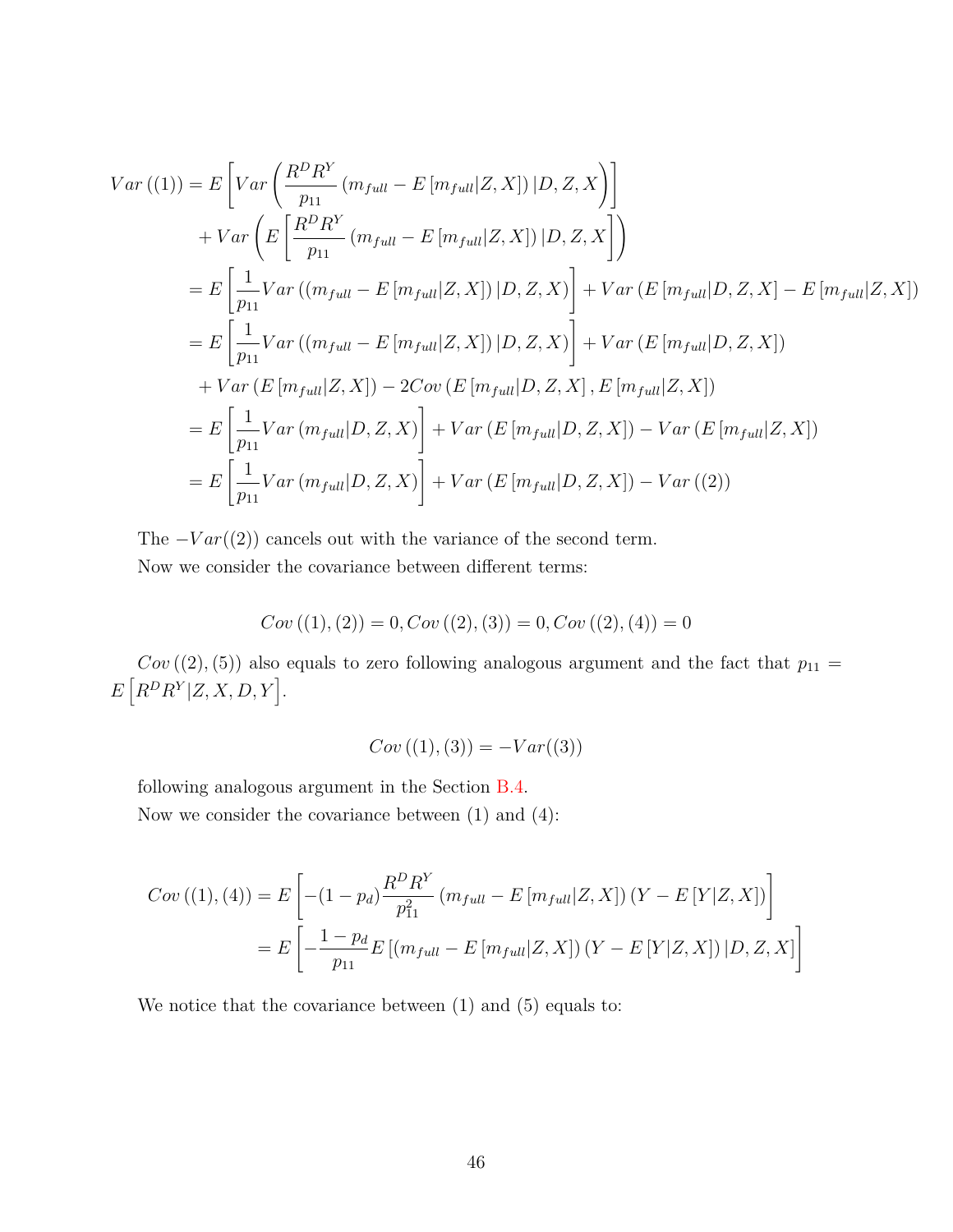$$
Cov((1), (5)) = E\left[ (1 - p_d) \left( \frac{R^D R^Y}{p_{11}^2} - \frac{R^D R^Y}{p_{11}} \right) (m_{full} - E\left[m_{full} | Z, X\right]) (E\left[Y | D, Z, X\right] - E\left[Y | Z, X\right]) \right]
$$
  
= 
$$
E\left[ (1 - p_d) \left( \frac{1}{p_{11}} - 1 \right) (E\left[m_{full} | D, Z, X\right] - E\left[m_{full} | Z, X\right]) (E\left[Y | D, Z, X\right] - E\left[Y | Z, X\right]) \right]
$$

Therefore, some parts in  $Cov((1), (4))$  and  $Cov((1), (5))$  cancels with each other, and get:

$$
Cov((1), (4)) + Cov((1), (5)) = -E\left[\frac{1 - p_d}{p_{11}}Var(Y|D, Z, X)\right] - E[(1 - p_d)Cov(E[m_{full}|D, Z, X], E[Y|D, Z, X]|Z, X)]
$$

The variance of (4) equals to:

$$
Var((4)) = E\left[ (1 - p_d)^2 \left( \frac{1}{p_{01}} + \frac{1}{p_{11}} \right) Var(Y|D, Z, X) \right]
$$

Next, consider covariance between (3)*,*(4)*,*(5)

$$
Cov((3), (4))
$$
  
=  $E\left[ -(1 - p_d) \left( \frac{R^D R^Y}{p_d p_{11}} - \frac{R^D R^Y}{p_{11}^2} \right) (E\left[ m_{full} | D, Z, X \right] - E\left[ m_{full} | Z, X \right] ) (Y - E\left[ Y | Z, X \right] ) \right]$   
=  $E\left[ -(1 - p_d) \left( \frac{1}{p_d} - 1 \right) (E\left[ m_{full} | D, Z, X \right] - E\left[ m_{full} | Z, X \right] ) (E\left[ Y | D, Z, X \right] - E\left[ Y | Z, X \right] ) \right]$   
=  $E\left[ -\frac{(1 - p_d)^2}{p_d} Cov\left( E\left[ m_{full} | D, Z, X \right], E\left[ Y | D, Z, X \right] | Z, X \right) \right]$ 

$$
Cov((3), (5))
$$
  
=  $E\left[ (1 - p_d) \left( \frac{R^D R^Y}{p_d p_{11}} - \frac{R^D R^Y}{p_{11}^2} \right) (E\left[ m_{full} | D, Z, X \right] - E\left[ m_{full} | Z, X \right] ) (Y - E\left[ Y | Z, X \right]) \right]$   
-  $E\left[ (1 - p_d) \left( \frac{R^D}{p_d} - \frac{R^D R^Y}{p_{11}} \right) (E\left[ m_{full} | D, Z, X \right] - E\left[ m_{full} | Z, X \right] ) (Y - E\left[ Y | Z, X \right]) \right]$   
=  $E\left[ \frac{(1 - p_d)^2}{p_d} Cov\left( E\left[ m_{full} | D, Z, X \right], E\left[ Y | D, Z, X \right] | Z, X \right) \right]$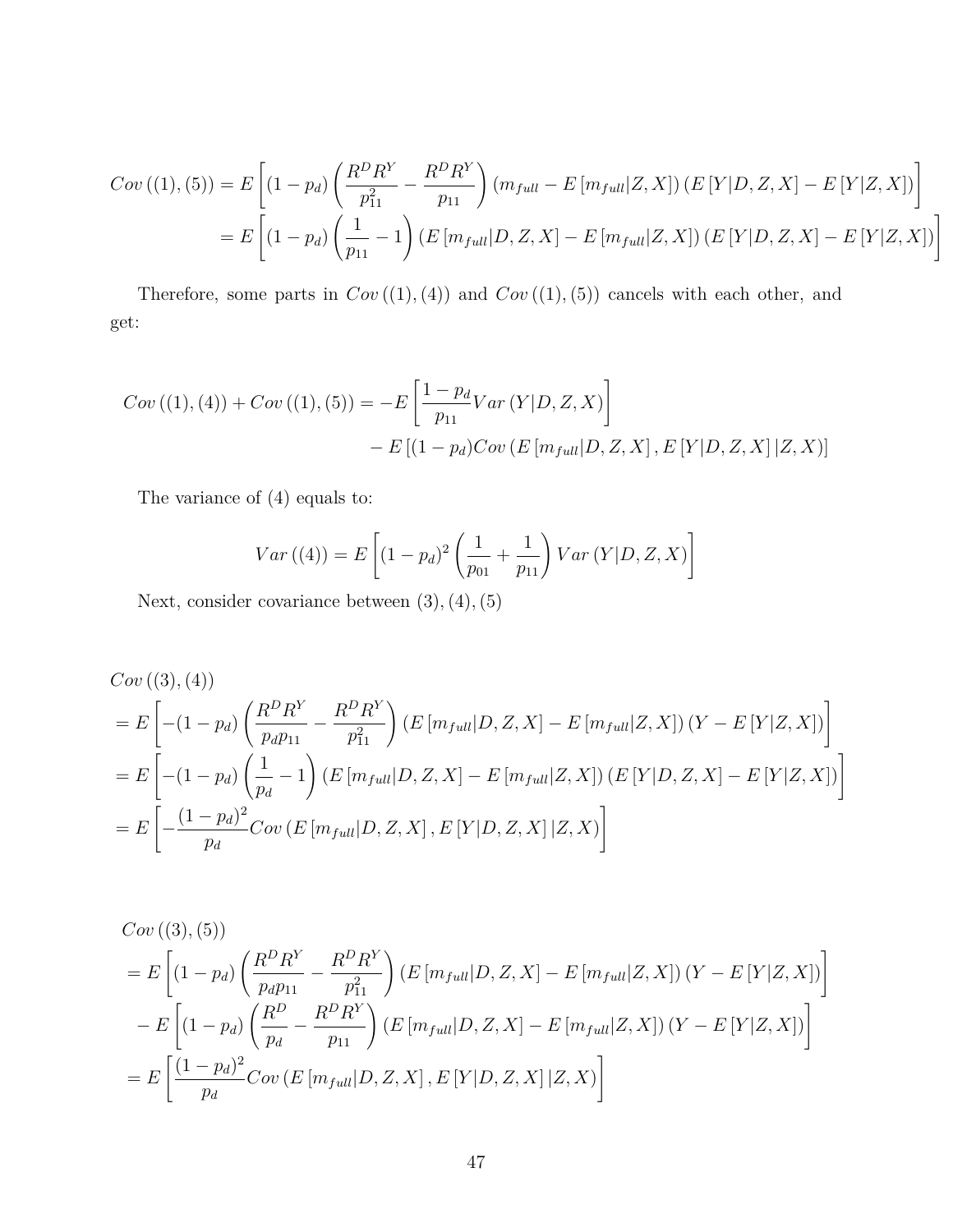The two covariances cancel with each other.

$$
Cov((4), (5))
$$
  
=  $E\left[ -(1 - p_d)^2 \left( \frac{R^D R^Y}{p_{11}^2} - \frac{R^D R^Y}{p_{11}} \right) (E[Y|D, Z, X] - E[Y|Z, X]) (Y - E[Y|Z, X]) \right]$   
=  $E\left[ (1 - p_d)^2 (1 - \frac{1}{p_{11}}) Var(E[Y|D, Z, X]|Z, X) \right]$   
=  $-Var((5))$ 

Thus, *VSMAR* is derived as follows:

$$
V_{SMAR} = E\left[\frac{1}{p_{11}}Var((m_{full} - E[m_{full}|Z, X]) | D, Z, X)\right] + Var(E[m_{full}|D, Z, X])
$$
  

$$
- Var\left(\left(\frac{R^D}{p_d} - \frac{R^D R^Y}{p_{11}}\right) (E[m_{full}|D, Z, X] - E[m_{full}|Z, X])\right)
$$
  

$$
- Var\left((1 - p_d)(\frac{R^D R^Y}{p_{11}} - 1) (E[Y|D, Z, X] - E[Y|Z, X])\right)
$$
  

$$
- E\left[\left(\frac{1 - p_d^2}{p_{11}} - \frac{(1 - p_d)^2}{p_{01}}\right) Var(Y|D, Z, X)\right]
$$
  

$$
- 2E[(1 - p_d)Cov(E[m_{full}|D, Z, X], E[Y|D, Z, X]|Z, X)]
$$

where the two terms come from  $Var((4)) + 2Cov((1), (4)) + 2Cov((1), (5)).$ 

## <span id="page-47-2"></span>**B.6 Proof of Theorem [5.5](#page-19-0)**

The sketch of the proof follows [Cattaneo](#page-56-4) [\[2010\]](#page-56-4), [Chaudhuri and Guilkey](#page-56-5) [\[2016\]](#page-56-5), [Newey](#page-57-11) [\[1994\]](#page-57-11), [Newey](#page-57-12) [\[1997\]](#page-57-12) closely, and most of the results have been proved in the proof of Proposition 2.3 in [Chaudhuri and Guilkey](#page-56-5) [\[2016\]](#page-56-5).

First, by the results showed in Theorem 5 and Theorem 8 in [Cattaneo](#page-56-4) [\[2010\]](#page-56-4), under the conditions listed in Theorem [5.5,](#page-19-0)

<span id="page-47-1"></span><span id="page-47-0"></span>
$$
||\hat{p} - p||_{\infty} = o_p(N^{-\frac{1}{4}})
$$
\n(B.3)

$$
||\hat{q} - q||_{\infty} = o_p(N^{-\frac{1}{4}})
$$
\n(B.4)

where *p* stands for the missing mechanism parameters  $(p_d, p_y, p_{11})$ , and *q* stands for the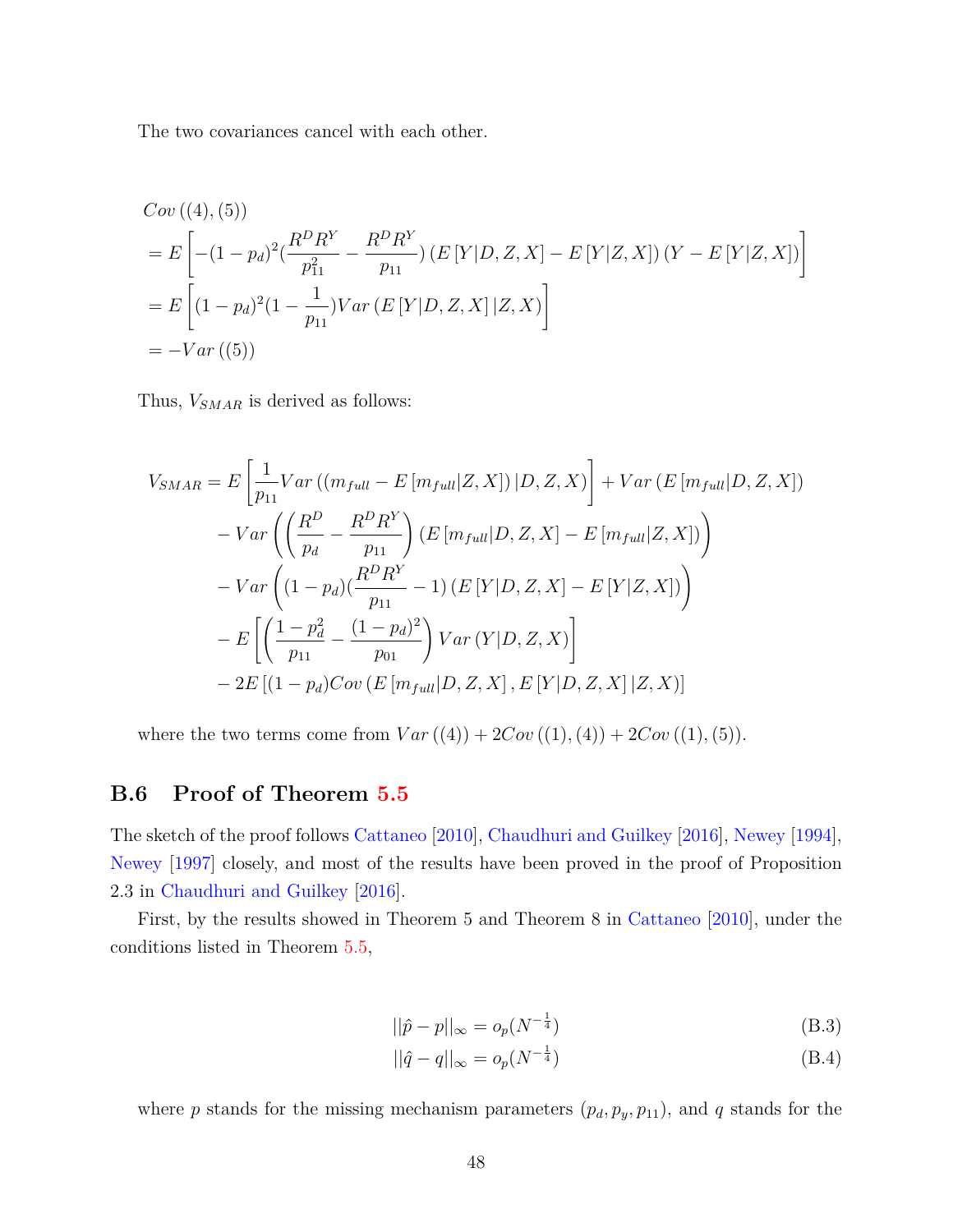imputed missing values  $(E[D|Z, X], E[Y|Z, X], E[Y|Z, X, D]).$ 

Then, what left is to show the multiplication of the nuisance parameters converges to zero in probability. We show the sketch for

$$
\left(\frac{R^D}{p_d} - \frac{R^D R^Y}{p_{11}}\right) \left[ (E[Y|D, Z, X] - g(D, X; \beta)) - (E[Y|Z, X] - E[g(D, X; \beta)|Z, X]) \right]
$$

and we use analogous conditions to the conditions (32) and (33) from the proof of proposition 2.3 in [Chaudhuri and Guilkey](#page-56-5) [\[2016\]](#page-56-5), what left to show is that

$$
o_p(1) = \sqrt{N} \left( \bar{\xi}_N(\beta^0, \hat{p}, \hat{q}(\beta^0)) - \bar{\xi}_N(\beta^0, p, q(\beta^0)) \right)
$$
(B.5)

$$
o_p(1) = \sup_{|\beta - \beta_0| \le \delta_N} \frac{\sqrt{N} |\bar{\xi}_N(\beta, \hat{p}, \hat{q}(\beta)) - E\left[\bar{\xi}_N(\beta, p, q(\beta))\right] - \bar{\xi}_N(\beta^0, \hat{p}, \hat{q}(\beta^0))|}{1 + C\sqrt{N}|\beta - \beta^0|}
$$
(B.6)

for all positive sequences  $\delta_N = o(1)$  and a generic constant  $C > 0$ , and

<span id="page-48-1"></span><span id="page-48-0"></span>
$$
\bar{\xi}_N(\beta, \hat{p}, \hat{q}) = \frac{1}{N} \sum_{i=1}^N \hat{\nu}_i \hat{\tau}_i
$$

$$
\bar{\xi}_N(\beta, p\hat{q}) = \frac{1}{N} \sum_{i=1}^N \nu_i \tau_i
$$

where

$$
\nu_i = \left(\frac{R_i^D}{p_{d,i}} - \frac{R_i^D R_i^Y}{p_{11,i}}\right)
$$

$$
\tau_i = [(E[Y_i | D_i, Z_i, X_i] - g(D_i, X_i; \beta)) - (E[Y_i | Z_i, X_i] - E[g(D_i, X_i; \beta)|Z_i, X_i])]
$$

Condition [B.5](#page-48-0) holds follows the fact that  $\frac{1}{N} \sum_{i=1}^{N} |\nu_i|$  and  $\frac{1}{N} \sum_{i=1}^{N} |\tau_i|$  are  $O_p(1)$ , which follows the conditions [B.3](#page-47-0) and [B.4.](#page-47-1)

The proof of the condition [B.6](#page-48-1) also follows the proof of the analogous condition in [Chaud](#page-56-5)[huri and Guilkey](#page-56-5) [\[2016\]](#page-56-5). First,  $E\left[\bar{\xi}_N(\beta, p, q(\beta))\right] = 0$  under either the Assumption MAR or the Assumption SMAR, therefore, the condition [B.6](#page-48-1) reduces to: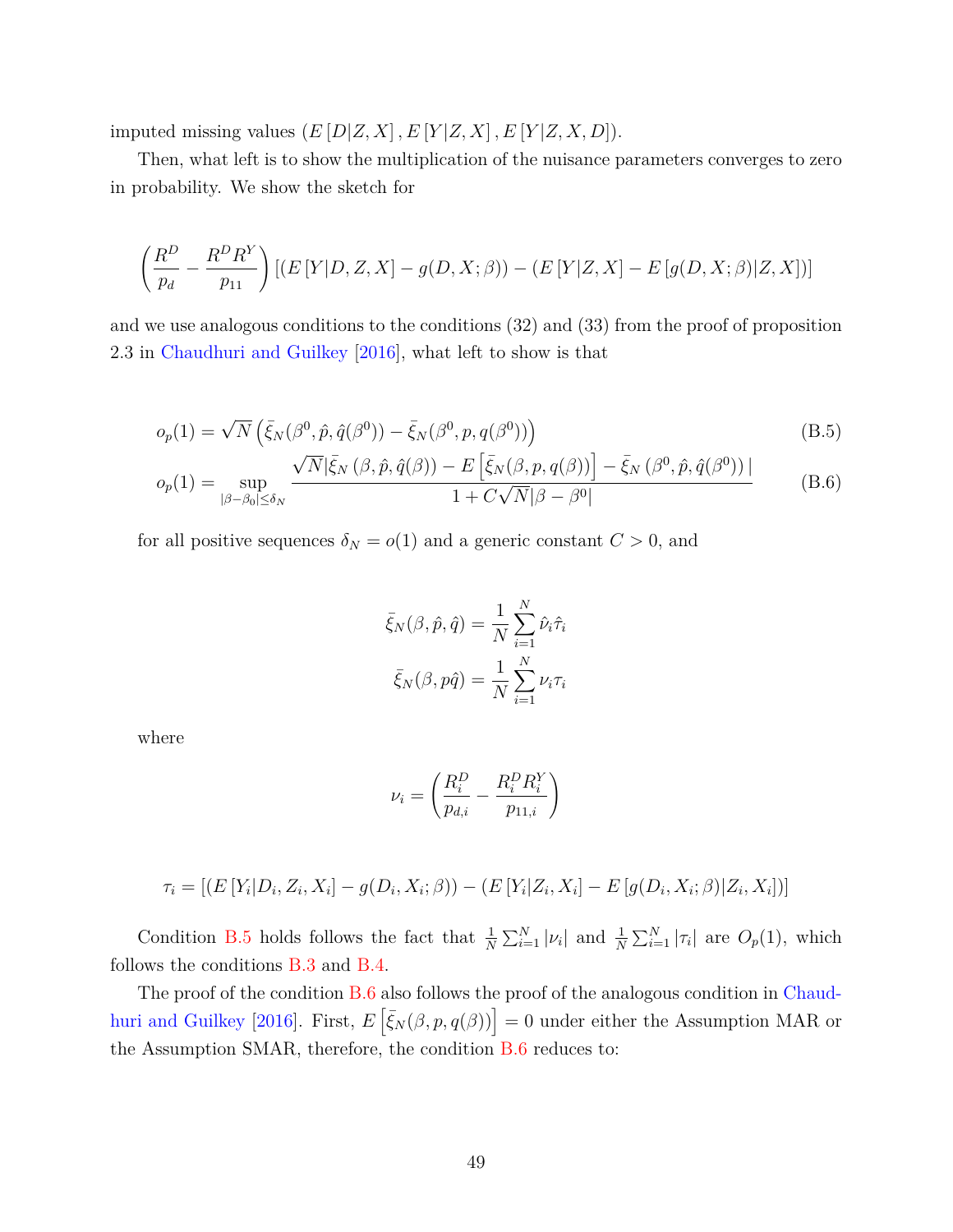<span id="page-49-0"></span>
$$
o_p(1) = \sup_{|\beta-\beta_0| \leq \delta_N} \frac{\sqrt{N} |\bar{\xi}_N(\beta, \hat{p}, \hat{q}(\beta)) - \bar{\xi}_N(\beta^0, \hat{p}, \hat{q}(\beta^0))|}{1 + C\sqrt{N}|\beta - \beta^0|}
$$
  
= 
$$
\sup_{|\beta-\beta_0| \leq \delta_N} \frac{|\frac{1}{\sqrt{N}} \sum_{i=1}^N \hat{\nu}_i(\hat{\tau}_i(\beta) - \hat{\tau}_i(\beta^0))|}{1 + C\sqrt{N}|\beta - \beta^0|}
$$
(B.7)

Proof of equation [B.7](#page-49-0) can be found in proof of Proposition 2.3 and Proposition 2.4 in [Chaudhuri and Guilkey](#page-56-5) [\[2016\]](#page-56-5), by setting  $\omega_i = c$  for some constant *c* in their corresponding condition. The key condition used in the proof is that  $E[\tau_i(\beta)] = 0$  for any  $\beta$ , and it holds from the definition of  $\tau_i(\beta)$ .

The analogous proof sketch can be used on the component for  $R<sup>Y</sup> = 1$ , i.e.,

$$
\left(\frac{R^D}{p_d} - \frac{R^D R^Y}{p_{11}}\right) \left[ (E[Y|D, Z, X] - g(D, X; \beta)) - (E[Y|Z, X] - E[g(D, X; \beta)|Z, X]) \right]
$$

Next, we combine the IPW moment condition and the last component in the augmentation term into:

<span id="page-49-1"></span>
$$
\frac{R^D R^Y}{p_{11}} [(Y - g(D, X; \beta)) - (E[Y|Z, X] - E[g(D, X; \beta)|Z, X])] + (E[Y|Z, X] - E[g(D, X; \beta)|Z, X])
$$
\n(B.8)

and proof of convergence of equation [B.8](#page-49-1) can be found in Theorem 8 in [Cattaneo](#page-56-4) [\[2010\]](#page-56-4).

## **B.7 Proof of Lemma [5.1](#page-20-0)**

Suppose Assumption SMAR and Overlap hold, and  $Y \perp\!\!\!\perp D|Z, X$ , then the AIPW estimator maintains double-robustness, following the fact

$$
E[Y|Z, X] = E[Y|D, Z, X]
$$

and therefore estimation on  $p_{11}$  does not affect consistency of the primary estimator. Then, there is no correction term needed for the AIPW estimator, under the SMAR assumption. Or, the correction term derived in the section [B.5](#page-42-0) equals to 0 following: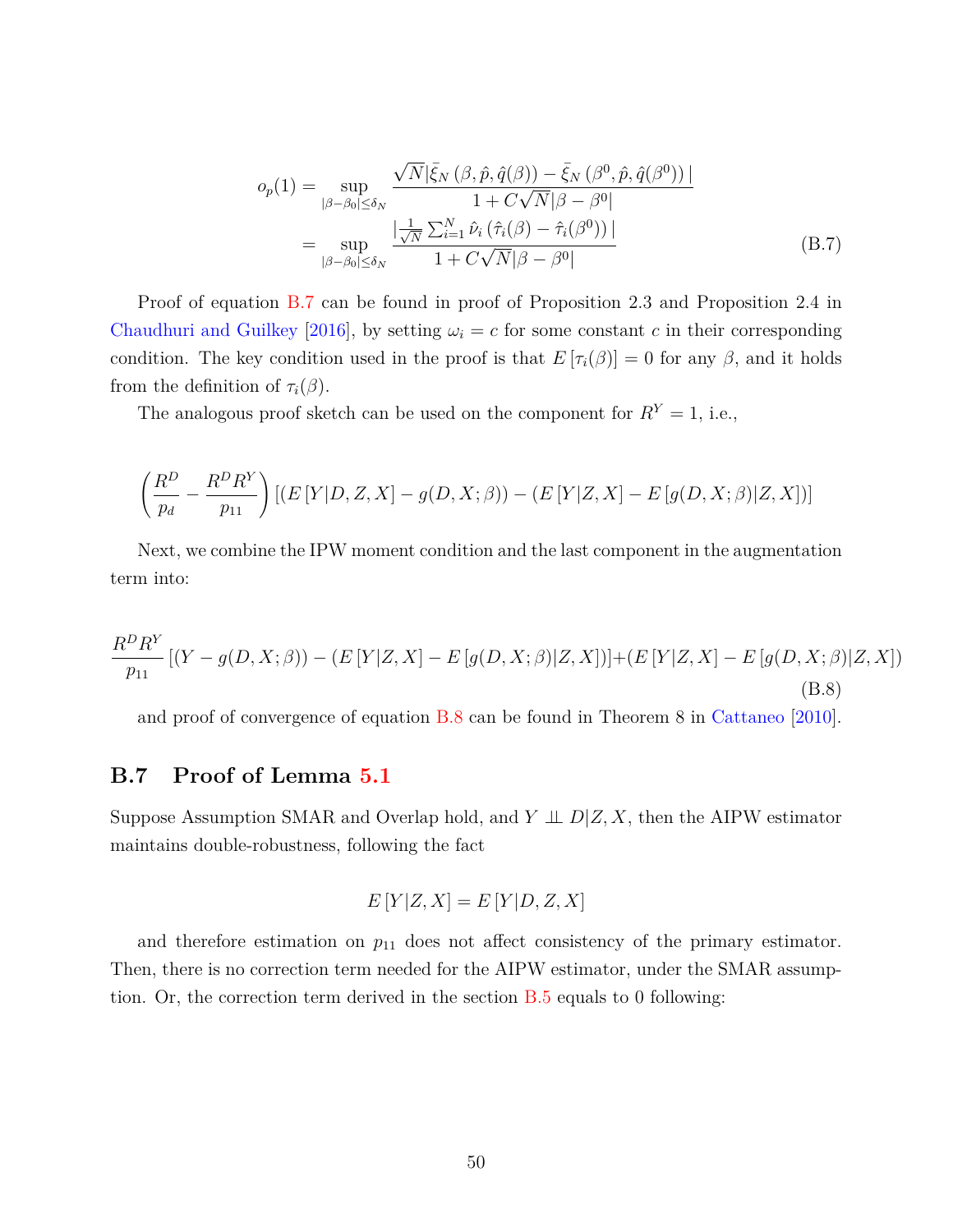$$
(1 - p_d)(1 - \frac{R^D R^Y}{p_{11}}) (E[Y|D, Z, X] - E[Y|Z, X])
$$
  
=  $(1 - p_d)(1 - \frac{R^D R^Y}{p_{11}}) (E[Y|D, Z, X] - E[Y|D, Z, X]) = 0$ 

Therefore,  $V_{SMAR} = V_{MAR}$ .

## **B.8 Proof of Theorem [5.6](#page-20-1)**

We proceed the proof the efficiency following the classical three steps.

**Step 1** We denote the fully observed variables as  $O = (Z, X, R^D, R^Y, R^D D, R^Y Y)$ , and consider a class of parametric submodels indexed by  $\theta$  such that the distribution of  $O$  can be expressed as:

$$
f_{\theta}(O) = \left[ p_{\theta,d}(Z, X) p_{\theta,y}^{1}(Z, X, D) f_{\theta}(Y|Z, X, D) f_{\theta}(D|Z, X) \right]^{R^{D}R^{Y}}
$$
  
 
$$
\times \left[ p_{\theta,d}(Z, X) \left( 1 - p_{\theta,y}^{1}(Z, X, D) \right) f_{\theta}(D|Z, X) \right]^{R^{D}(1 - R^{Y})}
$$
  
 
$$
\times \left[ (1 - p_{\theta,d}(Z, X)) p_{\theta,y}^{0}(Z, X) f_{\theta}(Y|Z, X) \right]^{(1 - R^{D})R^{Y}}
$$
  
 
$$
\times \left[ \left( 1 - p_{\theta,d}^{0}(Z, X) \right) (1 - p_{\theta,y}(Z, X)) \right]^{(1 - R^{D})(1 - R^{Y})} f_{\theta}(Z, X)
$$

where  $p_{\theta,y}^1(D, Z, X)$  is defined as the probability of observing *Y* given  $R^D = 1$ ; and  $p_{\theta,d}^0(Z,X)$  defined as the probability of observing *Y* given  $R^D=0$ . They are defined formally as:

$$
p_{\theta,y}^1(D, Z, X) = \Pr[R^Y = 1 | Z, X, D, R^D = 1]
$$

$$
p_{\theta,y}^0(Z, X) = \Pr[R^Y = 1 | Z, X, R^D = 0]
$$

The score function is defined as: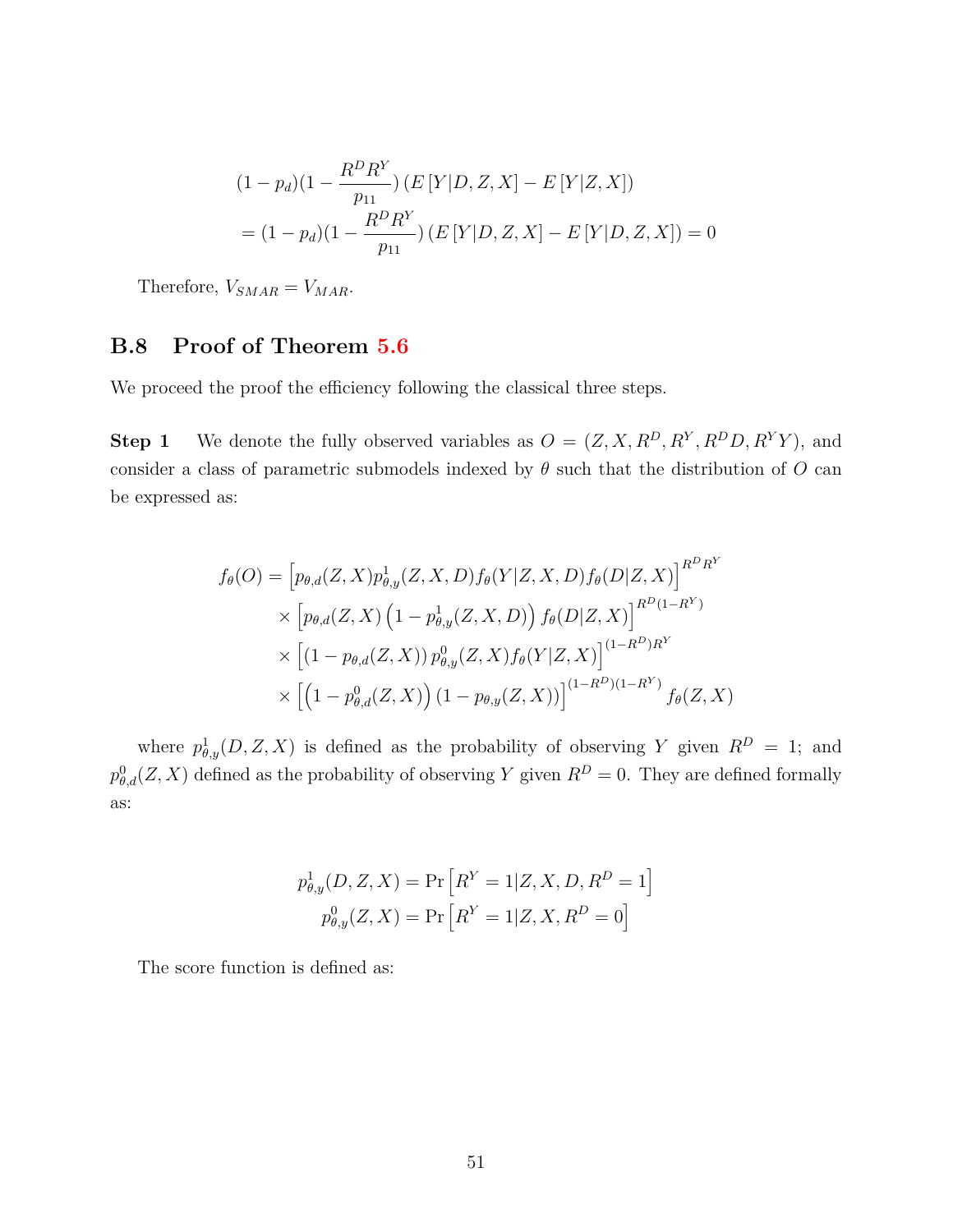$$
S_{\theta}(O) = s_{\theta}(Z, X) + R^{D}R^{Y}s_{\theta}(Y, D|Z, X) + R^{D}(1 - R^{Y})s_{\theta}(D|Z, X) + (1 - R^{D})R^{Y}s_{\theta}(Y|Z, X) + \left\{ R^{D}R^{Y}\left(\frac{\dot{p}_{\theta,d}(Z, X)}{p_{\theta,d}(Z, X)} + \frac{\dot{p}_{\theta,y}^{1}(Z, X, D)}{p_{\theta,y}^{1}(Z, X, D)}\right) + R^{D}(1 - R^{Y})\left(\frac{\dot{p}_{\theta,d}(Z, X)}{p_{\theta,d}(Z, X)} - \frac{\dot{p}_{\theta,y}^{1}(Z, X, D)}{1 - p_{\theta,y}^{1}(Z, X, D)}\right) + (1 - R^{D})R^{Y}\left(\frac{\dot{p}_{\theta,y}^{0}(Z, X)}{p_{\theta,y}^{0}(Z, X)} - \frac{\dot{p}_{\theta,d}(Z, X)}{1 - p_{\theta,d}(Z, X)}\right) + (1 - R^{D})(1 - R^{Y})\left(-\frac{\dot{p}_{\theta,y}^{0}(Z, X)}{1 - p_{\theta,y}^{0}(Z, X)} - \frac{\dot{p}_{\theta,d}(Z, X)}{1 - p_{\theta,d}(Z, X)}\right) \right\} = s_{\theta}(Z, X) + R^{D}R^{Y}s_{\theta}(Y, D|Z, X) + R^{D}(1 - R^{Y})s_{\theta}(D|Z, X) + (1 - R^{D})R^{Y}s_{\theta}(Y|Z, X) + \left\{\frac{R^{D} - p_{\theta,d}(Z, X)}{p_{\theta,d}(Z, X)(1 - p_{\theta,d}(Z, X))}\dot{p}_{\theta,d}(Z, X) + R^{D}\frac{R^{Y} - p_{\theta,y}^{1}(D, Z, X)}{p_{\theta,y}^{1}(D, Z, X)(1 - p_{\theta,y}^{1}(D, Z, X))}\dot{p}_{\theta,y}^{1}(D, Z, X) (1 - R^{D})\frac{R^{Y} - p_{\theta,y}^{0}(Z, X)}{p_{\theta,y}^{0}(D, Z, X)(1 - p_{\theta,y}^{0}(Z, X))}\dot{p}_{\theta,y}^{0}(Z, X) \right\}
$$

where  $s_{\theta}(Z, X) \equiv \frac{\partial}{\partial \theta} f_{\theta}(Z, X), s_{\theta}(Y, D|Z, X) \equiv \frac{\partial}{\partial \theta} f_{\theta}(Y, D|Z, X), s_{\theta}(D|Z, X) \equiv \frac{\partial}{\partial \theta} f_{\theta}(D|Z, X)$ ,  $s_{\theta}(Y|Z, X) \equiv \frac{\partial}{\partial \theta} f_{\theta}(Y|Z, X)$ , and  $\dot{p}_{\theta,d}(Z, X) = \frac{\partial}{\partial \theta} p_{\theta,d}(Z, X)$ ,  $\dot{p}_{\theta,y}^1(Z, X, D) = \frac{\partial}{\partial \theta} p_{\theta,y}^1(Z, X, D)$ ,  $\dot{p}^0_{\theta,y}(Z,X) = \frac{\partial}{\partial \theta} p^0_{\theta,y}(Z,X).$ 

The tangent set is characterized by:

$$
\mathcal{T} \equiv R^D R^Y f_{11}(Y, D, Z, X) + R^D (1 - R^Y) f_{10}(D, Z, X) + (1 - R^D) R^Y f_{01}(Y, Z, X) + f_0(Z, X) \n+ R^D R^Y \frac{b_{11}(D, Z, X)}{c_{11}(D, Z, X)} + R^D (1 - R^Y) \frac{b_{10}(D, Z, X)}{c_{10}(D, Z, X)} + (1 - R^D) R^Y \frac{b_{01}(D, Z, X)}{c_{01}(D, Z, X)} \n+ (1 - R^D) (1 - R^Y) \frac{b_{00}(Z, X)}{c_{00}(Z, X)}
$$

where

$$
f_{11}(Y, D, Z, X) \in L_0^2(F(Y, D|Z, X)), f_{10}(D, Z, X) \in L_0^2(F(D|Z, X))
$$
  

$$
f_{01}(Y, Z, X) \in L_0^2(F(Y|Z, X)), f_0(Z, X) \in L_0^2(F(Z, X))
$$

**Step 2** The full data moment condition is written as:

$$
AE\left[m_{full}(Z, X, D, Y; \beta^0)\right] = 0
$$

for any matrix *A* of size  $d_{\theta} \times d_m$ , where  $d_{\theta}$  is the dimension of unknown parameters while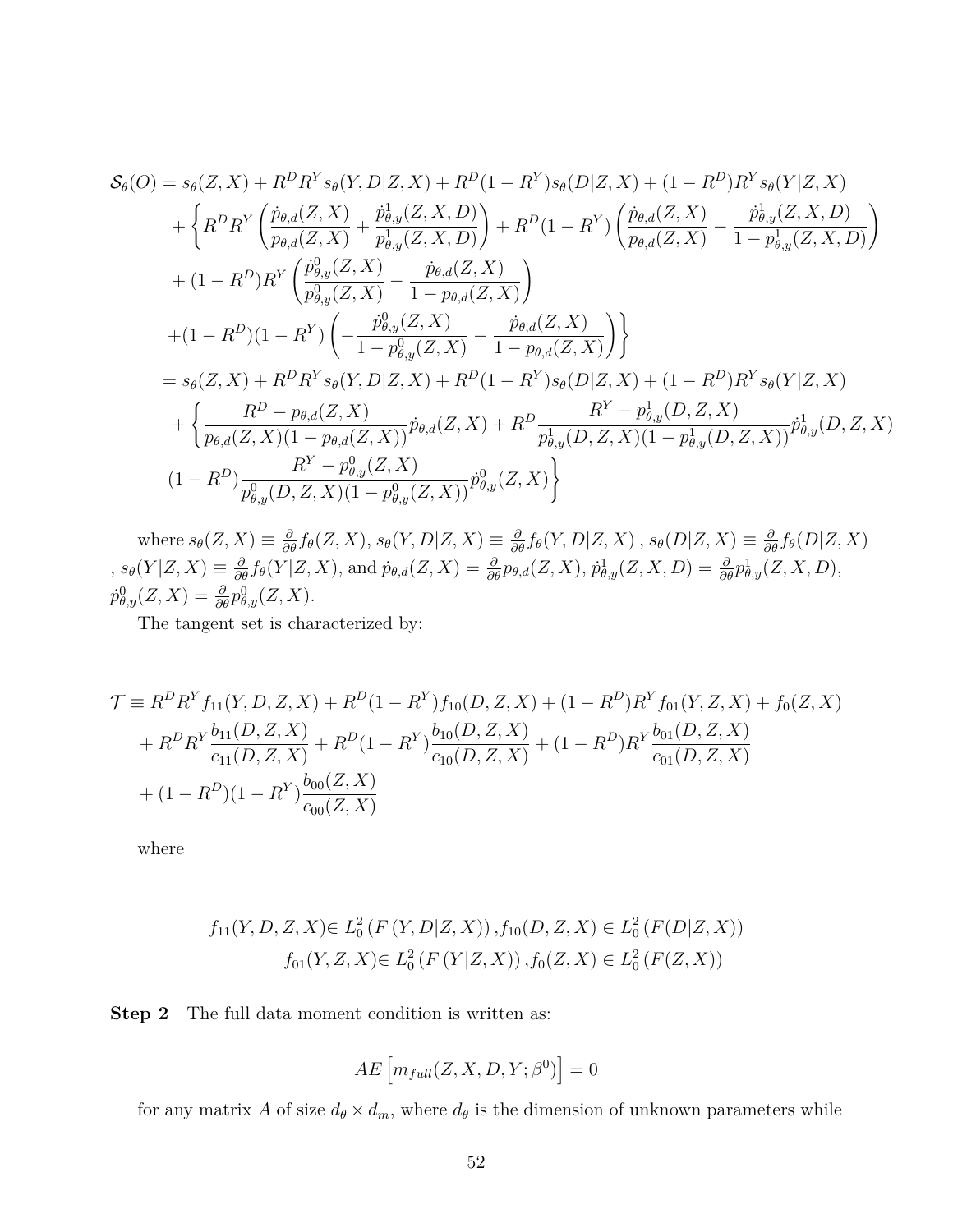$d_m$  is the number of moment conditions. The matrix  $A$  is added to convert an over-identified system of moment conditions into the just-identified moment conditions. In our framework, the moment condition  $m_{full}$  is defined to be  $m_{full}(Z, X, D, Y; \beta^0) \equiv Z(Y - g(D, X; \beta^0)).$ 

$$
\frac{\partial}{\partial \theta} \beta^0(\theta_0) = -(AG)^{-1} AE \left[ m_{full}(Z, X, D, Y; \beta^0) \frac{\partial}{\partial \theta} log f_{\theta_0}(Z, X, D, Y) \right]
$$
  
= -(AG)^{-1} AE \left[ m\_{full}(Z, X, D, Y; \beta^0) (s(Z, X)' + s(D|Z, X)' + s(Y|D, Z, X)') \right]

Then, we conjecture such that

$$
E[\varphi \mathcal{S}_O'] = E\left[m_{full}(Z, X, D, Y; \beta^0) \left(s(Z, X)' + s(D|Z, X)' + s(Y|D, Z, X)'\right)\right]
$$

Then, we confirm term by term, and the first term equals

$$
E\left[\frac{R^{D}R^{Y}}{p_{11}}Z(Y-g(D, X; \beta))S_{O}\right]
$$
  
=  $E\left\{\frac{R^{D}R^{Y}}{p_{11}}Z(Y-g(D, X; \beta)) \times \left(s_{\theta}(Z, X) + s_{\theta}(Y, D|Z, X) + \frac{R^{D} - p_{\theta,d}(Z, X)}{p_{\theta,d}(Z, X)(1 - p_{\theta,d}(Z, X))}\dot{p}_{\theta,d}(Z, X)\right)$   
+ $R^{D}\frac{R^{Y} - p_{\theta,y}^{1}(D, Z, X)}{p_{\theta,y}^{1}(D, Z, X)(1 - p_{\theta,y}^{1}(D, Z, X))}\dot{p}_{\theta,y}^{1}(Z, X)\right\}$   
=  $E\left\{Z(Y - g(D, X; \beta)) \times \left(s_{\theta}(Z, X) + s_{\theta}(Y, D|Z, X) + \frac{R^{D} - p_{\theta,d}(Z, X)}{p_{\theta,d}(Z, X)(1 - p_{\theta,d}(Z, X))}\dot{p}_{\theta,d}(Z, X)\right)$   
+ $R^{D}\frac{R^{Y} - p_{\theta,y}^{1}(D, Z, X)}{p_{\theta,y}^{1}(D, Z, X)(1 - p_{\theta,y}^{1}(D, Z, X))}\dot{p}_{\theta,y}^{1}(D, Z, X)\right\}$   
=  $E\left[m_{full}(Z, X, D, Y; \beta)\left(s(Z, X)' + s(D|Z, X)' + s(Y|D, Z, X)'\right)\right]$ 

The second equality follows law of iterated expectation and that  $\frac{E[R^DR^Y|Z,X,D,Y]}{p_{11}} = 1$ ; the last equality follows the definition of  $m_{full}$  and the fact the SMAR assumption such that

$$
E\left[R^D|Z, X, D, Y\right] - p_{\theta,d}(Z, X) = 0
$$

$$
E\left[R^Y|Z, X, D, Y, R^D = 1\right] - p_{\theta,y}^1(D, Z, X) = 0
$$

Then we need to show, the expectation of interaction between  $S_O$  and the augmenting terms in  $\varphi$  equals to zero. For the second term, we have: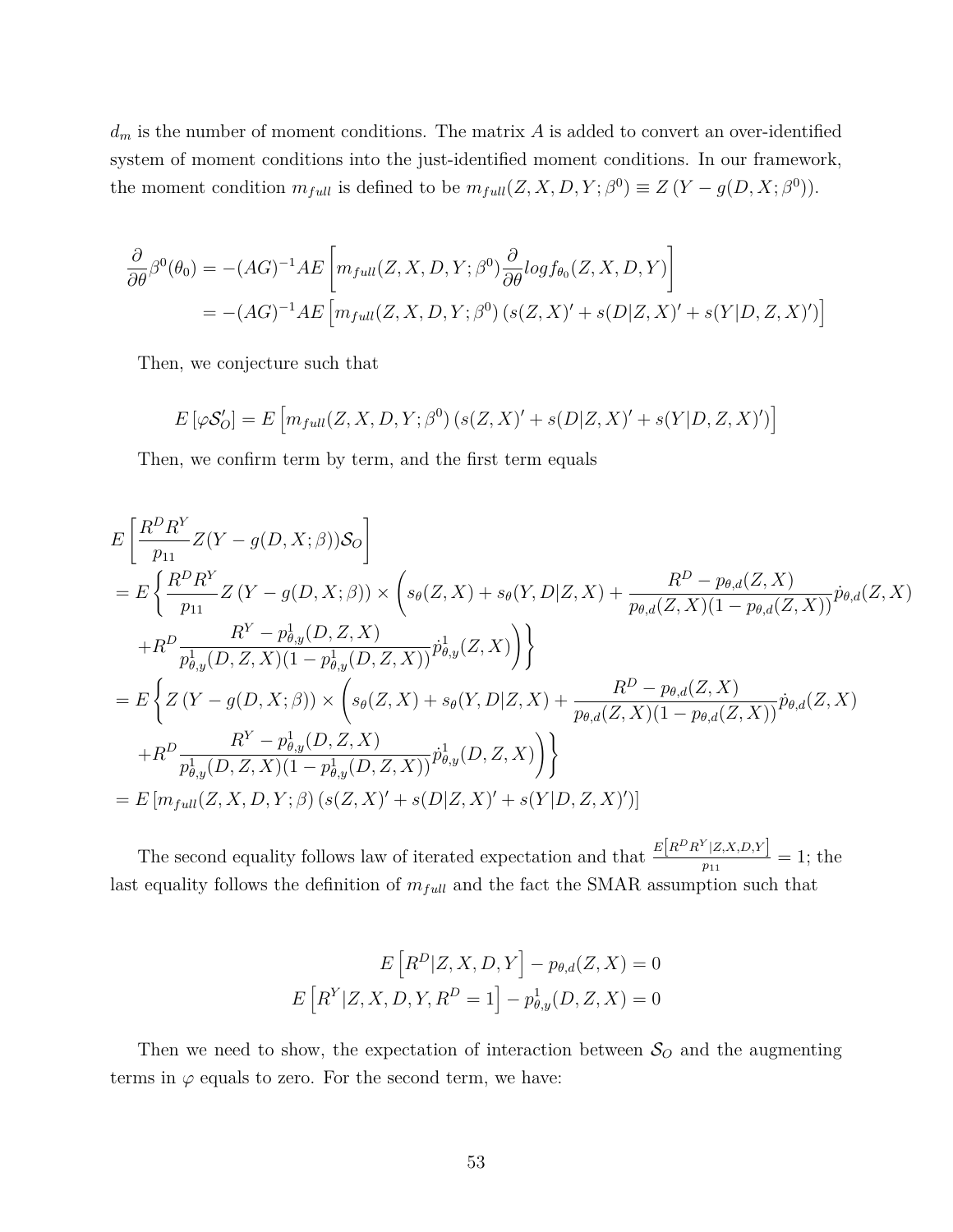$$
E\left\{\left(\frac{R^Y}{p_y} - \frac{R^D R^Y}{p_{11}}\right) Z\left[(Y - E[g(D, X; \beta)|Z, X]\right) - (E[Y|Z, X] - E[g(D, X; \theta)|Z, X])\right] S_O\right\}
$$
  
\n
$$
= E\left\{\left(1 - p_d\right) \left(\frac{(1 - R^D)R^Y}{p_{01}} - \frac{R^D R^Y}{p_{11}}\right)
$$
  
\n
$$
\times Z\left[(Y - E[g(D, X; \beta)|Z, X]\right) - (E[Y|Z, X] - E[g(D, X; \beta)|Z, X])\right]
$$
  
\n
$$
\times (R^D R^Y s_\theta(Y, D|Z, X) + (1 - R^D)R^Y s_\theta(Y|Z, X))\right\}
$$
  
\n
$$
= E\left[(1 - p_d)Z\left[(Y - E[g(D, X; \beta)|Z, X]\right) - (E[Y|Z, X] - E[g(D, X; \beta)|Z, X])\right]
$$
  
\n
$$
\times (s_\theta(Y|Z, X) - s_\theta(Y, D|Z, X))]
$$
  
\n
$$
= E\left[(1 - p_d)Z\left[(Y - E[g(D, X; \beta)|Z, X]\right) - (E[Y|Z, X] - E[g(D, X; \beta)|Z, X])\right] s_\theta(D|Z, X, Y)] = 0
$$

The third term equals to

$$
E\left\{\left(\frac{R^D}{p_d} - \frac{R^D R^Y}{p_{11}}\right) Z\left[(E[Y|D, Z, X] - g(D, X; \beta)) - (E[Y|Z, X] - E[g(D, X; \beta)|Z, X]\right) | S_O\right\}
$$
  
\n
$$
= E\left\{\left(\frac{R^D}{p_{11} + p_{10}} - \frac{R^D R^Y}{p_{11}}\right) \times Z\left[(E[Y|D, Z, X] - g(D, X; \beta)) - (E[Y|Z, X] - E[g(D, X; \beta)|Z, X]\right) \right\}
$$
  
\n
$$
\times \left(R^D R^Y s_\theta(Y, D|Z, X) + R^D(1 - R^Y) s_\theta(D|Z, X)\right)\right\}
$$
  
\n
$$
= E\left[\frac{p_{10}}{p_d} \tilde{Z}\left[(E[Y|D, Z, X] - g(D, X; \beta)) - (E[Y|Z, X] - E[g(D, X; \beta)|Z, X]\right)\right]
$$
  
\n
$$
\times (s_\theta(D|Z, X) - s_\theta(Y, D|Z, X))]
$$
  
\n
$$
= E\left[-\frac{p_{10}}{p_d} Z\left[(E[Y|D, Z, X] - g(D, X; \beta)) - (E[Y|Z, X] - E[g(D, X; \beta)|Z, X]\right) | s_\theta(Y|D, Z, X)\right] = 0
$$

The last term equals to

$$
E\left\{ \left( 1 - \frac{R^D R^Y}{p_{11}} \right) Z \left( E\left[ Y|Z, X \right] - E\left[ g(D, X; \beta) | Z, X \right] \right) \mathcal{S}_O \right\}
$$
  
\n
$$
\times Z \left( E\left[ Y|Z, X \right] - E\left[ g(D, X; \beta) | Z, X \right] \right)\}
$$
  
\n
$$
= E\left\{ \left( -p_{01} s_\theta(D|Z, X, Y) - p_{10} s_\theta(Y|Z, X, D) - s_\theta(Y, D|Z, X) \right) Z \left( E\left[ Y|Z, X \right] - E\left[ g(D, X; \beta) | Z, X \right] \right) \right\}
$$
  
\n
$$
= 0
$$

Then, we confirm that  $\varphi$  is in the tangent set, we can rewrite  $\varphi$  into the form: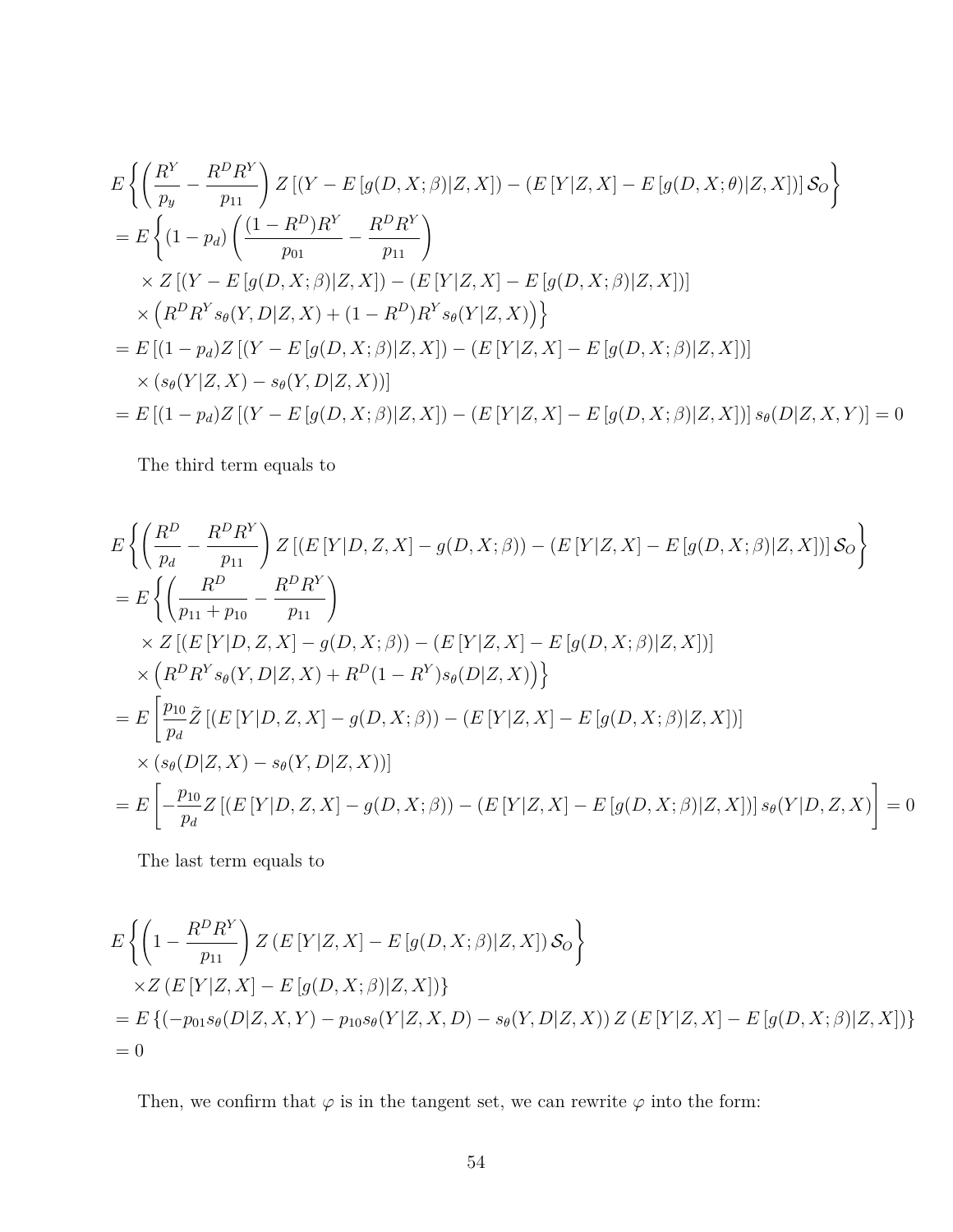$$
\varphi = R^{D}R^{Y} \left\{ \frac{1}{p_{11}} \left[ Z(Y - g(D, X; \beta)) - Z(E[Y|D, Z, X] - g(D, X; \beta)) \right] + \frac{1 - p_{d}}{p_{11}} \left[ Z(Y - E[Y|Z, X]) \right] \right\}
$$
  
+ 
$$
\frac{1}{p_{d}} \left[ Z(E[Y|D, Z, X] - g(D, X; \beta)) - Z(E[Y|Z, X] - E[g(D, X; \beta)|Z, X]) \right] \right\}
$$
  
+ 
$$
R^{D}(1 - R^{Y}) \left\{ \frac{1}{p_{d}} \left[ Z(E[Y|D, Z, X] - g(D, X; \beta)) - Z(E[Y|Z, X] - E[g(D, X; \beta)|Z, X]) \right] \right\}
$$
  
+ 
$$
(1 - R^{D})R^{Y} \left\{ \frac{1 - p_{d}}{p_{01}} Z(Y - E[Y|Z, X]) \right\} + Z(E[Y|Z, X] - E[g(D, X; \beta)|Z, X])
$$

Set  $b_{11}, b_{01}, b_{10}, b_{00}$  to be zero, and we can easily confirm that

$$
Z(E[Y|Z, X] - E[g(D, X; \theta)|Z, X]) \in L_0^2(F(Z, X))
$$
  
\n
$$
\frac{1 - p_d(Z, X)}{p_{01}(Z, X)} Z(Y - E[Y|Z, X]) \in L_0^2(F(Y|Z, X))
$$
  
\n
$$
\frac{1}{p_d(Z, X)} [Z(E[Y|D, Z, X] - g(D, X; \beta)) - Z(E[Y|Z, X] - E[g(D, X; \beta)|Z, X])] \in L_0^2(F(D|Z, X))
$$

The last to confirm is that the function following  $R^D R^Y$  is in  $L^2_0(F(Y, D|Z, X))$ , and this is the case when either condition  $(1)$  or  $(2)$  in Theorem [5.6](#page-20-1) holds. Under condition  $(1)$ :

$$
E\left\{\frac{1}{p_{11}}\left[Z(Y-g(D,X;\beta)) - Z(E[Y|D,Z,X] - g(D,X;\beta))\right] + \frac{1-p_d}{p_{11}}\left[Z(Y-E[Y|Z,X])\right] + \frac{1}{p_d}\left[Z(E[Y|D,Z,X] - g(D,X;\beta)) - Z(E[Y|Z,X] - E[g(D,X;\beta)|Z,X])\right]|Z,X\right\} = 0
$$

because all the missing probabilities depend on the fully observed *Z, X*.

Under condition (2):

$$
E\left\{\frac{1}{p_{11}}\left[Z(Y-g(D,X;\beta)) - Z(E[Y|D,Z,X] - g(D,X;\beta))\right] + \frac{1-p_d}{p_{11}}\left[Z(Y - E[Y|Z,X])\right]\left|Z,X,D\right\}\right\}
$$
  
= 
$$
E\left\{\frac{1}{p_{11}}\left[Z(Y-g(D,X;\beta)) - Z(E[Y|D,Z,X] - g(D,X;\beta))\right]
$$
  
+ 
$$
\frac{1-p_d}{p_{11}}\left[Z(Y - E[Y|D,Z,X])\right]\left|Z,X,D\right\}\right\}
$$
  
= 0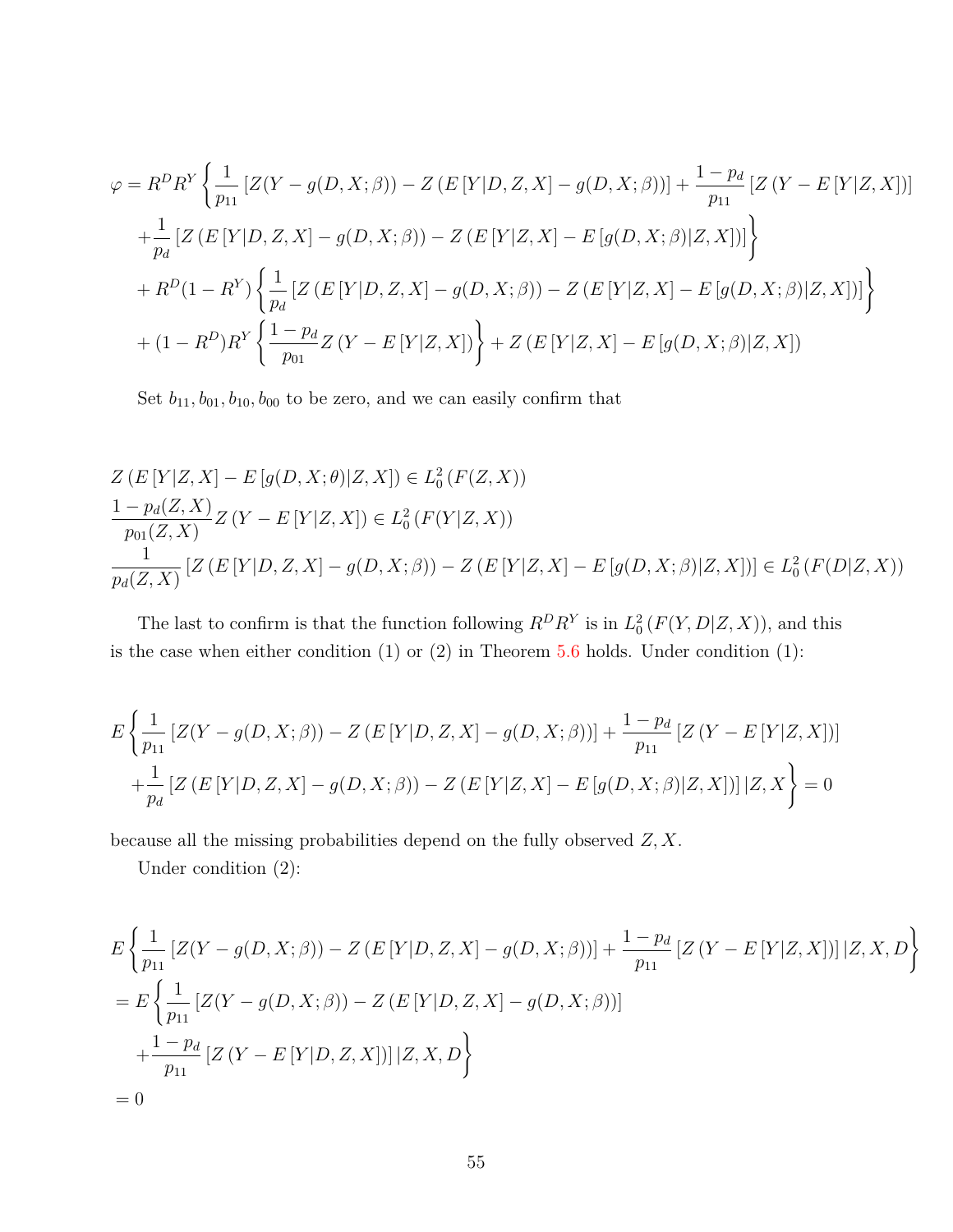and can be interpreted as a function in  $L_0^2(F(Y|D, Z, X))$ .

$$
E\left[\frac{1}{p_d} \left[ Z\left( E\left[ Y | D, Z, X \right] - g(D, X; \beta \right) \right) - Z\left( E\left[ Y | Z, X \right] - E\left[ g(D, X; \beta) | Z, X \right] \right) \right] | Z, X \right] = 0
$$

and can be interpreted as a function in  $L_0^2(F(D|Z,X))$ .

Note that  $s_{\theta}(Y, D|Z, X) = s_{\theta}(Y|D, Z, X) + s_{\theta}(D|Z, X)$ . Therefore,  $\varphi \in \mathcal{T}$ .

Therefore, given A, the efficient influence function is  $-(AG)^{-1}A\varphi$ , and the variance of it is  $(AG)^{-1}AV_{MAR}A'(AG)^{-1'}$ . The efficient influence function involves *A* affecting the variance, and we choose the variance minimizer to be  $A = G'V_{MAR}^{-1}$ , then the efficiency bound is  $\Omega = (G'V_{MAR}^{-1}G)^{-1}.$ 

# **References**

- <span id="page-55-5"></span>Jason Abrevaya. Missing dependent variables in fixed-effects models. *Journal of econometrics*, 211(1):151–165, 2019. [6](#page-6-1)
- <span id="page-55-4"></span>Jason Abrevaya and Stephen G Donald. A gmm approach for dealing with missing data on regressors. *Review of Economics and Statistics*, 99(4):657–662, 2017. [6](#page-6-1)
- <span id="page-55-3"></span>Rotnitzky Andrea, Daniel Scharfstein, Ting-Li Su, and James Robins. Methods for conducting sensitivity analysis of trials with potentially nonignorable competing causes of censoring. *Biometrics*, 57(1):103–113, 2001. [3](#page-5-0)
- <span id="page-55-1"></span>Joshua D Angrist and Guido W Imbens. Two-stage least squares estimation of average causal effects in models with variable treatment intensity. *Journal of the American statistical Association*, 90(430):431–442, 1995. [1](#page-0-0)
- <span id="page-55-6"></span>Jorge F Balat and Sukjin Han. Multiple treatments with strategic interaction. *Available at SSRN 3182766*, 2018. [3](#page-9-3)
- <span id="page-55-0"></span>Jean-Louis Barnwell and Saraswata Chaudhuri. Efficient estimation in sub and full populations with monotonically missing at random data. Technical report, Technical report, McGill University, 2018. [1](#page-0-0)
- <span id="page-55-2"></span>Christopher F Baum, Mark E Schaffer, and Steven Stillman. Instrumental variables and gmm: Estimation and testing. *The Stata Journal*, 3(1):1–31, 2003. [1](#page-0-0)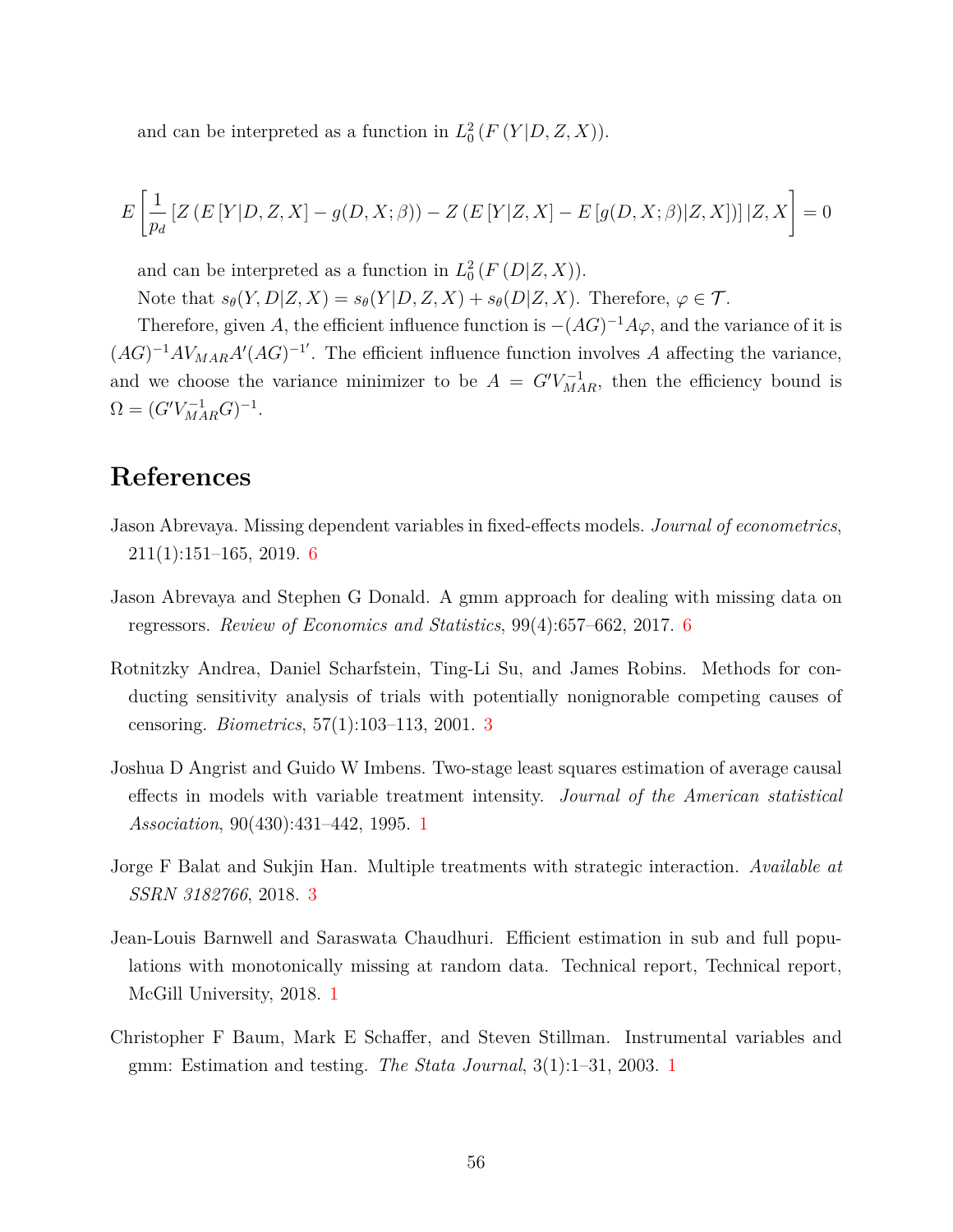- <span id="page-56-7"></span>Christoph Breunig and Peter Haan. Nonparametric regression with selectively missing covariates. *arXiv preprint arXiv:1810.00411*, 2018. [6](#page-6-1)
- <span id="page-56-10"></span>James R Carpenter, Michael G Kenward, and Stijn Vansteelandt. A comparison of multiple imputation and doubly robust estimation for analyses with missing data. *Journal of the Royal Statistical Society: Series A (Statistics in Society)*, 169(3):571–584, 2006. [4](#page-13-0)
- <span id="page-56-4"></span>Matias D Cattaneo. Efficient semiparametric estimation of multi-valued treatment effects under ignorability. *Journal of Econometrics*, 155(2):138–154, 2010. [1,](#page-0-0) [5.1,](#page-18-1) [5.1,](#page-19-0) [B.6,](#page-47-2) [B.6](#page-49-1)
- <span id="page-56-0"></span>Saraswata Chaudhuri. On efficiency gains from multiple incomplete subsamples. *Econometric Theory*, 36(3):488–525, 2020. [1,](#page-0-0) [2,](#page-3-0) [3.2,](#page-10-0) [13](#page-15-0)
- <span id="page-56-5"></span>Saraswata Chaudhuri and David K Guilkey. Gmm with multiple missing variables. *Journal of Applied Econometrics*, 31(4):678–706, 2016. [1,](#page-0-0) [3.1,](#page-9-4) [5,](#page-17-0) [5.1,](#page-18-1) [5.1,](#page-19-0) [5.2,](#page-20-2) [B.6,](#page-47-2) [B.6,](#page-47-1) [B.6,](#page-48-1) [B.6](#page-49-0)
- <span id="page-56-3"></span>Xiaohong Chen, Han Hong, Alessandro Tarozzi, et al. Semiparametric efficiency in gmm models with auxiliary data. *The Annals of Statistics*, 36(2):808–843, 2008. [1,](#page-0-0) [4,](#page-13-0) [5.1,](#page-17-2) [5.1](#page-18-1)
- <span id="page-56-1"></span>Philip E Cheng. Nonparametric estimation of mean functionals with data missing at random. *Journal of the American statistical association*, 89(425):81–87, 1994. [1](#page-0-0)
- <span id="page-56-9"></span>Federico Ciliberto and Elie Tamer. Market structure and multiple equilibria in airline markets. *Econometrica*, 77(6):1791–1828, 2009. [3](#page-9-3)
- <span id="page-56-11"></span>Amy Finkelstein, Sarah Taubman, Bill Wright, Mira Bernstein, Jonathan Gruber, Joseph P Newhouse, Heidi Allen, Katherine Baicker, and Oregon Health Study Group. The oregon health insurance experiment: evidence from the first year. *The Quarterly journal of economics*, 127(3):1057–1106, 2012. [15](#page-24-0)
- <span id="page-56-6"></span>Ahmed M Gad. A selection model for longitudinal data with non-ignorable non-monotone missing values. *Journal of Data Science*, 9(171-180), 2011. [1](#page-0-0)
- <span id="page-56-2"></span>Adam N Glynn and Kevin M Quinn. An introduction to the augmented inverse propensity weighted estimator. *Political analysis*, pages 36–56, 2010. [1,](#page-0-0) [4](#page-13-0)
- <span id="page-56-8"></span>Rolf HH Groenwold, A Rogier T Donders, Kit CB Roes, Frank E Harrell Jr, and Karel GM Moons. Dealing with missing outcome data in randomized trials and observational studies. *American journal of epidemiology*, 175(3):210–217, 2012. [6](#page-6-1)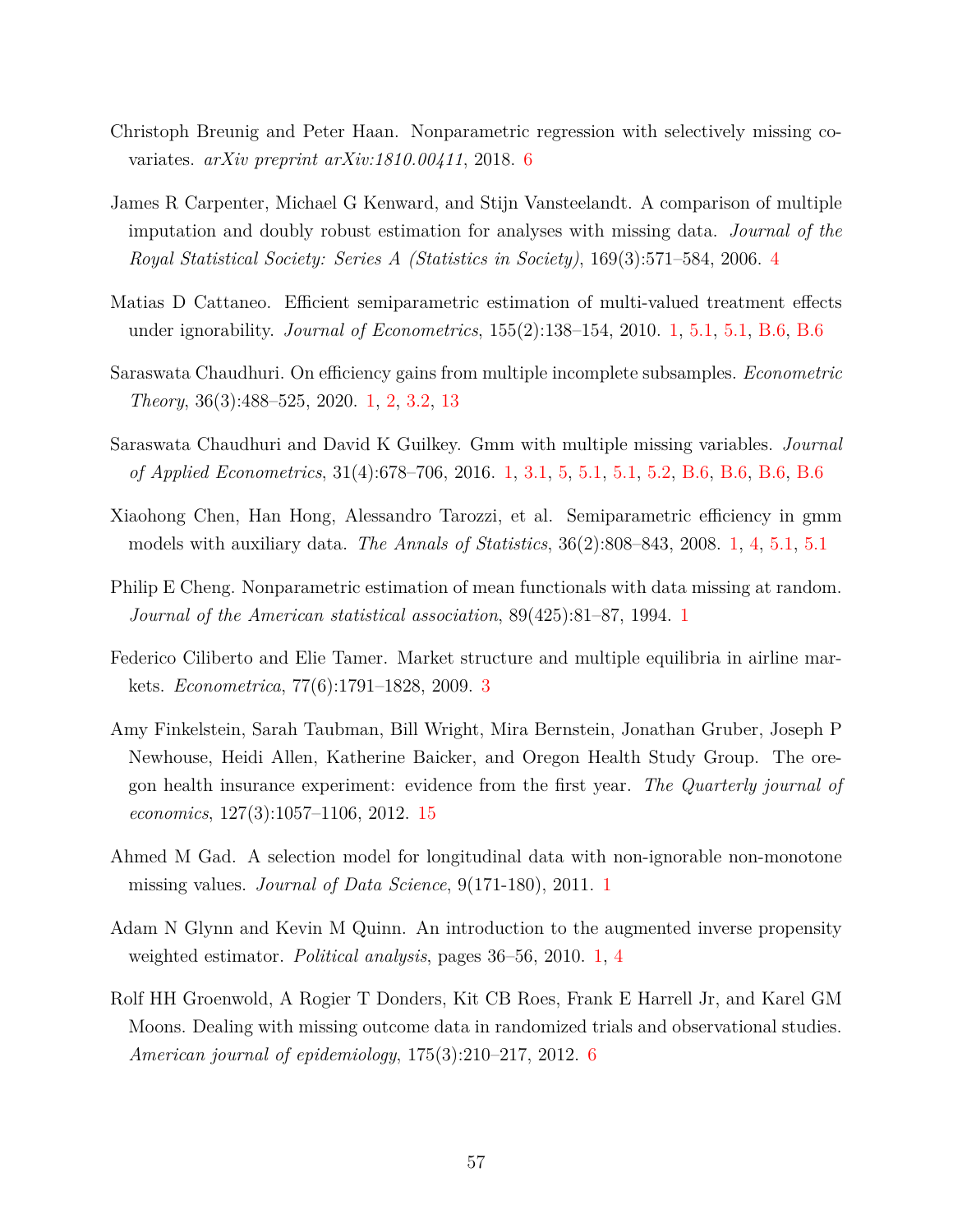- <span id="page-57-5"></span>Joel L Horowitz and Charles F Manski. Nonparametric analysis of randomized experiments with missing covariate and outcome data. *Journal of the American statistical Association*, 95(449):77–84, 2000. [1](#page-0-0)
- <span id="page-57-9"></span>Roderick JA Little. Regression with missing x's: a review. *Journal of the American statistical association*, 87(420):1227–1237, 1992. [6](#page-6-1)
- <span id="page-57-0"></span>Roderick JA Little and Donald B Rubin. Bayes and multiple imputation. *Statistical analysis with missing data*, pages 200–220, 2002. [1,](#page-0-0) [3](#page-7-0)
- <span id="page-57-7"></span>KW Newey and Daniel McFadden. Large sample estimation and hypothesis. *Handbook of Econometrics, IV, Edited by RF Engle and DL McFadden*, pages 2112–2245, 1994. [4,](#page-5-2) [B.5](#page-42-0)
- <span id="page-57-11"></span>Whitney K Newey. The asymptotic variance of semiparametric estimators. *Econometrica: Journal of the Econometric Society*, pages 1349–1382, 1994. [5.1,](#page-18-0) [5.1,](#page-18-1) [B.5,](#page-42-0) [B.6](#page-47-2)
- <span id="page-57-12"></span>Whitney K Newey. Convergence rates and asymptotic normality for series estimators. *Journal of econometrics*, 79(1):147–168, 1997. [B.6](#page-47-2)
- <span id="page-57-3"></span>Whitney K Newey. Nonparametric instrumental variables estimation. *American Economic Review*, 103(3):550–56, 2013. [1](#page-0-0)
- <span id="page-57-2"></span>Whitney K Newey and James L Powell. Instrumental variable estimation of nonparametric models. *Econometrica*, 71(5):1565–1578, 2003. [1](#page-0-0)
- <span id="page-57-1"></span>Li Qi and Yanqing Sun. Missing data approaches for probability regression models with missing outcomes with applications. *Journal of statistical distributions and applications*, 1 (1):23, 2014. [1](#page-0-0)
- <span id="page-57-8"></span>James M Robins. Non-response models for the analysis of non-monotone non-ignorable missing data. *Statistics in medicine*, 16(1):21–37, 1997. [3,](#page-7-0) [4](#page-13-0)
- <span id="page-57-6"></span>James M Robins and Richard D Gill. Non-response models for the analysis of non-monotone ignorable missing data. *Statistics in medicine*, 16(1):39–56, 1997. [1,](#page-0-0) [3](#page-7-0)
- <span id="page-57-4"></span>James M Robins, Andrea Rotnitzky, and Lue Ping Zhao. Estimation of regression coefficients when some regressors are not always observed. *Journal of the American statistical Association*, 89(427):846–866, 1994. [1,](#page-0-0) [4](#page-13-0)
- <span id="page-57-10"></span>Paul R Rosenbaum and Donald B Rubin. The central role of the propensity score in observational studies for causal effects. *Biometrika*, 70(1):41–55, 1983. [4](#page-13-0)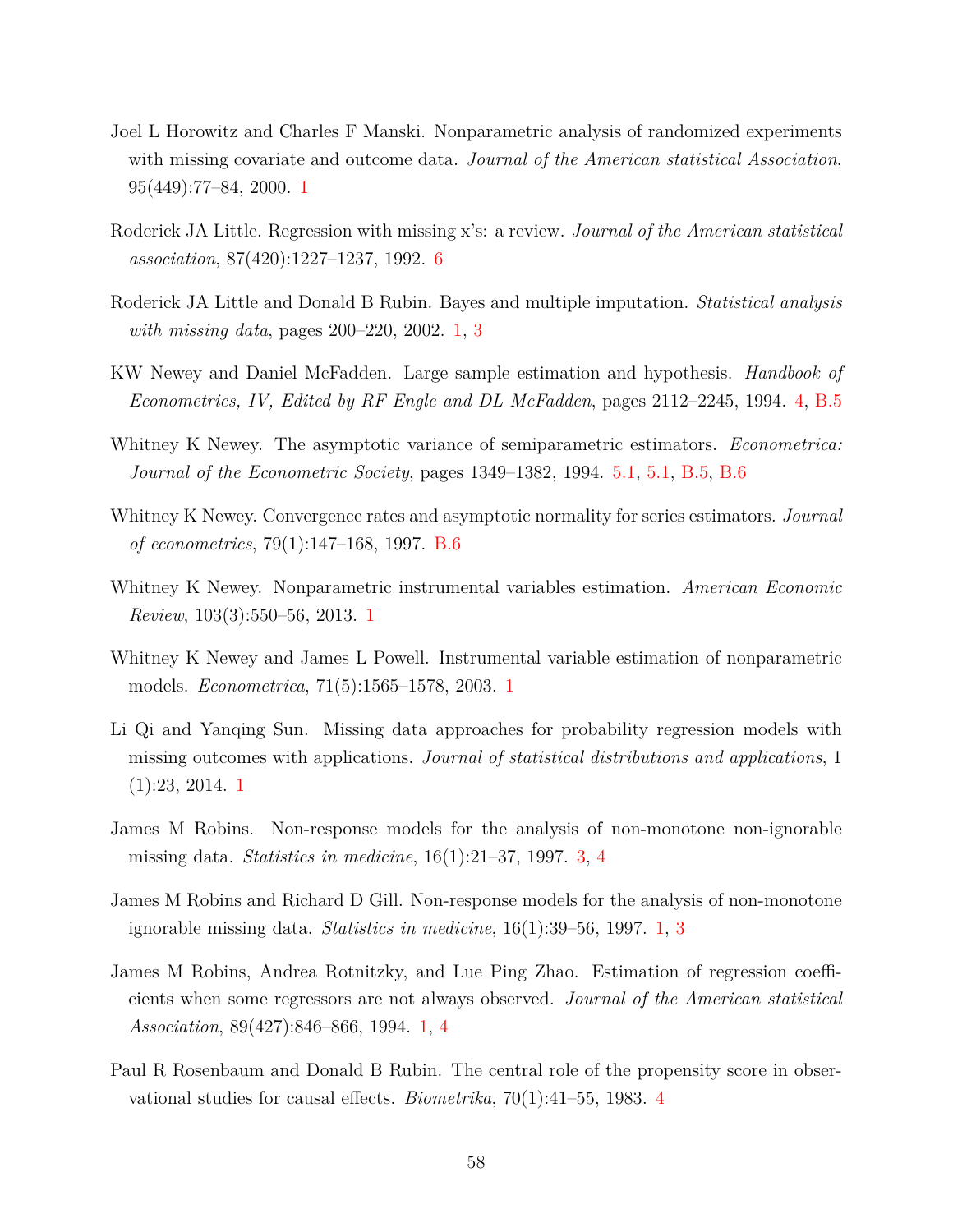- <span id="page-58-3"></span>Daniel O Scharfstein, Andrea Rotnitzky, and James M Robins. Adjusting for nonignorable drop-out using semiparametric nonresponse models. *Journal of the American Statistical Association*, 94(448):1096–1120, 1999. [1,](#page-0-0) [3](#page-5-0)
- <span id="page-58-2"></span>Shaun Seaman, John Galati, Dan Jackson, and John Carlin. What is meant by" missing at random"? *Statistical Science*, pages 257–268, 2013. [1](#page-0-0)
- <span id="page-58-4"></span>Shaun R Seaman and Stijn Vansteelandt. Introduction to double robust methods for incomplete data. *Statistical science: a review journal of the Institute of Mathematical Statistics*, 33(2):184, 2018. [1](#page-0-0)
- <span id="page-58-11"></span>Shaun R Seaman and Ian R White. Review of inverse probability weighting for dealing with missing data. *Statistical methods in medical research*, 22(3):278–295, 2013. [4](#page-13-0)
- <span id="page-58-5"></span>BaoLuo Sun and Eric J Tchetgen Tchetgen. On inverse probability weighting for nonmonotone missing at random data. *Journal of the American Statistical Association*, 113(521): 369–379, 2018. [1,](#page-0-0) [3,](#page-7-0) [10](#page-9-2)
- <span id="page-58-7"></span>BaoLuo Sun, Neil J Perkins, Stephen R Cole, Ofer Harel, Emily M Mitchell, Enrique F Schisterman, and Eric J Tchetgen Tchetgen. Inverse-probability-weighted estimation for monotone and nonmonotone missing data. *American journal of epidemiology*, 187(3):585– 591, 2018. [1](#page-0-0)
- <span id="page-58-10"></span>Elie Tamer. Incomplete simultaneous discrete response model with multiple equilibria. *The Review of Economic Studies*, 70(1):147–165, 2003. [3](#page-9-3)
- <span id="page-58-6"></span>Eric J Tchetgen Tchetgen, Linbo Wang, and BaoLuo Sun. Discrete choice models for nonmonotone nonignorable missing data: Identification and inference. *Statistica Sinica*, 28(4): 2069–2088, 2018. [1](#page-0-0)
- <span id="page-58-1"></span>Henri Theil. Principles of econometrics. Technical report, 1971. [1](#page-0-0)
- <span id="page-58-0"></span>Anastasios Tsiatis. *Semiparametric theory and missing data*. Springer Science & Business Media, 2007. [1,](#page-0-0) [4,](#page-13-0) [5.2](#page-20-2)
- <span id="page-58-8"></span>Stef Van Buuren. *Flexible imputation of missing data*. CRC press, 2018. [3](#page-5-0)
- <span id="page-58-9"></span>Lu Wang, Andrea Rotnitzky, and Xihong Lin. Nonparametric regression with missing outcomes using weighted kernel estimating equations. *Journal of the American Statistical Association*, 105(491):1135–1146, 2010. [6](#page-6-1)